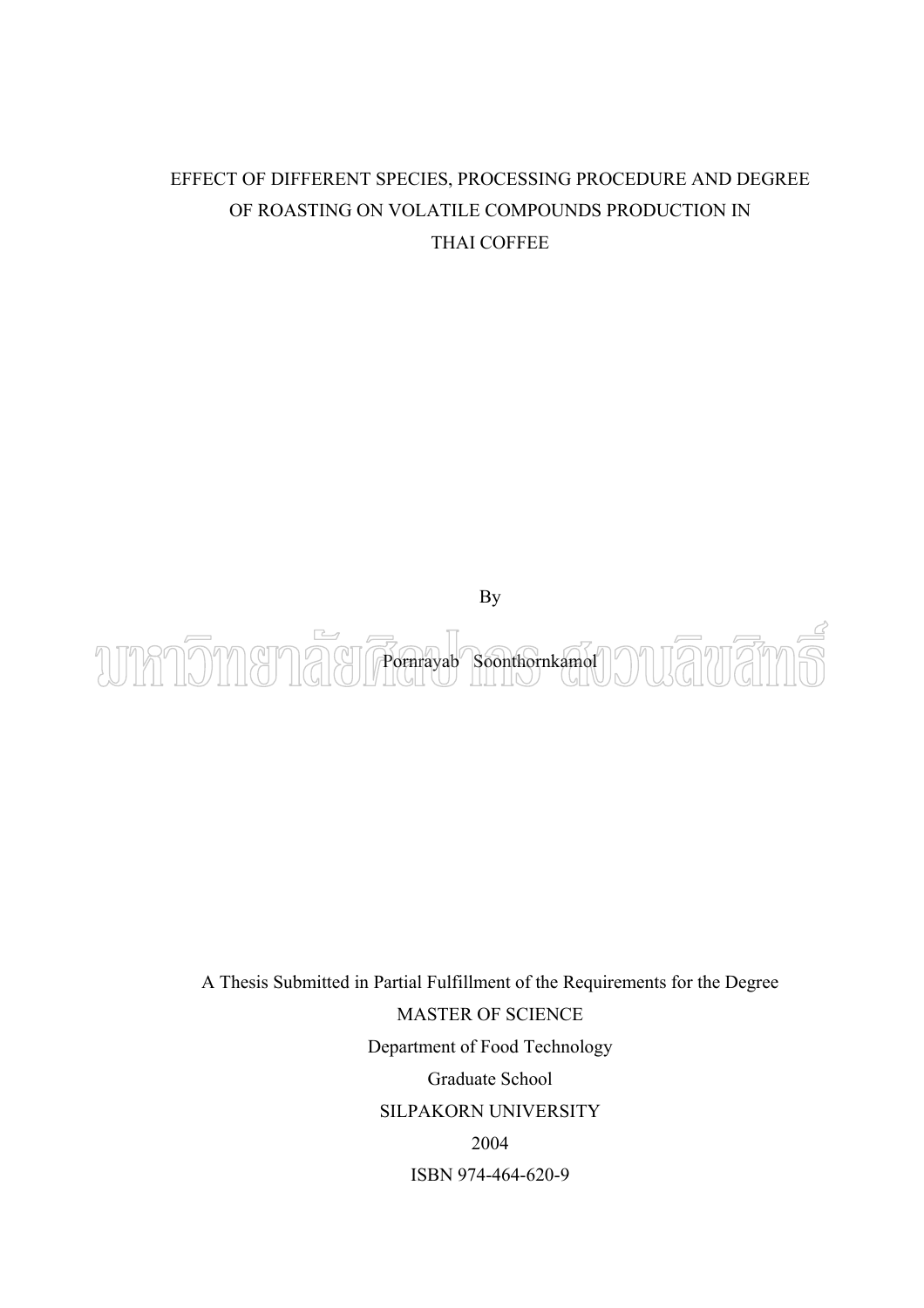# ผลของความแตกต่างระหว่างสายพันธุ์ กระบวนการแปรรูป และระดับการคั่วต่อการเกิด ั่ กล ิ่นรสของกาแฟไทย

โดย นางสาว พรระยับ สุนทรกมล



วิทยานิพนธ์นี้เป็นส่วนหนึ่งของการศึกษาตามหลักสูตรปริญญาวิทยาศาสตรมหาบัณฑิต ึ่ สาขาวิชาเทคโนโลยีอาหาร ภาควิชาเทคโนโลยีอาหาร บัณฑิตวิทยาลัย มหาวิทยาลัยศิลปากร ปการศึกษา 2547 ISBN 974-464-620-9 ลิขสิทธ ของบัณฑิตวิทยาลัย มหาวิทยาลัยศลปากร ิ์<br>เ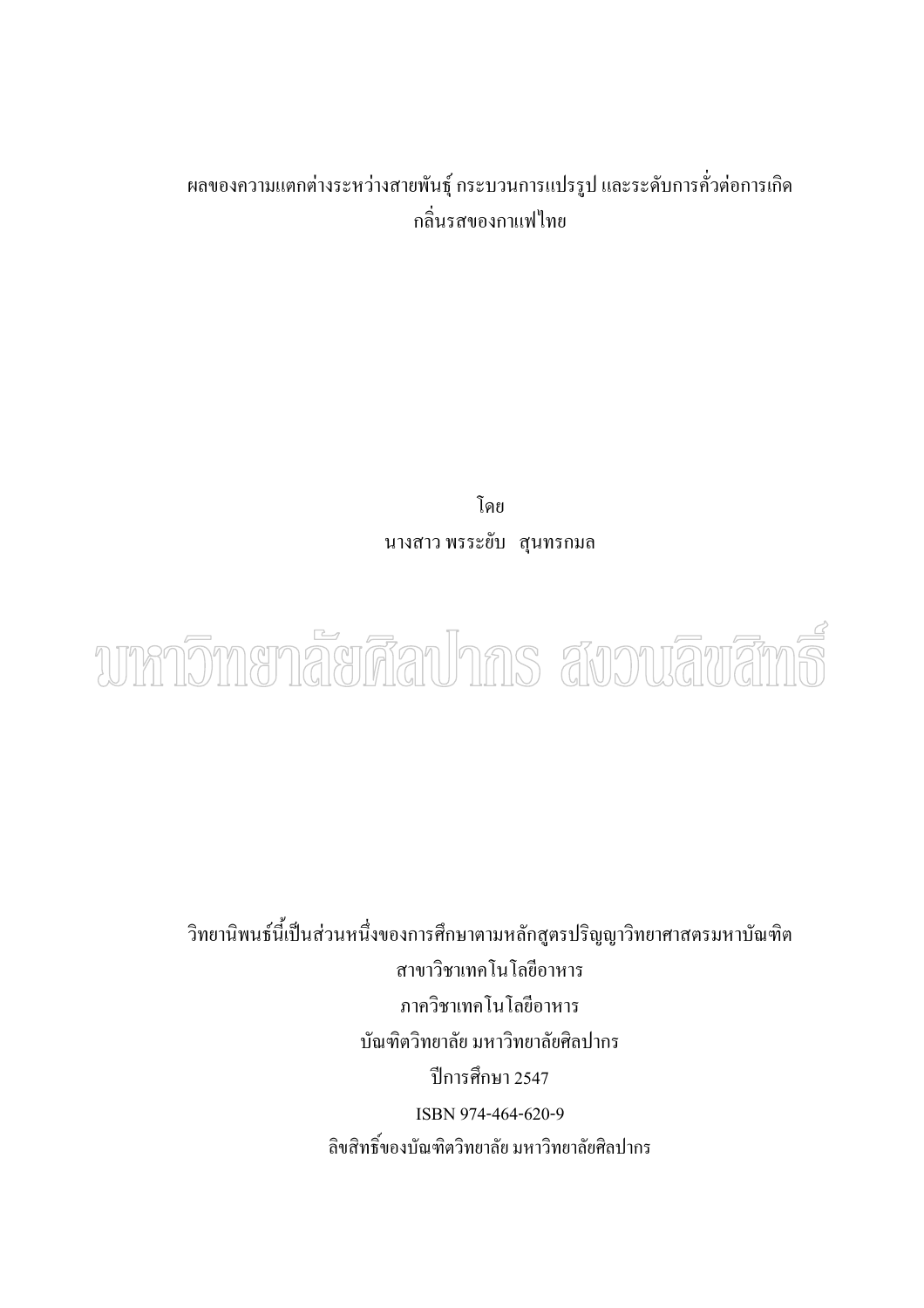The graduate school, Silpakorn University accepted thesis entitled "EFFECT OF DIFFERENT SPECIES, PROCESSING PROCEDURE AND DEGREE OF ROASTING ON VOLATILE COMPOUNDS PRODUCTION IN THAI COFFEE" by Pornrayab Soonthornkamol in partial fulfillment of the requirements for the degree of master science, program of food technology.

> ……………………………………… (Associate Professor Chirawan Kongklai, Ph.D.) Dean of Graduate school ……../…………/………

Thesis Advisors

- 1. Arunsri Leejeerajumnean, Ph.D.
- 2. Bhundit Innawong, Ph.D.
- 3. Eakaphan Keowmaneechai, Ph.D.

Thesis committee  $\Box$ ianlnms สังวงเลิขเลี

………………………….Chairman ………………………….Member (Suched Samuhasaneetoo, Ph.D.) (Assistant Professor Ranee Surakarnkul, Ph.D.) ………/……../……… ………/……../………

 (Arunsri Leejeerajumnean, Ph.D.) (Bhundit Innawong, Ph.D.) ………/……../……… ………/……../………

………………………….Member ………………………….Member

…………………………. Member

(Eakaphan Keowmaneechai, Ph.D.)

………/……../……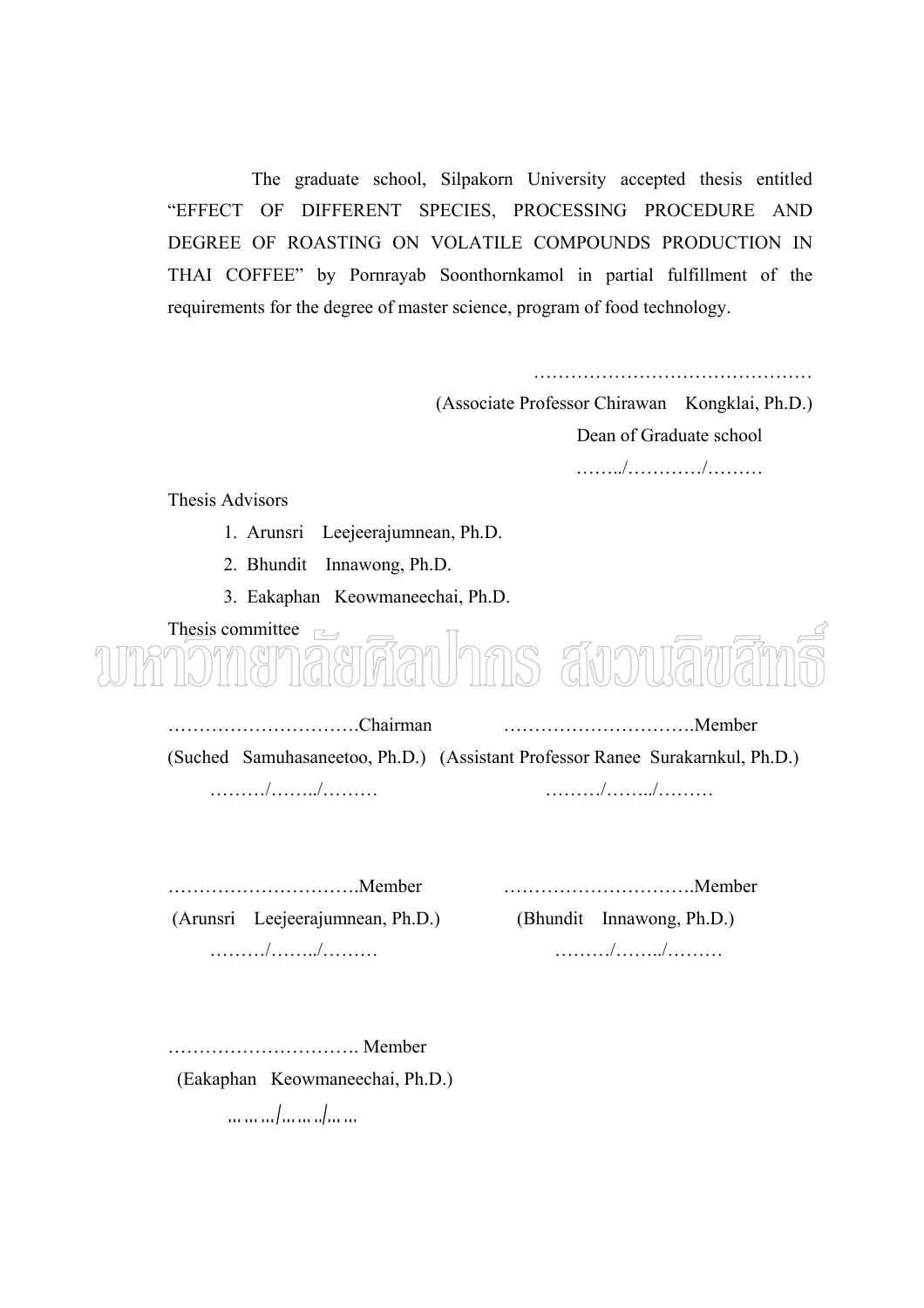$K$  44403253  $\cdot$  สาขาวิชาเทคโนโลยีอาหาร

คําสําคัญ : การแปรรูปเมล็ดกาแฟ / องคประกอบทางเคมี / องคประกอบของสารระเหย

พรระยับ สุนทรกมล : ผลของความแตกตางระหวางสายพันธุกระบวนการแปรรูป และระดับการ คั่วตอการเกิดกล ิ่นรสของกาแฟไทย (EFFECT OF DIFFERENT SPECIES, PROCESSING PROCEDURE AND DEGREE OF ROASTING ON VOLATILE COMPOUNDS PRODUCTION IN THAI COFFEE) อาจารย์ผู้ควบคุมวิทยานิพนธ์ : อ.ดร.อรุณศรี ลีจีรจำเนียร อ.ดร.บัณฑิต อินณวงศ์ และ อ.คร.เอกพันธ์ แก้วมณีชัย. 69 หน้า. ISBN 974-464-620-9

ึการศึกษาผลของสายพันธ์ (อาราบิก้า และโรบัสต้า) กระบวนการผลิต และระดับการคั่ว (ระดับอ่อน กลาง และ เข้ม)ที่แตกต่างกัน ต่อการเกิดสารระเหยในกาแฟไทย ผลของกระบวนการแปรรูปเมล็ดกาแฟ 4 วิธี ได้แก่ การแปรรูปแบบ แห้งด้วยแสงอาทิตย์ การแปรรูปแบบแห้งด้วยเครื่องอบแห้ง การแปรรูปแบบเปียกแล้วลดความชื้นเมล็ดด้วยแสงอาทิตย์ ื่ ื้ และการแปรรูปแบบเปียกแล้วลดความชื้นเมล็ดด้วยเครื่องอบแห้ง ต่อองค์ประกอบทางเคมีของกาแฟสายพันธุ์อาราบิก้า ื้ ื่ โดยการวิเคราะหปริมาณไขมัน สารประกอบไนโตรเจน น้ําตาลและความเปนกรดในตัวอยางเมล็ดกาแฟดิบ และเมล็ด กาแฟคั่ว พบว่า เมล็ดกาแฟดิบที่ผ่านกระบวนการแปรรูปที่แตกต่างกันจะมีปริมาณ ใขมัน และความเป็นกรดที่แตกต่างกัน (p<0.01) แต่มีปริมาณของสารประกอบ ในโตรเจน และน้ำตาล ใม่แตกต่างกัน (p>0.01) เมื่อศึกษาผลของระดับการคั่ว 3 ื่ ระดับ ได้แก่ ระดับอ่อน กลาง และเข้ม ต่อองค์ประกอบทางเคมีของเมล็ดกาแฟดิบสายพันธ์อาราบิก้าที่ผ่านกระบวนการ แปรรูปแบบเปียกแล้วลดความชื้นเมล็ดด้วยแสงอาทิตย์ พบว่า เมล็ดกาแฟที่ผ่านกระบวนการคั่วในระดับที่แตกต่างกันจะมี ี่ องคประกอบทางเคมีที่แตกตางกัน (p<0.01)  $In \subset$ ศ7ี คคค การศึกษาองค์ประกอบของสารระเหยด้วยเทคนิค Purge & Trap / GC-MS ของกาแฟ 2 สายพันธุ์ ได้แก่ สาย

พันธุ์อาราบิก้า และโรบัสต้า ต่อองค์ประกอบของสารระเหยในเมล็ดกาแฟที่ผ่านการคั่วในระดับเข้ม พบว่า กาแฟสายพันธุ์ อาราบิก้ามีปริมาณของสารในกลุ่ม furans และ pyridines สูง ส่วนโรบัสต้าจะประกอบด้วยสารระเหยในกลุ่มของalcohols pyrroles และ acids ได้แก่ butanoic acid เมล็ดกาแฟดิบที่ผ่านกระบวนการแปรรูปที่แตกต่างกัน พบว่า การลดความชื้นด้วย เคร องอบแหงสามารถกําจัด hexanal และ benzaldehyde จากเมล็ดกาแฟดิบ ซึ่งชวยลดปริมาณองคประกอบของสารระเหย ื่ ที่ไม่ต้องการได้ ตัวอย่างเมล็ดกาแฟที่ผ่านกระบวนการคั่วจะมีปริมาณของสารระเหยในกลุ่มของ furans pyrazines และ ั่ pyridines เพิ่มขึ้นเมื่อระดับการคั่วเพิ่มขึ้น เมล็ดกาแฟที่คั่วในระดับเข้มสารระเหยในกลุ่มของ pyrazine pyrroles และ acetic ิ่ ึ้ ื่ ิ่ acid จะหายไป แตจะพบ 2-methoxyphenol ซึ่งไมพบในเมล็ดกาแฟที่คั่วระดับอื่น

การทดสอบ โดย Linear Discrimination Analysis (LDA) พบว่ากราฟที่ได้สามารถนำไปใช้ในการทำนายและ วิเคราะห์จัดกลุ่มตัวอย่างได้ถูกต้องในระดับ 90 ถึง 100 เปอร์เซ็นต์ เมื่อนำข้อมูลของสารระเหยจาก GC-MS มาเปรียบเทียบ ื่ ึกันโดยใช้เทคนิค Partial Least Squares (PLS) Data Compression จะทำให้สามารถเห็นความแตกต่างของสารระเหยได้ อย่างชัดเจนในเมล็ดกาแฟคั่วที่ต่างสายพันธุ์ อีกทั้งกระบวนการผลิตแบบแห้งและแบบเปียกที่ลดความชื้นด้วยแสงอาทิตย์ ั้ ี่ และระดับการคั่วที่แตกต่างกันก็มีผลต่อการเกิดขึ้นของสารระเหยในตัวอย่างเมล็ดกาแฟคั่วอย่างชัดเจน ตัวอย่างที่ผ่าน ั่ ี่ กระบวนการแปรรูปแบบเดียวกันแต่ผ่านกระบวนการลดความชื้นที่แตกต่างกันจะให้องค์ประกอบของสารระเหยใน ี่ ตัวอย่างเมล็ดกาแฟคั่ว ไม่แตกต่างกัน ดังนั้นจึงสามารถใช้เครื่องอบแห้งเมล็ดกาแฟแทนการตากแดดในกระบวนการผลิต ั้ ื่ ได

| ภาควิชาเทคโนโลยีอาหาร | บัณฑิตวิทยาลัย มหาวิทยาลัยศิลปากร | ปีการศึกษา 2547 |
|-----------------------|-----------------------------------|-----------------|
|                       |                                   |                 |
|                       |                                   |                 |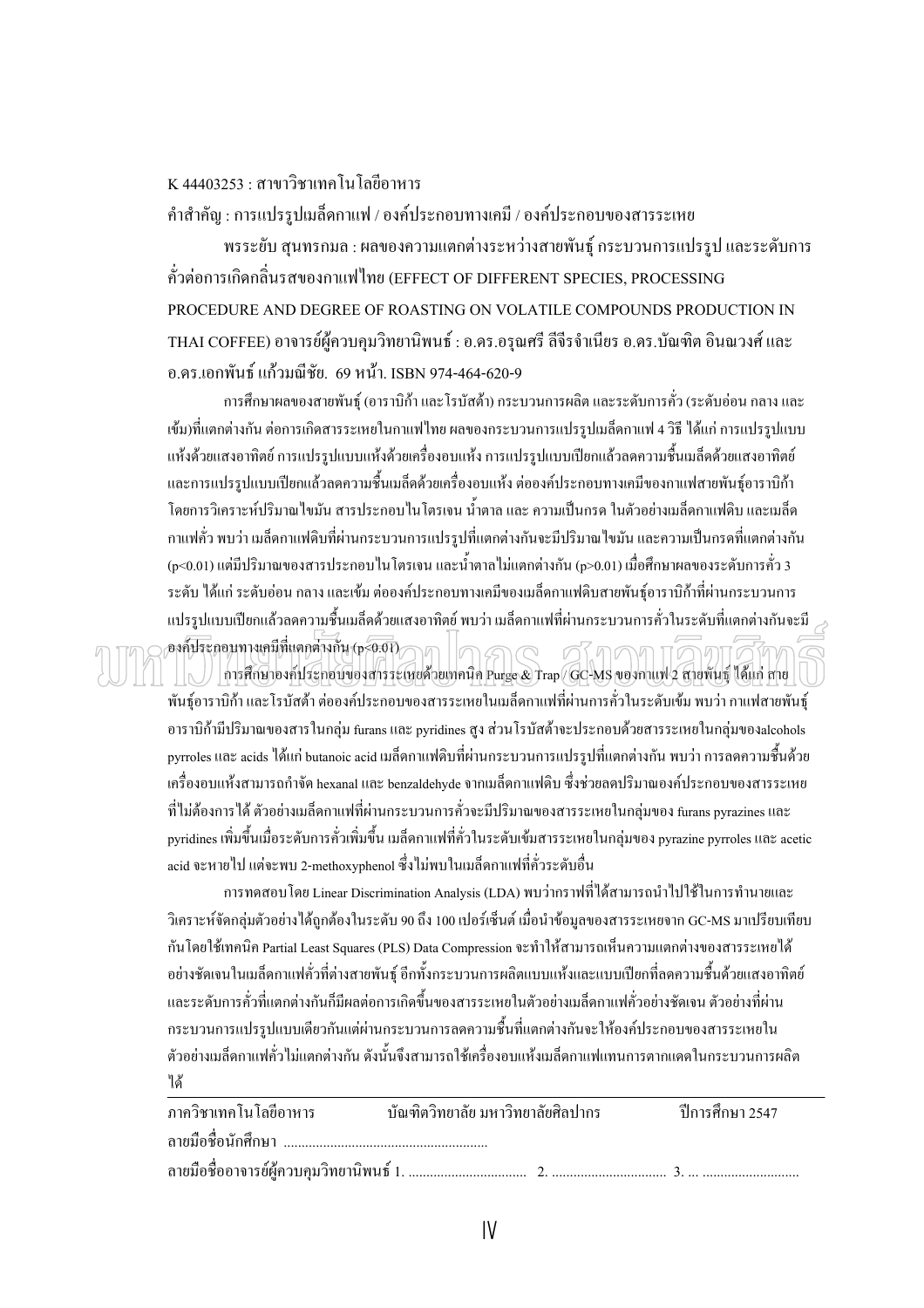#### K44403253 : MAJOR : FOOD TECHNOLOGY

# KEY WORDS : GREEN COFFEE PROCESSING, CHEMICAL COMPOSITION, VOLATILE COMPOUNDS, PARTIAL LEAST SOUARES

 PORNRAYAB SOONTHORNKAMOL : EFFECT OF DIFFERENT SPECIES, PROCESSING PROCEDURE AND DEGREE OF ROASTING ON VOLATILE COMPOUNDS PRODUCTION IN THAI COFFEE. THESIS ADVISORS : ARUNSRI LEEJEERAJUMNEAN, Ph.D., BHUNDIT INNAWONG, Ph.D. AND EAKAPHAN KEOWMANEECHAI, Ph.D. 69 pp. ISBN 974-464-620-9.

The aim of this study was to investigate the effect of species (arabica and robusta), green coffee processing and degree of roasting (light, medium and dark) on volatile compounds production in Thai coffee. The green arabica coffee beans were processed by four different methods, dry process and drying with solar dry, dry process and drying with tray dryer, wet process and drying with solar dry and wet process and drying with tray dryer. Then, the chemical compositions, fat content, nitrogen compounds, total sugars and total acidity were determined in both green and roasted coffee beans. The results found that green arabica coffee beans prepared from different processing showed significant different of fat content and total acidity ( $p<0.01$ ) but they were not significant different ( $p>0.01$ ) of nitrogen compounds and total sugars. Green beans prepared by the same method (wet process and drying with solar dry) but different degrees of roasting (light, medium or dark) were determined the chemical compositions and it was found that degrees of roasting resulted in significant different  $(p<0.01)$  of chemical compositions.

 Volatile compounds production was investigated by using purge and trap and GC-MS. The species affected the volatile compounds of coffee arabica and robusta. The highest amount of volatile compounds in dark roasted arabica was furans and pyridines, while robusta contained alcohols, pyrroles and butanoic acid. Only green beans prepared from dry and wet processes and drying method with tray dryer were eliminated hexanal and benzaldehyde which decreased undesirable volatile compounds. After roasting, furans, pyrazines and pyridines were increased as the increase of roasting degree from light to medium. At dark roasted degree, some volatile compounds, such as pyrazines, pyrroles and acetic acid were disappeared, but 2-methoxyphenol was found.

 Predictive models were developed to classify the volatile compounds of coffee samples, using discriminant analysis. Linear discriminant analysis (LDA) was used to discriminate aroma coffee samples. The optimum classification of 90 to 100% was achieved in validation set, using linear discriminant analysis with the partial least squares (PLS) data compression technique. PLS plots shown significant differences of volatile compounds between arabica and robusta. Furthermore, the different degrees of roasting arabica from wet process with solar drying showed discriminately volatile compounds between roasted arabica at light, medium and dark roasted degree. The volatile compounds of medium roasted arabica from wet and dry process shown different plot locations. The discriminant analysis between solar drying and tray dryer method was not different of volatile compounds profiles. So, it was more advantage to use tray dryer instead of solar drying in coffee processing.

| Department of Food Technology Graduate School, Silpakorn University | Academic Year 2004 |
|---------------------------------------------------------------------|--------------------|
|                                                                     |                    |
|                                                                     |                    |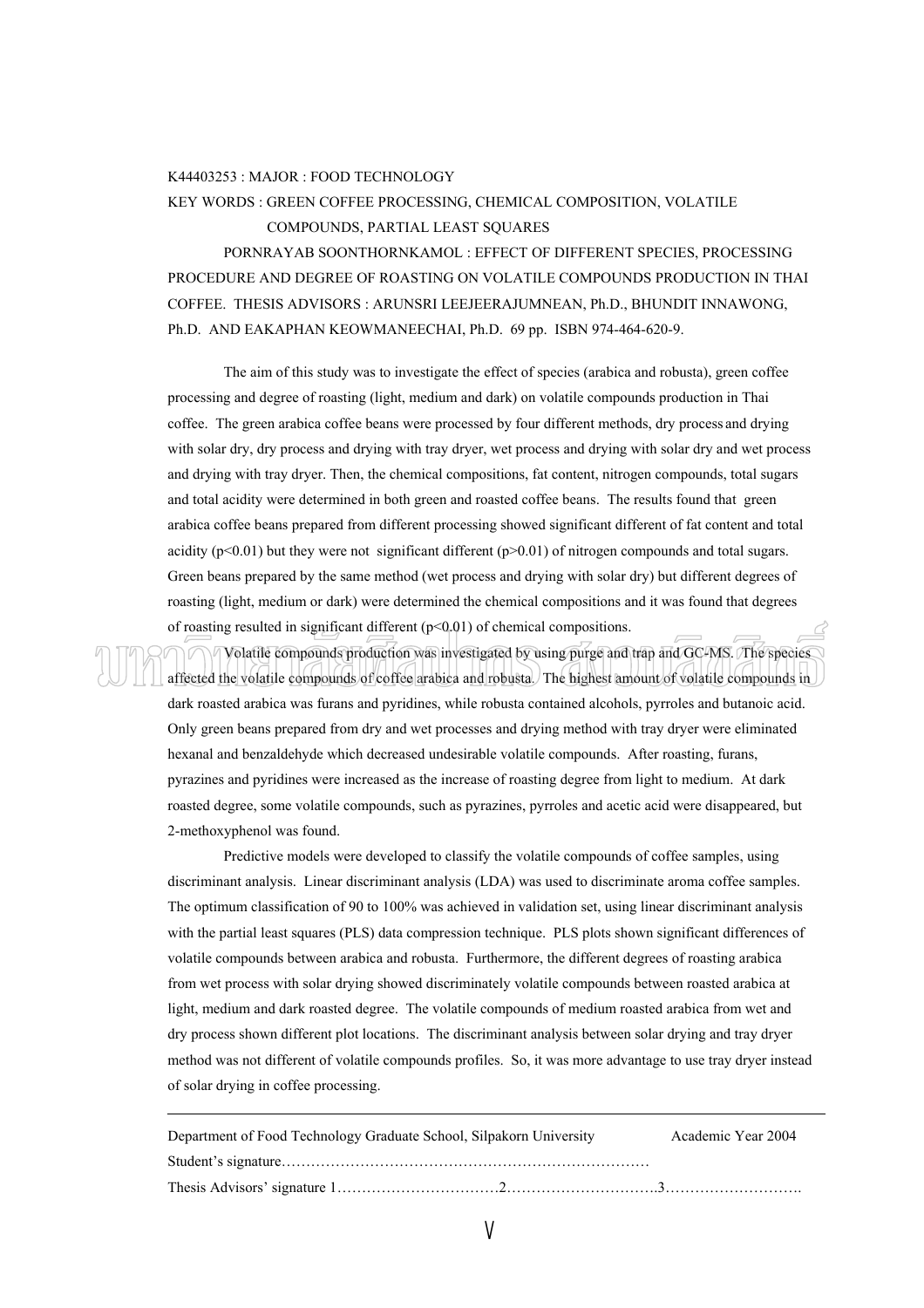# **ACKNOWLEDGEMENTS**

 I wish to express my sincere gratitude and respect to my advisor Dr. Arunsri Leejeerajumnean and Dr. Bhundit Innawong for their kindness, ideas, patience, and knowledgeable advice throughout my thesis. I am thankful for they willingness to take the time to make suggestions and help me achieve my goals. They support, guidance, and encouragement were most appreciated.

 I thank Dr. Ranee Surakarnkul, Dr. Eakaphan Keowmaneechai and Dr. Suched Samuhasaneetoo who expressed to the members of my Thesis. I would like to thank all of the graduate students that assisted in this research. I sincerely thank all staff in department of food technology.

 Many thanks are extended to all my friends. Finally, I would especially like to thank my parents for their love, financial support, and encouragement that they are given me throughout my academic career.

บทกวิทเยาลัยศึลปากร สังวนลิขสิท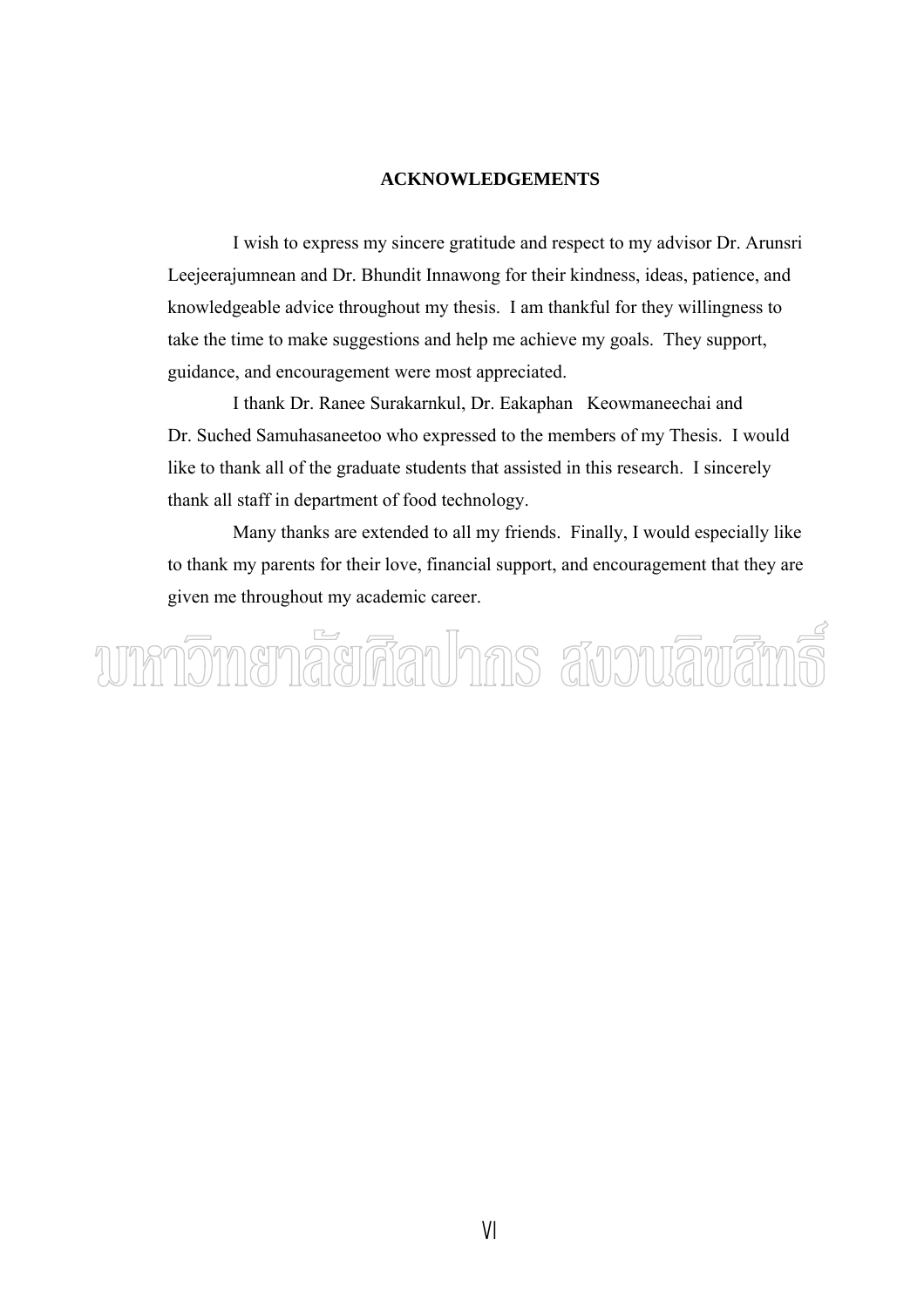# **LIST OF CONTENTS**

|                                                                                  | Page |
|----------------------------------------------------------------------------------|------|
|                                                                                  |      |
|                                                                                  |      |
|                                                                                  |      |
|                                                                                  |      |
|                                                                                  |      |
| <b>CHAPTER</b>                                                                   |      |
| 1                                                                                |      |
|                                                                                  |      |
| 2                                                                                |      |
|                                                                                  |      |
|                                                                                  |      |
|                                                                                  |      |
| Coffee volatiles composition.<br>The factor affect the chemical compositions and |      |
|                                                                                  |      |
|                                                                                  |      |
| Influence of green coffee processing and degree of roasting on the chemical<br>3 |      |
|                                                                                  |      |
|                                                                                  |      |
|                                                                                  |      |
|                                                                                  |      |
|                                                                                  |      |
|                                                                                  |      |
|                                                                                  |      |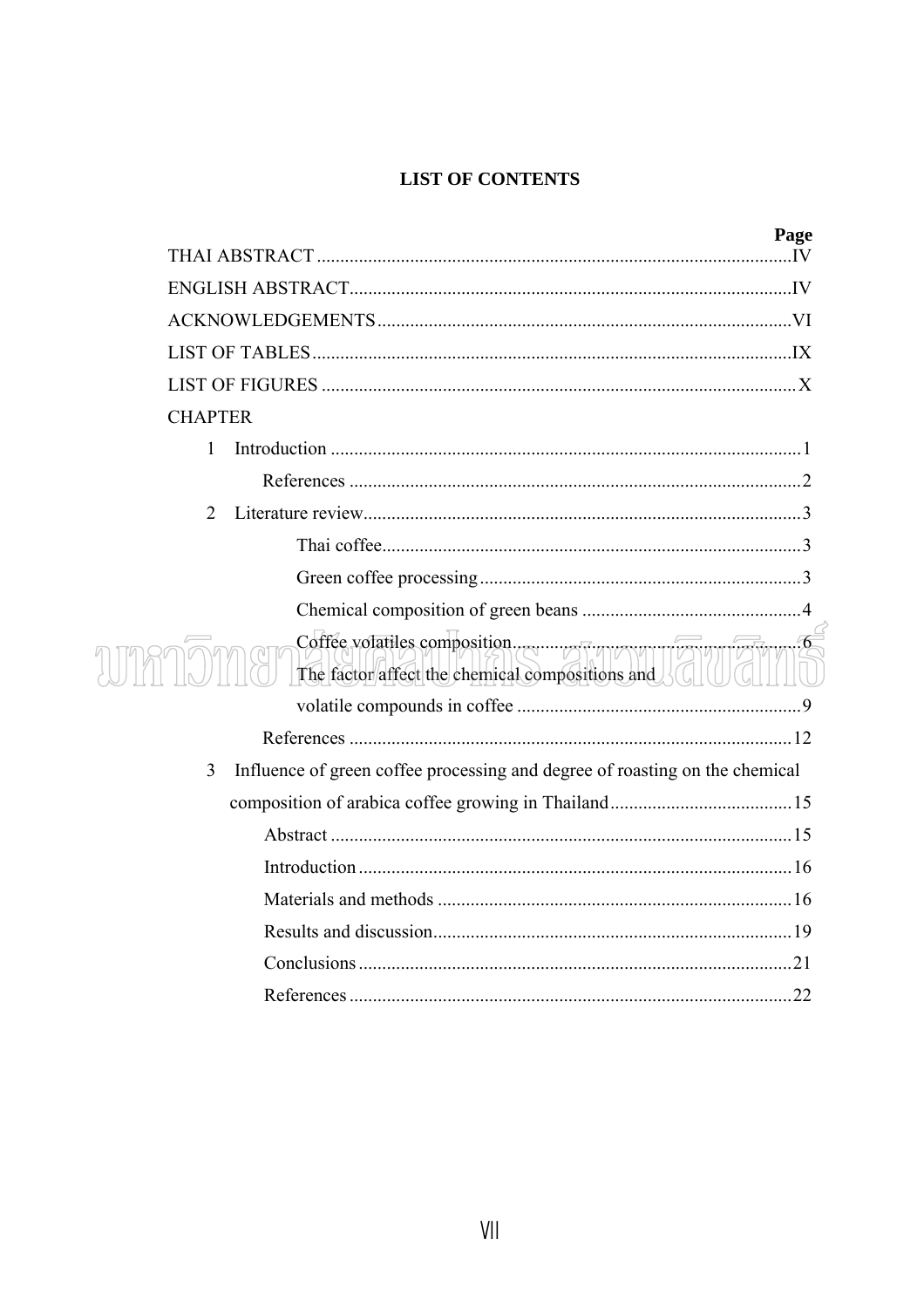| <b>CHAPTER</b> |                                                                          | Page       |
|----------------|--------------------------------------------------------------------------|------------|
| 4              | Effect of species, green coffee processing and degree of roasting on     |            |
|                |                                                                          |            |
|                |                                                                          |            |
|                |                                                                          |            |
|                |                                                                          |            |
|                |                                                                          |            |
|                |                                                                          |            |
|                |                                                                          |            |
| 5              | Discrimination for volatile compounds released from roasted coffee beans |            |
|                |                                                                          |            |
|                |                                                                          |            |
|                |                                                                          |            |
|                |                                                                          |            |
|                | Result and discussion                                                    | .50 $\leq$ |
|                | 1919398 01.99<br>Conclusions<br>ULUN<br>TIT TAN                          | 64         |
| 6              |                                                                          |            |
|                |                                                                          |            |
|                |                                                                          |            |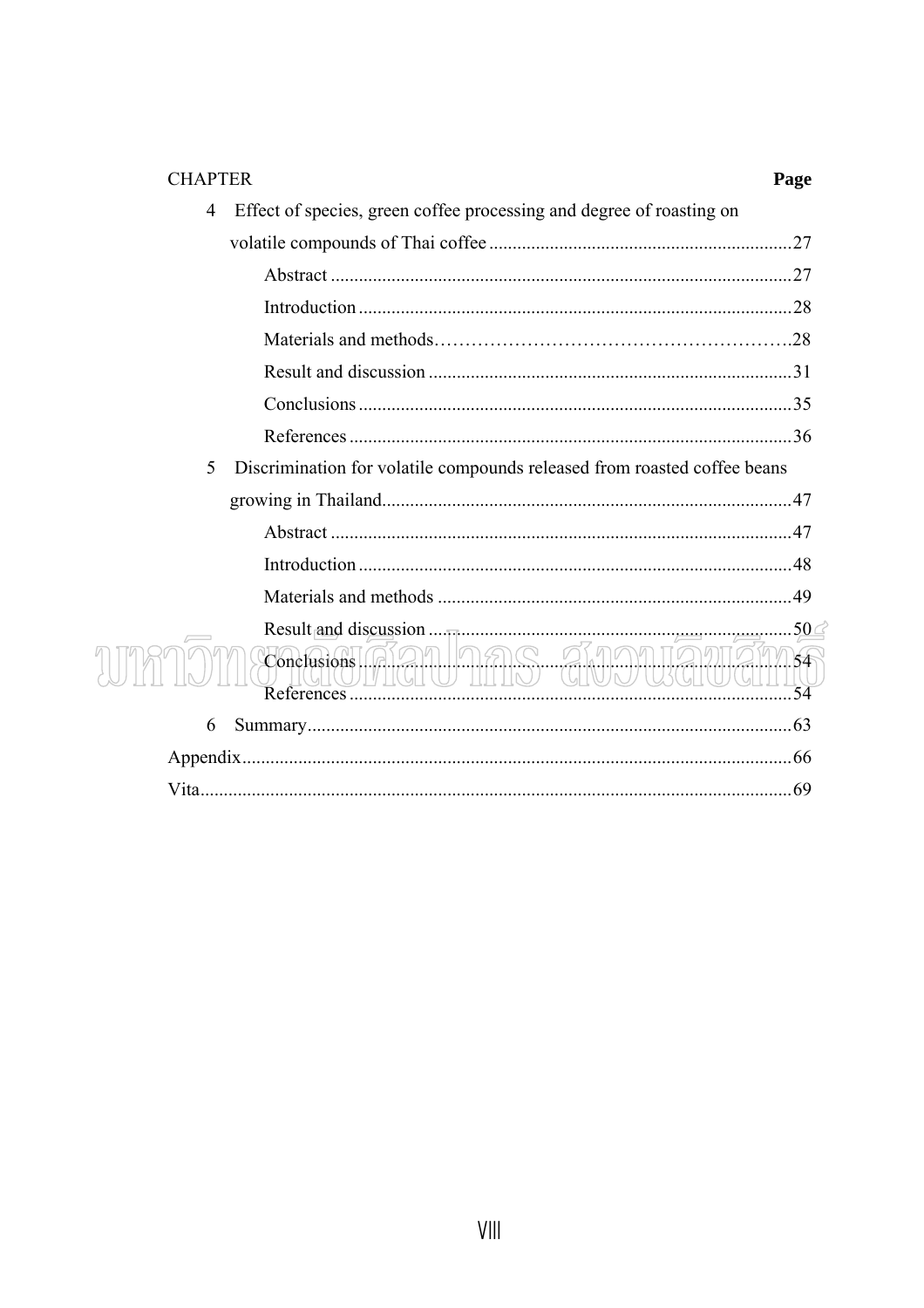# **LIST OF TABLES**

| <b>Table</b>                                                                                                               | Page |
|----------------------------------------------------------------------------------------------------------------------------|------|
|                                                                                                                            |      |
|                                                                                                                            |      |
|                                                                                                                            |      |
|                                                                                                                            |      |
| 3.3 Effect of degree of roasting on chemical components of coffee from                                                     |      |
|                                                                                                                            |      |
|                                                                                                                            |      |
| 4.2 Volatile compounds identified in arabica green beans from different green                                              |      |
|                                                                                                                            | 38   |
| 4.3 Volatile compounds identified in medium roasted arabica from                                                           |      |
|                                                                                                                            | .39  |
| 4.4 Volatile compounds identified in roasted arabica from wet process with solar<br>drying at different degree of roasting |      |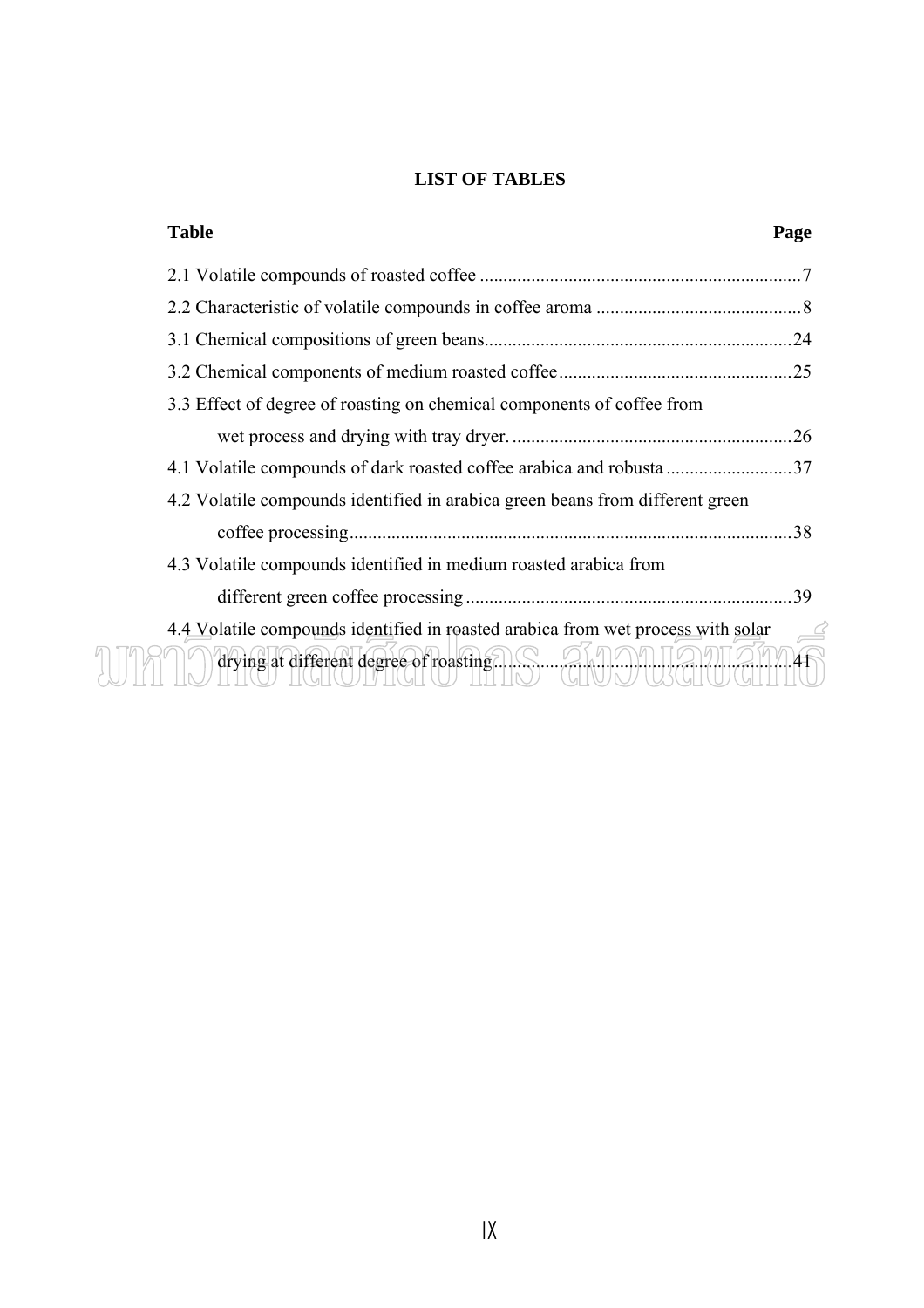# **LIST OF FIGURES**

| <b>Figure</b><br>Page                                                            |
|----------------------------------------------------------------------------------|
| 2.1 Volatile compounds from degradation of carbohydrate and protein              |
|                                                                                  |
| 4.1 Volatile compounds of roasted coffee arabica and robusta43                   |
| 4.2 Volatile compounds identified in arabica green beans from                    |
|                                                                                  |
| 4.3 Volatile compounds identified in medium roasted arabica from different       |
|                                                                                  |
| 4.4 Volatile compounds identified in roasted arabica from wet process with       |
|                                                                                  |
| 5.1 PLS plots of flavor profiles of coffee roasted at different species56        |
| 5.2 Loading plot of flavor profiles of medium roasted arabica prepared from      |
|                                                                                  |
| 5.3 PLS plots of volatile profiles of medium roasted arabica from solar and tray |
| 5.4 PLS plots of volatile profiles of medium roasted arabica prepared from       |
| wet process and sequential different solar and tray drying methods59             |
|                                                                                  |
| 5.6 PLS plots of flavor profiles (PLS1:PLS1) at different degrees of             |
|                                                                                  |
| 5.7 Volatile compounds profiles from GC-MS (retention time 3-6 min) of medium    |
|                                                                                  |
| 5.8 Volatile compounds profiles from GC-MS (retention time 3.5-6 min) of         |
| different degree of roasting arabica prepared from wet process with              |
|                                                                                  |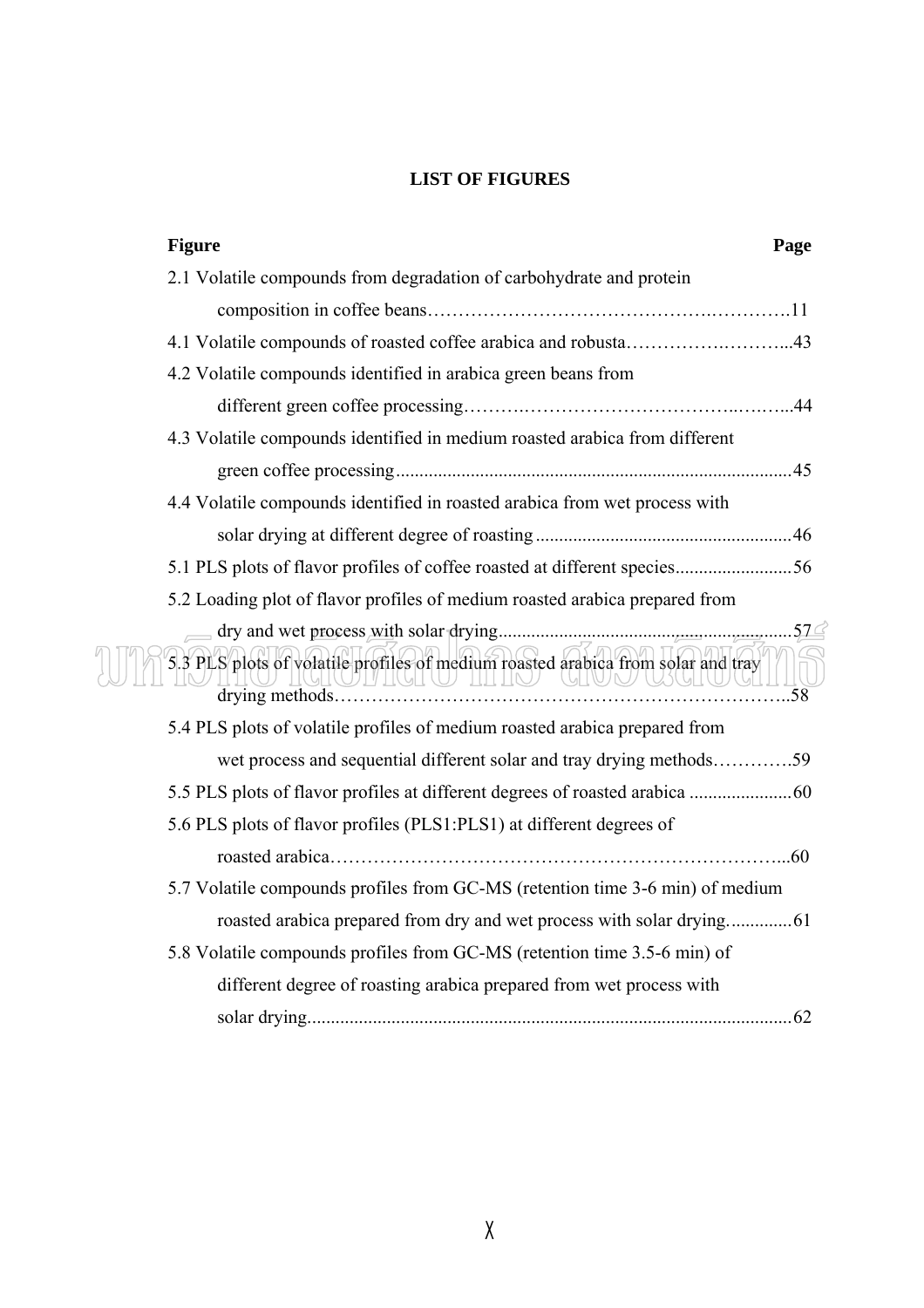# **CHAPTER 1**

# **INTRODUCTION**

 Coffee beans are the seeds that occur in pairs in the red cherry-like fruits of an evergreen shrub belonging to the family *Rubiaceae* and the genus *Coffea* (Sivetz, 1963). *Coffea* growns wild in Africa and Madagascar and the genus includes a large number of species (Varnam and Sutherland, 1994). Only two species, *Coffea arabica* and *Coffea canephora* (robusta) have been successfully used in commercial cultivation (Clark, 1985). *Coffea arabica* cultivated in the northern part and coffea robusta in the southern part of Thailand (Jirasawat, 2003).

 The factor affect coffee flavor such as the species, cultivation, green coffee processing and especially roasting will have a variable volatiles composition (Sivetz, 1963). The investigation of volatile pattern of coffee from different geographic origins and species gave different volatile compounds (Freitas and Mosca, 1999).

 Green coffee is prepared from the ripe berries of the coffee tree. Two basic methods of processing, dry and wet process are used. Dry processed coffee is generally considered to be lower quality than wet processed and commands a lower price (Clarke, 1985; Varnam and Sutherland, 1994). The wet processing method perhaps the operation difference from the dry process is the fermentation, which step producing desirable flavor compounds during fermentation.

 Roasting of coffee beans is thermal process. The characteristic aromas and flavor are developed during roasting as a result of pyrolytic, Maillard reaction and other chemical reactions. The large numbers of different volatile compounds more than 800 difference compounds from wide range chemical classes have been identified in roasted coffee (Mendes, 2001; Schenker et al., 2002). The degree of roasting had an impact on the concentrations of a series of important compounds in roasted beans (Redgwell et al., 2002; Oosterveld et al., 2003). In Thailand, there are a few studies and researches in volatile compounds of coffee although there is cultivation for consume inside the country and export.

1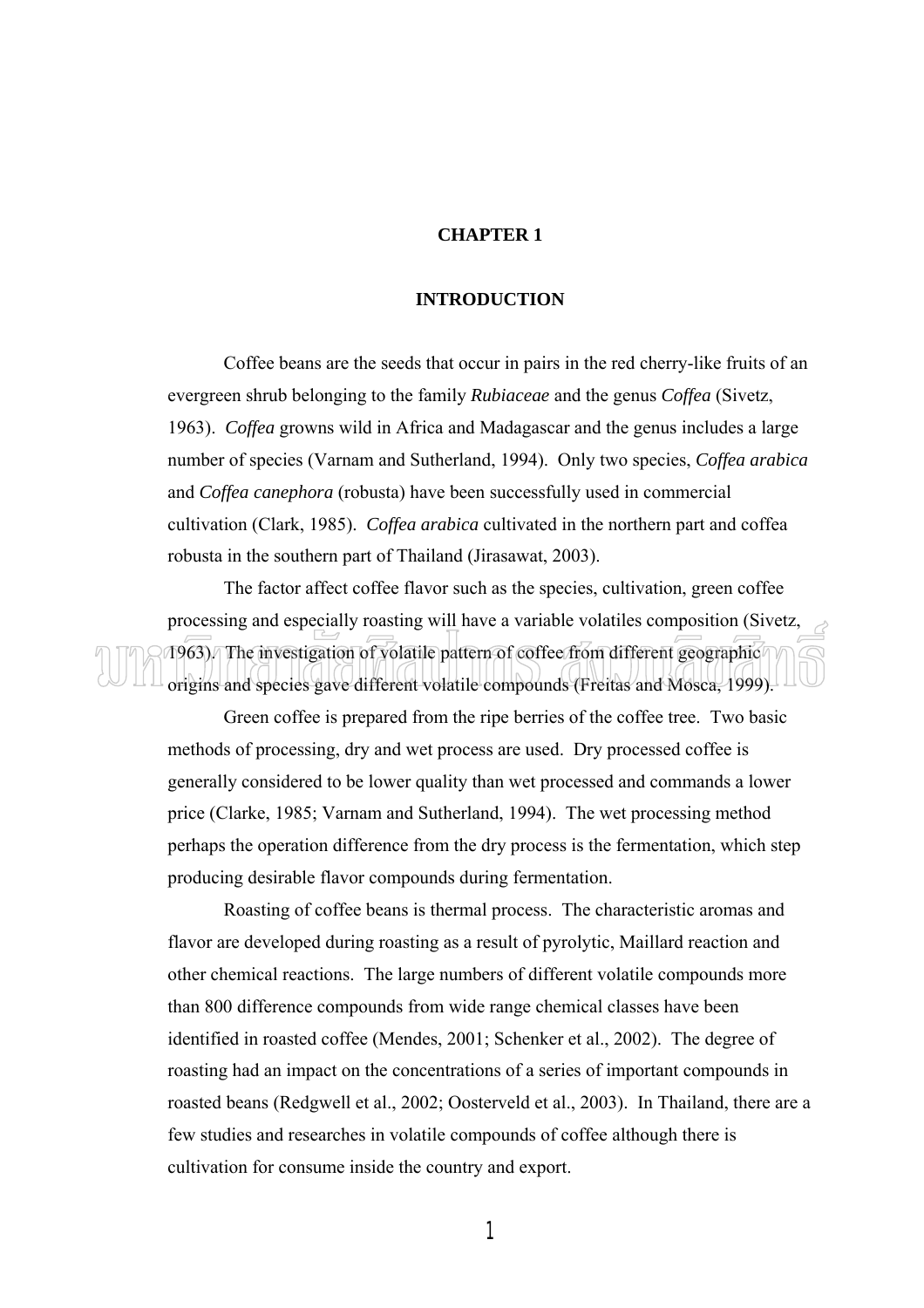Thus, the aim of this study was to investigate the effect of different species, processing procedure and degree of roasting on volatile compounds production in Thai coffee. These experiments were set up in order to compare the method of green coffee processing and drying method between solar drying and tray dryer. If it is not different, it can use tray dryer instead of drying in the solar became sometimes we can not control the solar drying as well as to reduce the drying time.

# **REFERENCES**

- Clarke, R.J. 1985. Green coffee processing, pp. 230-250. In M.N. Clifford and K.C. Wilson, eds. Coffee Botany Biochemistry and Production of Beans and Beverage. West Port, CN. AVI Publishing Co., Inc.
- Freitas, C.A.M. and Mosca, A.I. 1999. Coffee geographic origin-an aid to coffee differentiation. Journal of Food Research International 32: 565-573.

Jirasawat, P. 2003. Production factors affecting flavor compounds in Thai coffee.

Department of Food Science and Technology, Kasetsart University. Mendes, L.C. 2001. Optimization of the roasting of robusta coffee (*C. canephora conillon*) using acceptability tests and RSM. Journal of Food Quality and Preference 12: 153-162.

- Oosterveld, A., Voragen, A.G.J. and Scols, H.A. 2003. Effect of roasting on carbohydrate composition of *Coffea arabica* beans. Journal of Carbohydrate Polymers 54: 183-192.
- Redgwell, J.R., Trovato, V., Curti, D. and Fischer, M. 2002. Effect of roasting on degradation and structural features of polysaccharides in arabica coffee beans. Journal of Carbohydrate Research 337: 421-431.
- Schenker, S., Heinemann, C., Huber, M., Pompizzi, R., Perren, R. and Escher, F. 2002. Impact of roasting conditions on the formation of aroma compounds in coffee beans. Journal of Food Science 67: 60-66.
- Sivetz, M. 1963. Coffee processing technology. England: The AVI publishing company, Inc. 379p.
- Varnam, H.A. and Sutherland, P.J. 1994. Beverage technology chemistry and microbiology. New York: Chapman & Hall. 191-254 p.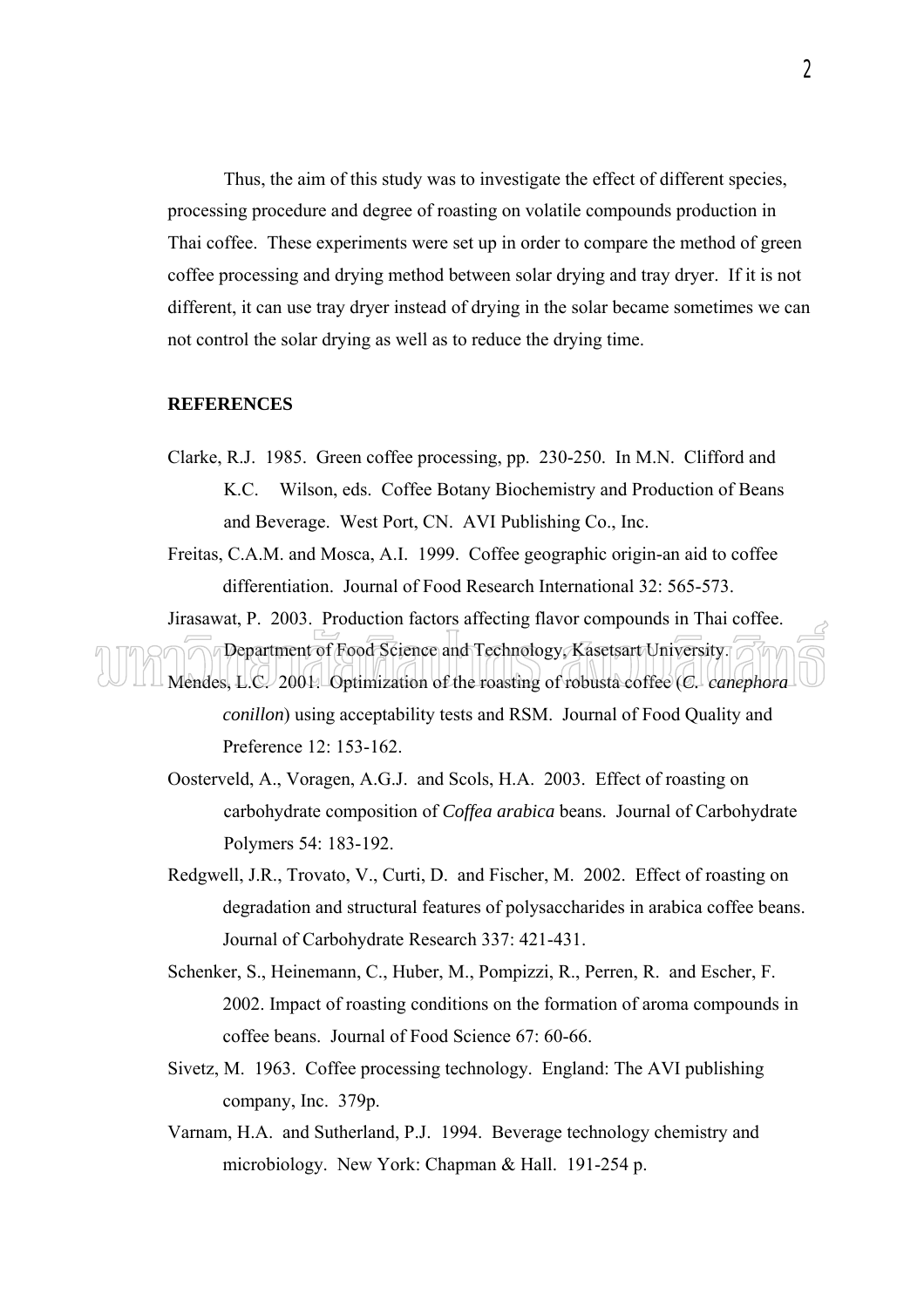# **CHAPTER 2**

# **LITERATURE REVIEW**

# **Thai coffee**

*Coffea* cultivated in Thailand contains 2 species, *Coffea arabica* and *Coffea canephora* (robusta) (Jirasawat, 2003).

*Coffea arabica* can be grown in the optimum temperature between 15 to 24<sup>o</sup>C, cultivated in the northern of Thailand. *C. arabica* is higher quality than robusta and commands a higher price. Furthermore, *C. arabica* also gives good flavor and aroma products.

*Coffea canephora* (robusta) can be grown in the optimum temperature between 24 to 30 $\degree$ C, cultivated in southern of Thailand. Robusta contains higher caffeine than arabica does.

 Green coffee is prepared from berries of coffee trees by a relatively complex series of process steps carried out entirely within the producing countries. The fundamental purpose of green coffee processing is the recovery of the beans, by removing the various covering layers and drying to produce green beans with a moisture content below 12%. Dry process and wet process, are similar processes including grading, cleaning and polishing are performed (Clarke, 1985; Varnam and Sutherland, 1994).

# **Dry processing method**

**Green coffee processing** 

 In the dry processing, the fruit are allowed to remain on the tree until the fully ripe stage. After harvesting, coffee berries are laid out in the solar to dry until 12% of moisture content in the final beans. The dry method is simpler and cheaper, but the coffee product is usually lower quality than the product from wet processing (Sivetz, 1963; Clarke, 1985; Varnam and Sutherland, 1994). The coffee during the drying period, which lasts 8-10 days in favorable conditions, solar drying is subject to the vagaries of atmospheric conditions, together with the possibilities of growth of both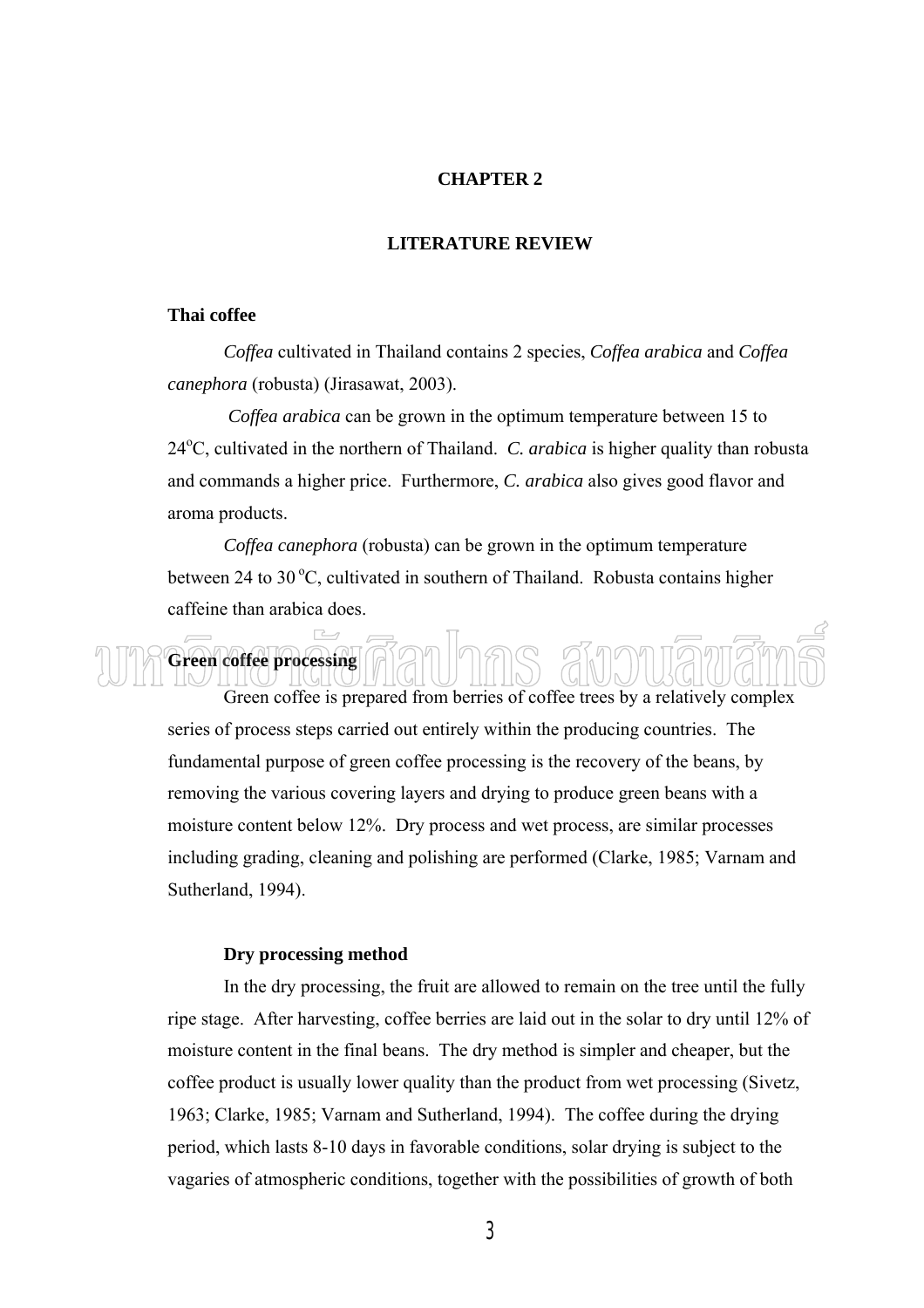desirable and undesirable microorganisms generating substances from the drying pulp, affecting subsequent flavor of the coffee brew made from the coffee after roasting (Clarke, 1985). Silva et al. (2000) reported of the microbial population associated with dry processing of arabica coffee including 32 species of bacteria, 24 species of yeasts, and 8 species of filamentous fungi. They include groups, which contain many fermentative bacteria and yeasts, cellulolytic bacteria, and pectinolytic bacteria, yeasts and filamentous fungi. Hot air drying is widely used in large scale operations in Brazil and also in Africa. Hot air can be used for the entire drying process, which is reduced in length to 3 days. The time which the coffee is maintained at a given temperature during drying process is just as important in its effect on quality. Overheating during drying produces sour or cooked flavors in the brewed coffee (Sivetz, 1963).

#### **Wet processing method**

 This process is more sophisticated than the dry process, and by general consent leads to better quality coffee and commands a higher price (Clarke, 1985). Only ripe berries should be used for wet processing, classification by flotation in water is most convenient and involves at least two stages, first to remove stones and dirt, and second to separate cherries. Pulping involves mechanically 'tearing off' the skin and soft pulpy part of the berry. This stage is considered to be the most important stage in wet processing before fermentation. Fermentation procedure is necessary to remove any residual adhering pulp and the mucilaginous layer. If the mucilage remains present during drying, there is the risk of undesirable fermentation, which is detrimental for the quality of the coffee (Clarke, 1985).

### **Chemical composition of green beans**

# **Caffeine**

 Caffeine is an important factor in determining the bitter character. The caffeine content of green beans varies according to species. Robusta coffee contains 2.2% on a dry matter basis (dm), and arabica 1.20% dry matter basis (Varnam and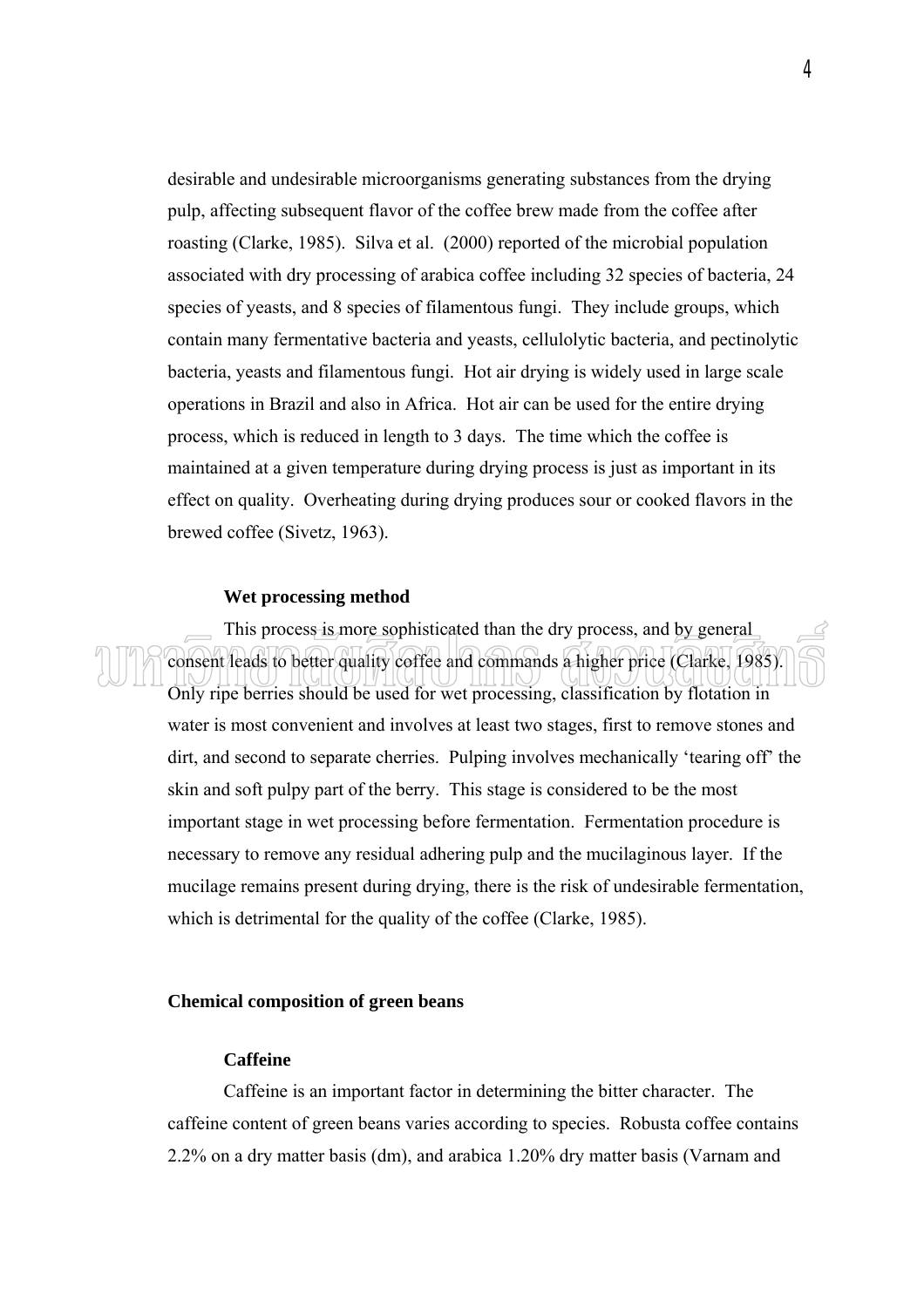Sutherland, 1994). Roasting process lead to loss of caffeine, but in practice the loss is small (Sivetz, 1963).

### **Trigonelline**

 Trigonelline, the N-methylbetaine of pyridine-3-carboxylic acid, is found in all commercial and some wild species. The compound is present in arabica at levels of 1.0% dry matter basis and in robusta at levels of 0.7% dry matter basis. Green bean processing, dewaxing and decaffeination procedures have little effect upon the trigonelline content, but roasting causes progressive destruction (Clifford, 1985; Varnam and Sutherland, 1994).

# **Chlorogenic acids**

 The chlorogenic acids (CGA) are ubiquitous in the plant kingdom. They are a family of esters of quinic acid (QA). Analysis of the CGA content is difficult, but it is generally recognized that robusta coffee has a higher content than arabica coffee. Reported levels for robusta are 7.0-10.5% dry matter basis and for arabica is 5-7.5% dry matter basis. The levels of CGA appear to be dependent on species and are unaffected by differences in agronomic practice or method of processing (Varnam and Sutherland, 1994; Flament, 2002).

#### **Proteins and free amino acids**

 Crude protein contents calculated from total nitrogen contents must be corrected for caffeine and ideally also for trigonelline nitrogen. If such corrections are made there does not seem to be any significant difference between the protein contents of arabica and robusta (approximately 10% dry matter basis), or any significant effect that can be attributed to the method of green coffee processing (Clifford, 1985; Flament, 2002).

# **Carbohydrates**

 This is an essential class for the formation of aroma compounds, mainly by caramelization of the low molecular weight sugars and by Maillard reaction with the amino acids. The total amount of carbohydrates represents about 50% dry matter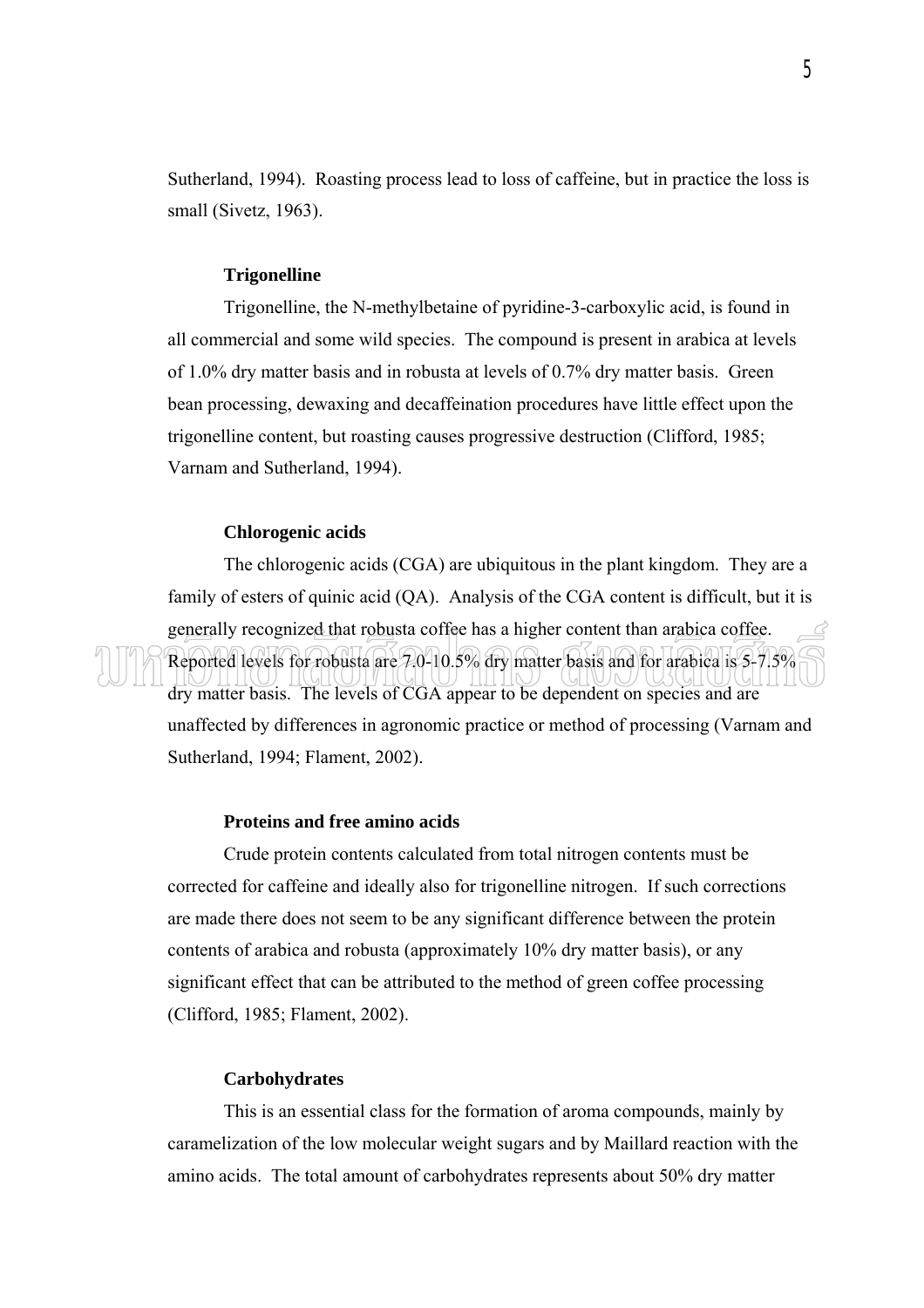basis of green coffee. The composition is complex with a range of different poly-, oligo- and monosaccharides, subdivided into reducing and non reducing sugars. Polysaccharides are important constituents of green beans and comprise 40-50% dry matter basis. Sucrose is the major free sugar, the quantity present varying according to cultivar, state of maturity, processing applied and storage conditions. Arabica contains 6-8.3% dry matter basis and robusta 3.3-4.1% dry matter basis. Other simple sugars are presented in green beans, including reducing sugars. Quantities are small, total reducing sugar content being 0.1% dry matter basis in arabica and 0.5% dry matter basis in robusta(Clifford, 1985; Varnam and Sutherland, 1994; Flament, 2002).

# **Lipids**

 The terms crude and total lipids refer to all material extracted by a specified, usually non polar solvent, and may include non lipid substances such as caffeine (Clifford, 1985). The lipid component of green coffee beans comprises coffee oil, which is primarily presented in the endosperm and coffee wax, which is present on the outer layer. Arabica coffee contains 15% dry matter basis oil and robusta 10% dry matter basis. The oil contains triacylglycerol and considerable proportions of other lipid components. There is no significant difference between arabica and robusta coffee, with respect to fatty acid composition (Varnam and Sutherland, 1994).

#### **Coffee volatiles composition**

 The volatiles compounds of coffee are largely responsible for the aroma. Green beans are often thought to have no agreeable flavor or aroma, but a large number of volatiles are present. Many of these compounds increase in concentration during roasting, while the concentration of other volatiles falls due to degradation. Aroma of coffee developed during roasting process. Upon roasting, the Maillard reaction, Strecker degradation, pyrolysis, and other chemical reactions produce a large number of different volatiles. More than 800 different compounds from wide range of chemical classes have been identified in roasted coffee (table 2.1) (Varnam and Sutherland, 1994; Flament, 2002; Schenker et al., 2002).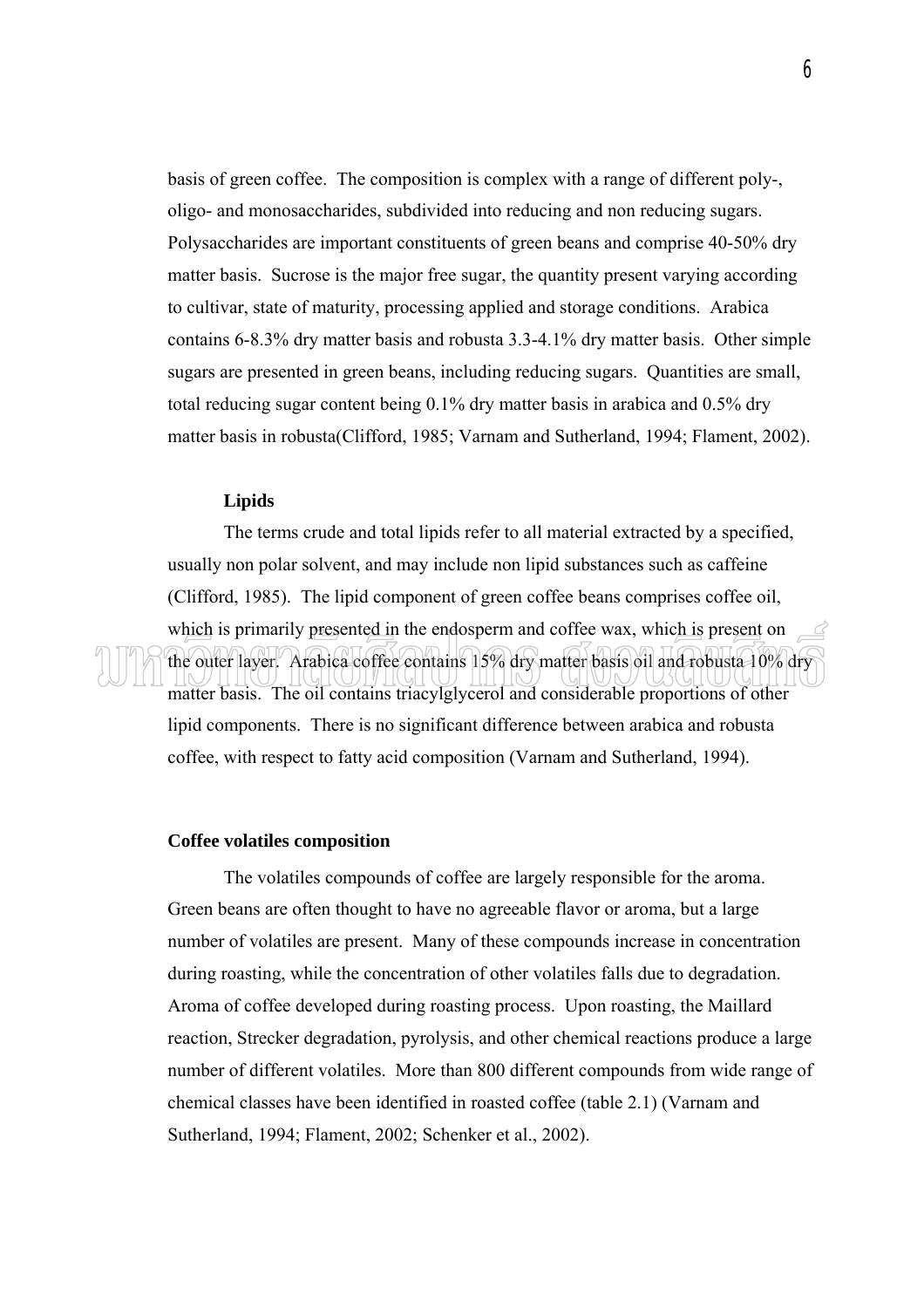| Volatile compounds | Numbers of              | Volatile compounds      | Numbers of     |
|--------------------|-------------------------|-------------------------|----------------|
|                    | Compounds               |                         | Compounds      |
| Hydrocarbons       | 49                      | Pyridines               | 7              |
| Alcohols           | 19                      | Quinolines              | $\overline{2}$ |
| Aldehydes          | 24                      | Pyrazines               | 67             |
| Ketones            | 83                      | Qulnoxalines            | 11             |
| Acids              | 22                      | Oxazoles                | 25             |
| Ester              | 29                      | Thiazoles               | 28             |
| Lactones           | $\overline{7}$          | Thiols                  | 5              |
| Phenols            | 21                      | Sulfides                | 17             |
| Amines             | $\overline{4}$          | Thiophenes              | 26             |
| Pyrroles           | 25                      | Miscellaneous compounds | 54             |
| Indoles            | $\overline{\mathbf{3}}$ |                         |                |
| Jirasawat (2003)   |                         |                         |                |

**Table 2.1** Volatile compounds of roasted coffee

 The furans are found to be the most predominant group of compounds amongst the coffee aroma. They typically have caramel like odors since they are as a result from the pyrolysis of sugars. The pyrazines are the second most abundant class of compounds and contribute to the roasted, walnut cereal, cracker, or toast like flavors in coffee. The pyrroles are responsible for some of sweet, caramel like, and mushroom like aroma in coffee. Conversely, the thiophens are known to have a meaty aroma and are thought to be produced from Maillard reactions between sulfur containing amino acids and sugars. Thiazoles have an even lower presence in the overall aroma, these aroma are formed by sugar degradation (Coffee Research Institute, 2001). Some important characteristic of volatile compounds found in coffee aroma are presented in table 2.2.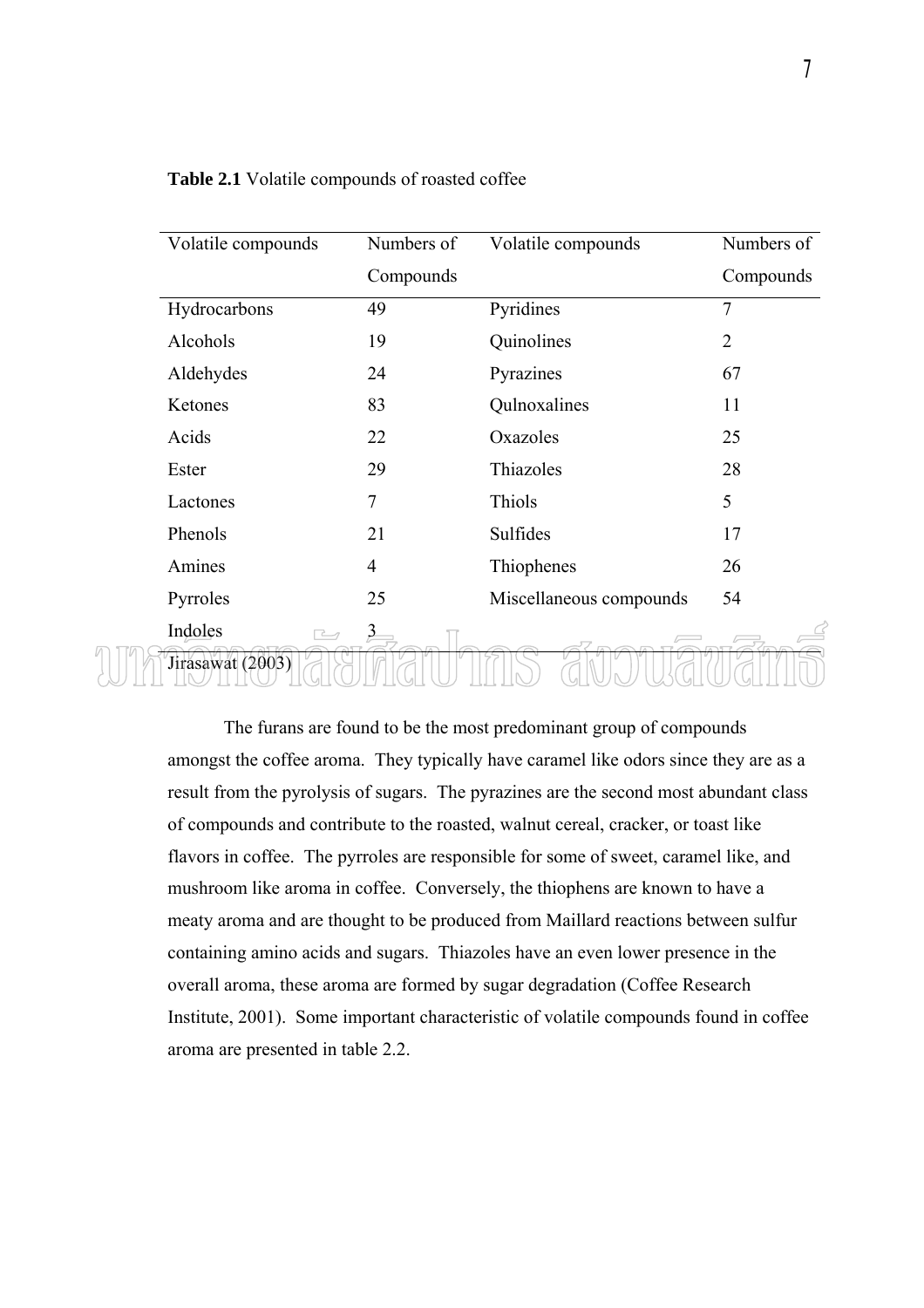| Volatile compounds                    | Aroma quality                                         |
|---------------------------------------|-------------------------------------------------------|
| Acetic acid                           | Pungent                                               |
| 4-Methoxy-benzaldehyde                | Grass, hay, sweet, mint                               |
| 2,3-Butanedione                       | butter                                                |
| β-Damascenone                         | fruits, flowers, honey, tea                           |
| 2,5-Dimethylpyrazine                  | roasty, nuts                                          |
| 2,6-Dimethylpyrazine                  | sulfur-like, nuts                                     |
| 2-Ethyl-5-methylpyrazine              | musty, burnt                                          |
| 2-Ethyl-3,5-dimethylpyrazine          | earthy, roasty, potatoes                              |
| 4-Ethylguaiacol                       | flowers, spicy                                        |
| 2-Ethyl-3-methylpyrazine              | roasty, nuts                                          |
| 2-Ethyl-5-methylpyrazine              | caraway                                               |
| 2-Ethyl-6-methylpyrazine              | cheese, caraway                                       |
| 2-Furfurylthiol<br>Guaiacol           | roasty, sulfur-like, coffee<br>smoky, phenolic, spicy |
| Hexanal                               | grass                                                 |
| Furaneol                              | roasty, sweet, caramel                                |
| Methional                             | potato-like, sweet                                    |
| 2-Methylbutanal                       | caramel, nuts, malt                                   |
| 3-Methyl-2-buten-1-thiol              | green, amine-like                                     |
| 4-Vinylguaiacol                       | spicy                                                 |
| 2,3-Pentanedione                      | butter                                                |
| 3-Hydroxy-4,5-dimethyl-2(5H)-furanone | seasoning-like                                        |

**Table 2.2** Characteristic of volatile compounds in coffee aroma

Modified from Coffee Research Institute (2001) and Schenker et al. (2002)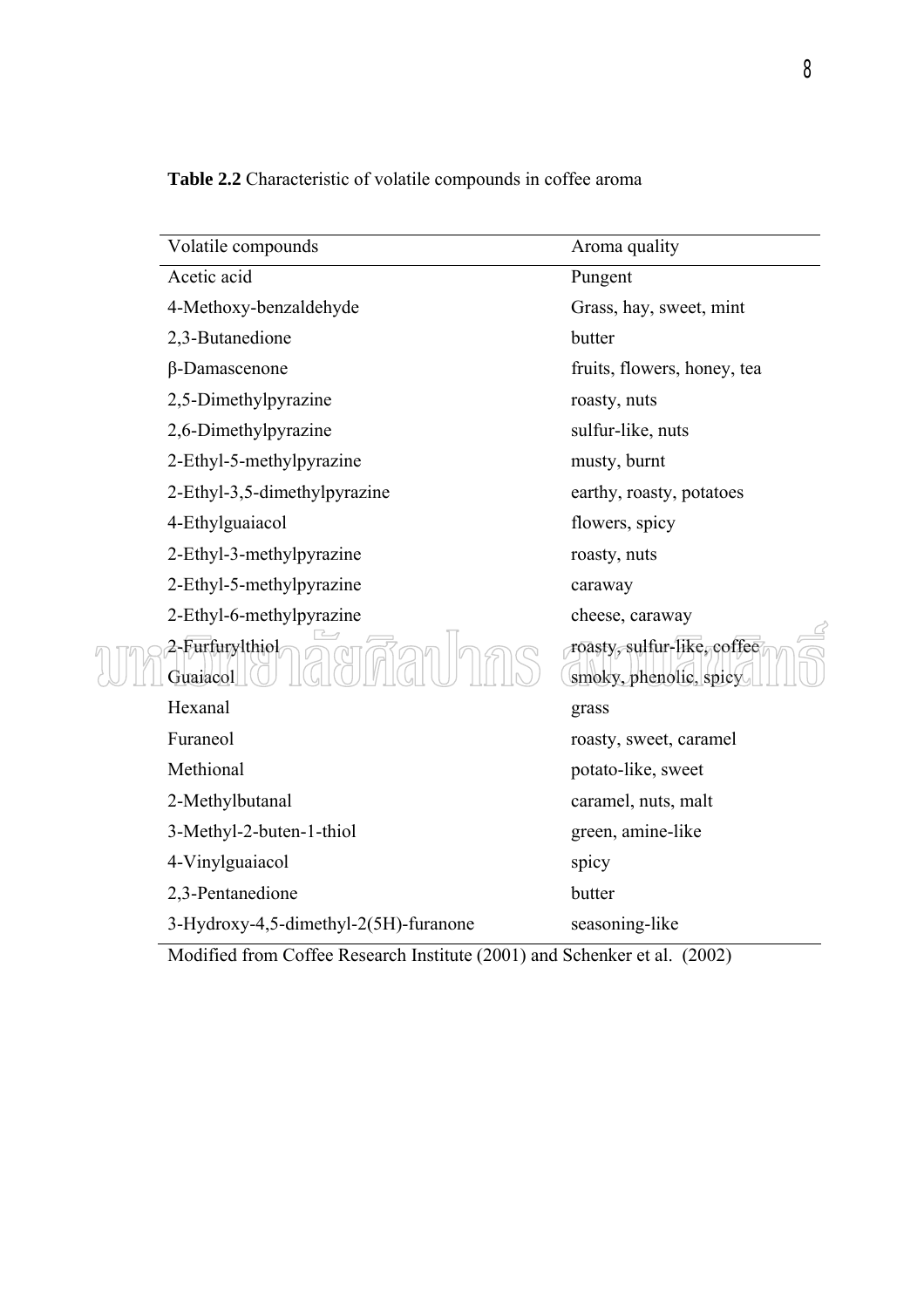# **The factors affect the chemical compositions and volatile compounds in coffee**

# **The species of** *Coffea*

 The two most important varieties of commercial coffee are *Coffea arabica* and *Coffea conephora*, usually known as arabica and robusta, respectively. Commercial coffee beverage is made from arabica or robusta beans or blends of them, the arabica being considered of better quality and is therefore more expensive (Sivetz, 1963; Clarke, 1985; Varnam and Sutherland, 1994).

 Martin et al. (1998) investigate of chemical composition between arabica and robusta green coffee by principal component analysis (PCA). The result shown difference in caffeine and total free amino acid between arabica and robusta.

 Campa et al. (2004) evaluate of sucrose and trigonelline in arabica and robusta. Contents of these compounds are higher in *Coffea arabica* than in *Coffea canephora* (robusta) green beans.

Ky and others (2001) determined alkaloids, caffeine, trigonelline, chlorlgenic  $\rightarrow$ acid and sucrose. Results revealed that the two species showed significant accession differences for all compounds. *C. canephora* diversity was higher than that of *C. arabica*, except for trigonelline and sucrose.

# **The cultivation of** *Coffea*

 Coffee beans may be cultivated over a wide geographical area and difference of the weather. The coffee beans may have different chemical and organoleptic properties (Clarke, 1985; Costa et al., 2001). Moreover, similar *Coffea* variety, that from different geographical origins gives difference number of volatile compounds (Jirasawat, 2003)

 Freitas and Mosca (1999) investigated the aroma patterns of arabica and robusta from GC-MS and compared using principal component analysis (PCA). Aroma fractions of arabica and robusta give better results in terms of grouping according to the geographical origins.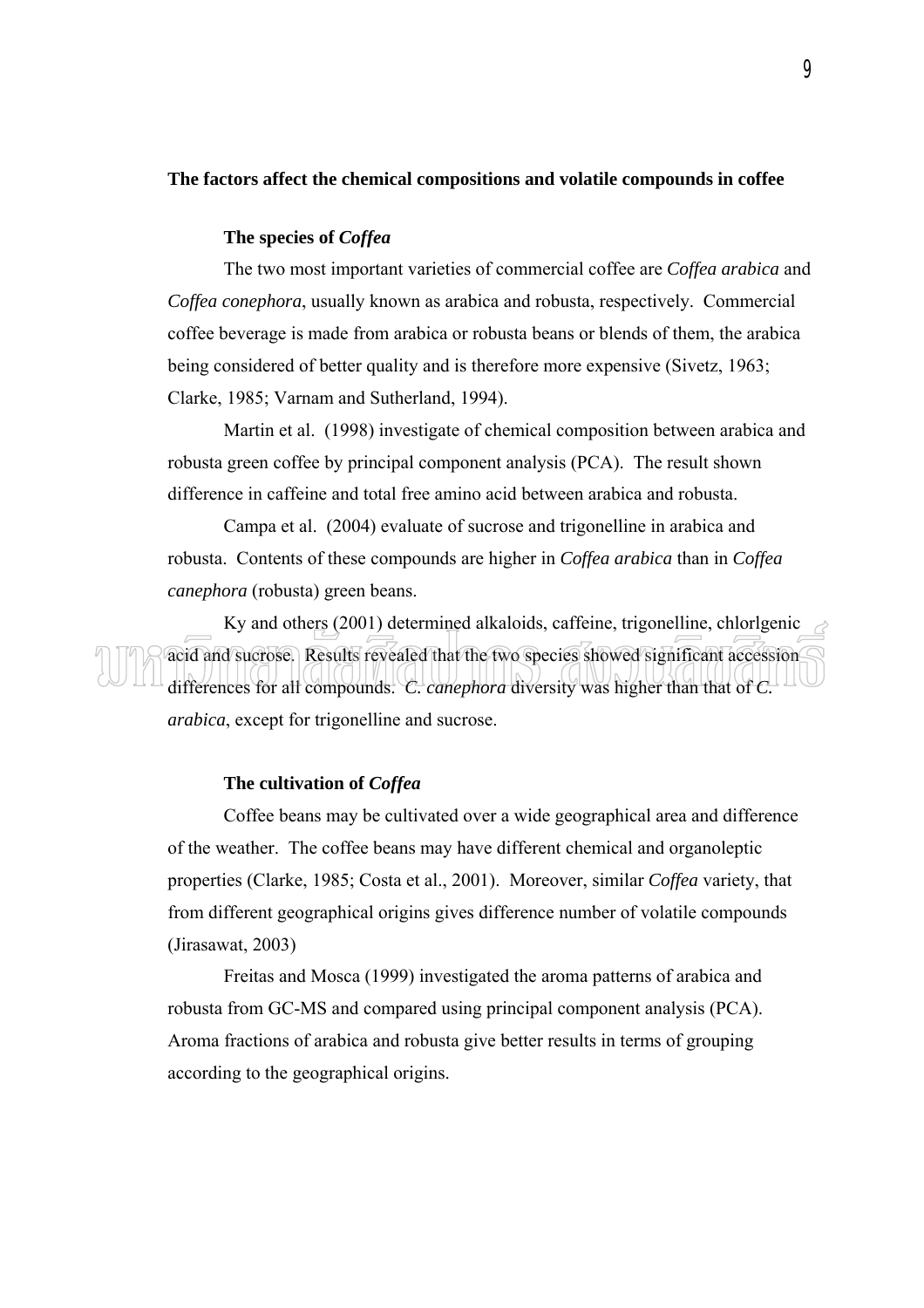# **Processing of green beans**

 In general, wet process, carefully prepared and handled, is clean in flavor and free from undesirable elements. Dry process, since it is always dried in contact with its mucilage and much more water to remove. It must be dried gently to avoid over drying of the driest portion, the extra layer of the whole fruit offer more resistance to the loss of water. Since the coffee beans from dry process remains moist for much longer period than wet process, the microorganisms, which are always present, have a much better chance to flourish. Especially if rain occurs before it is harvested and produces musty, groundy, or rain damaged flavor (Sivetz, 1963; Varnam and Sutherland, 1994).

 Clifford (1985) reported that wet processed arabica gives aromatic with a fine acidity and some astringency, whereas dry process gives less aromatic and less acid but with greater body.

# **Roasting process**

 Roasting is the step relating to coffee aroma and flavor development in the processing of green coffee beans. Although the green coffee beans vary in chemical and physical properties, the chemical and physical changes they undergo during roasting are similar even though they vary in degree (Sivetz, 1963). The degree of roasting is qualitatively assessed from color, for simple categorization as a light, medium or dark roast. Roast color will also be broadly correlated with percentage loss of coffee matter, expressed on a dry basis. So that a light roast will show about 3-5% loss, medium 5-8%, dark 8-14% together with the moisture that the green beans will have contained (Clarke, 1985).

 Coffee Research Institute (2001) reported that the volatile compositions were developed from roasting process, which affected many chemical reactions (Fig.2.1): 1. Maillard or non-enzymatic browning reaction between nitrogen containing substances, amino acids, proteins, as well as trigonelline, serotonine, and carbohydrates, hydroxy-acids and phenols on the other.

2. Strecker degradation.

3. Degradation of individual amino acids, particularly, sulfur amino acids, hydroxy amino acids, and proline.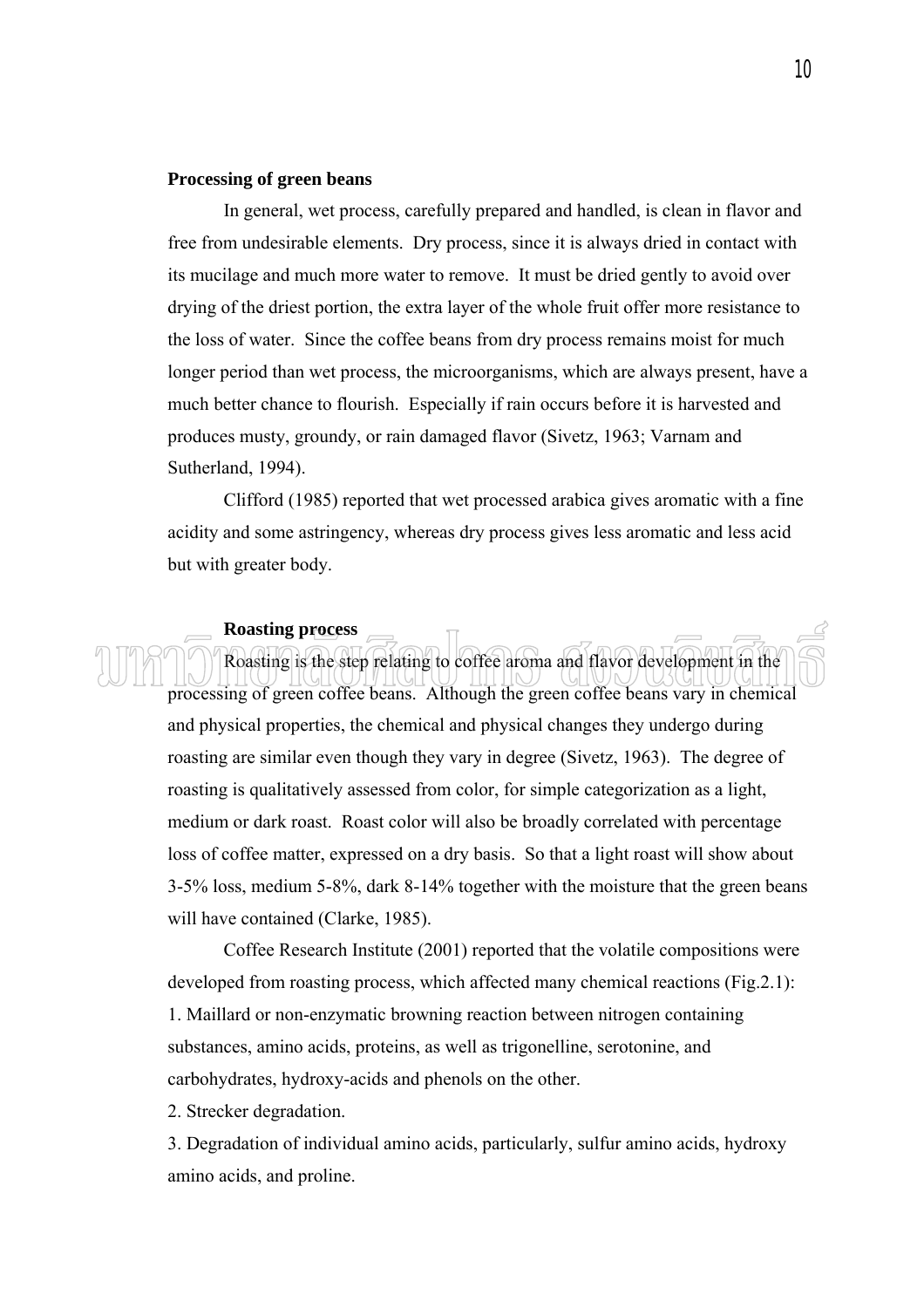- 4. Degradation of trigonelline.
- 5. Degradation of sugar.
- 6. Degradation of phenolic acids, particularly the quinic acid moiety.
- 7. Minor lipid degradation.
- 8. Interaction between intermediate decomposition products.





 Maria et al. (1996) determinate roasted arabica coffee by High Resolution Gas Chromatography/Mass Spectrometry (HRGC/MS). It was found that the roasting process was impact on degradation of trigonelline, sucrose, amino acid and arabinogalactan to developed furans, pyrazines and pyridines.

 Sharma et al. (2002) investigated the effect of reaction conditions on pyrolysis of chlorogenic acid. The highest weight loss in the tubular reactor for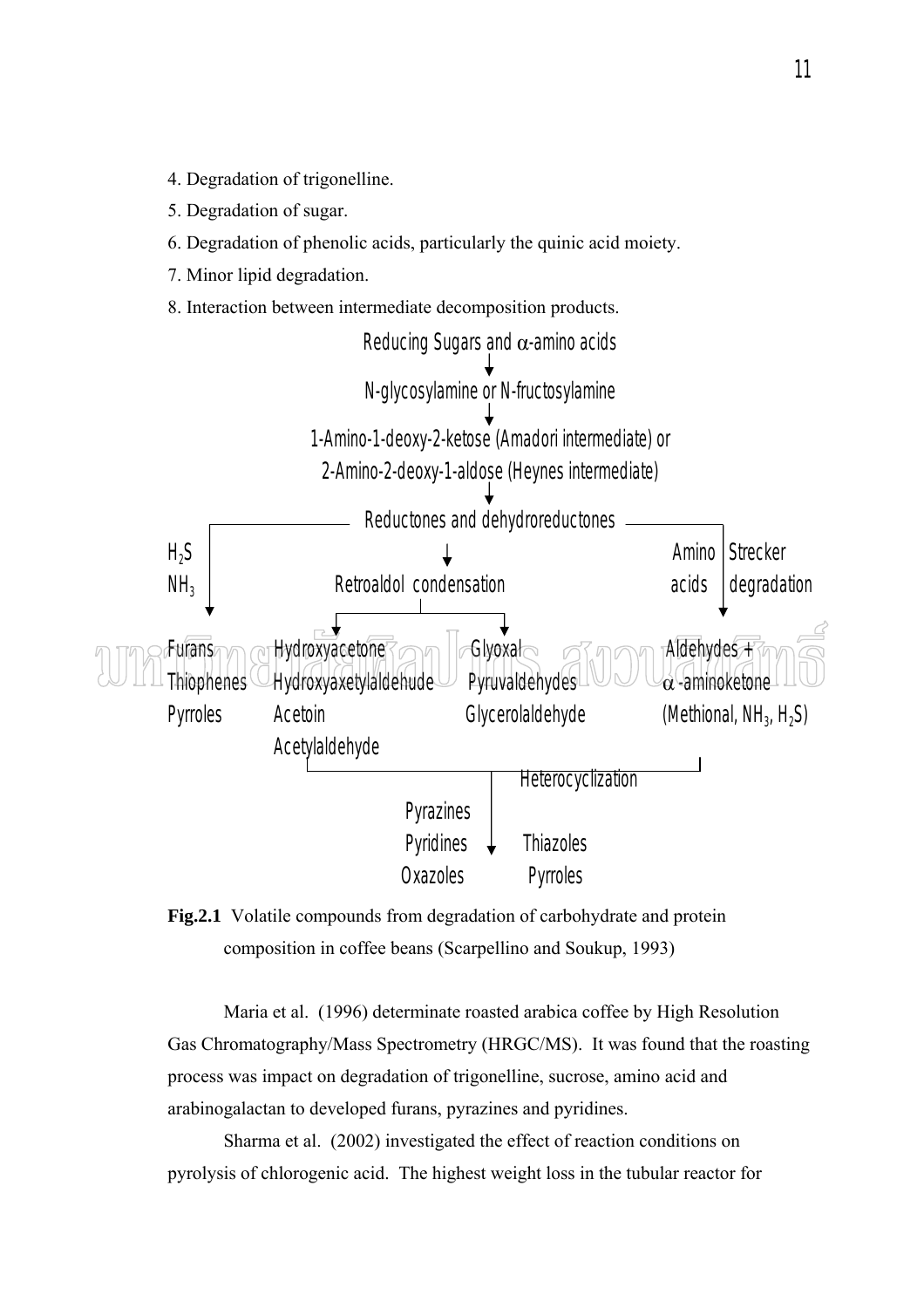chlorogenic acid was  $80\%$  observed at  $450\degree$ C and above. Although a bulk of pyrolysis of chlorogenic acid was complete below  $400^{\circ}$ C, small but significant decomposition was observed at higher temperature.

 The carbohydrates presented in coffee beans were reported as a function of the degree of roasting. Oosterveld et al. (2003) reported that oligomers and especially monomers were rapidly converted into Maillard and pyrrolysis products. Cellulose remains unextractable and its solubility was not affected by the degree of roasting. The arabinogalactans were found to be more susceptible to degradation at more severe roasting conditions than the galactans.

 The physical changes in the coffee beans during roasting are also technically important. The expansion of the beans including a popping phase, leading to considerably decreased density and increased large microporein in cell wall, which increased extractability in production process of instant coffee (Clarke, 1985;

# Redgwell et al., 2002). ruhnis awowawar **REFERENCES**

- Campa, C., Ballester, J.F., Doulbeau, S., Dussert, S., Hamon, S. and Noirot, M. 2004. Trigonelline and sucrose diversity in wild *Coffea* species. Journal of Food Chemistry 88: 39-43.
- Clarke, R.J. 1985. Green coffee processing, pp. 230-250. In M.N. Clifford and K.C. Wilson, eds. Coffee Botany Biochemistry and Production of Beans and Beverage. West Port, CN. AVI Publishing Co., Inc.
- Clifford, M.N. 1985. Chemical and physical aspects of green coffee and coffee products, pp. 305-374. *In* M.N. Clifford and K.C. Wilson, eds. Coffee Botany Biochemistry and Production of Beans and Beverage. West Port, CN. AVI Publishing Co., Inc.
- Costa, A.M., Parreira, C. and Vilas-Boas, L. 2001. The use of an electronic aroma sensing device to assess coffee differentiation comparison with SPME gas chromatography mass spectrometry aroma patterns. Journal of Food Composition and Analysis 14: 513-522.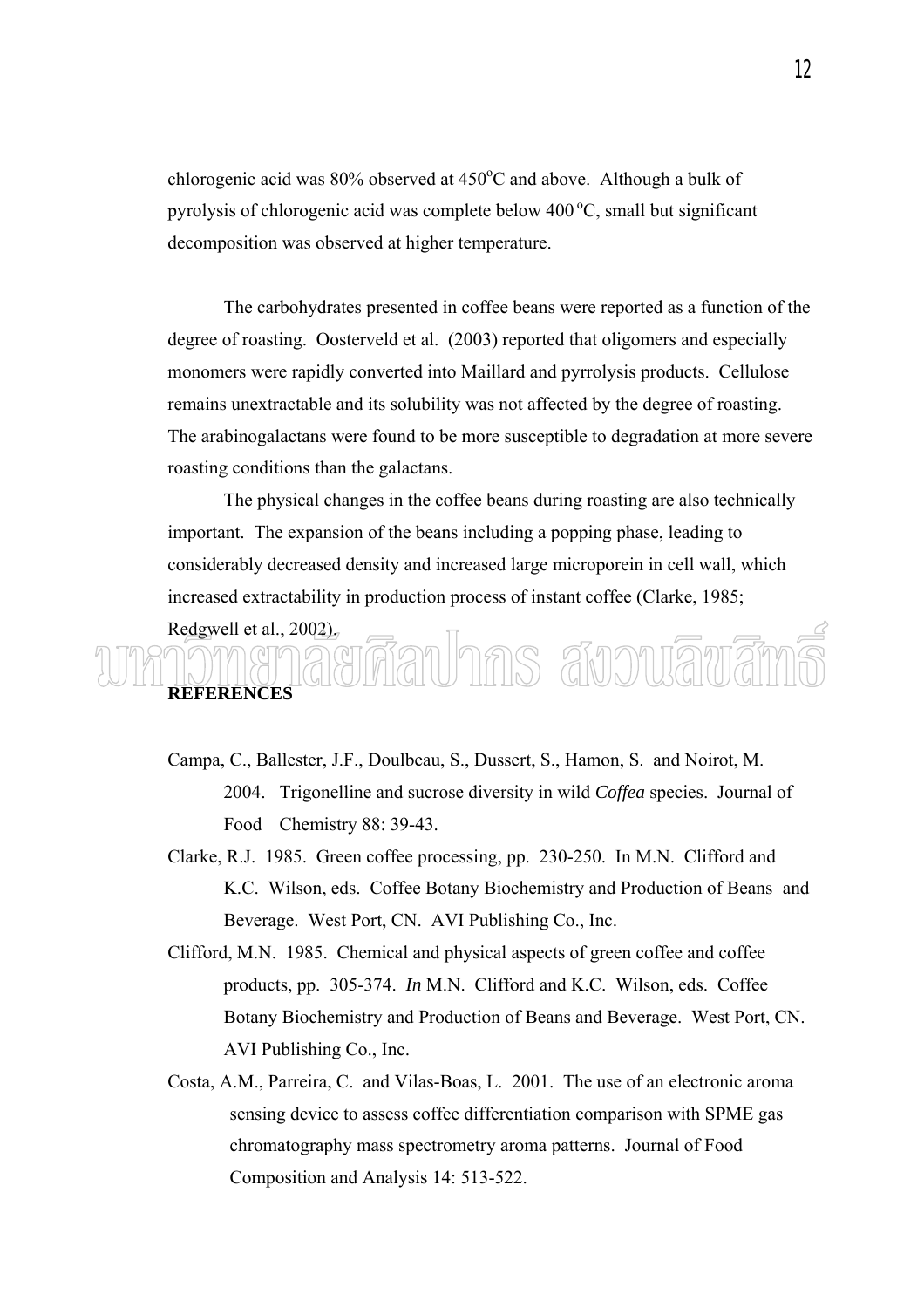- Flament, V. 2002. Coffee flavor chemistry. England: John Wiley & Sons, Ltd. 396 p.
- Freitas, C.A.M. and Mosca, A.I. 1999. Coffee geographic origin-an aid to coffee differentiation. Journal of Food Research International 32: 565-573.
- Jirasawat, P. 2003. Production factors affecting flavor compounds in Thai coffee. Department of Food Science and Technology, Kasetsart University.
- Ky, C.L., Louarn, J., Dussert, S., Guyot, B., Hamon, S. and Noirot, M. 2001. Caffeine, trigonelline, chlorogenic acids and sucrose diversity in wild *Coffea Arabica* L. and *C. canephora* P. accessions. Journal of Food Chemistry 75: 223-230.
- Maria, C.A.B. De, Trugo, L.C., Neto, F.R. Aquino, Moreira, R.F.A. and Alviano, C.S. 1996. Composition of green coffee water-soluble fraction and identification of volatiles formed during roasting. Journal of Food Chemistry 55(3): 203-207.

Martin, M.J., Pablos, E. and Gonzalez, A.G. 1998. Discrimination between arabica and robusta green coffee varieties according to their chemical composition. Journal of Talanta 46: 1259-1264.

- Oosterveld, A., Voragen, A.G.J. and Scols, H.A. 2003. Effect of roasting on carbohydrate composition of *coffea arabica* beans. Journal of Carbohydrate Polymers 54: 183-192.
- Redgwell, J.R., Trovato, V., Curti, D. and Fischer, M. 2002. Effect of roasting on degradation and structural features of polysaccharides in arabica coffee beans. Journal of Carbohydrate Research 337: 421-431.
- Scarpellino, R. and Soukup, R.J. 1993. Key flavor from heat reactions of food ingredients, pp 310-335. In Acree, T.E. and Teranishi, R. eds. Flavor Science. Washington, DC. American Chemical Society.
- Schenker, S., Heinemann, C., Huber, M., Pompizzi, R., Perren, R. and Escher, F. 2002. Impact of roasting conditions on the formation of aroma compounds in coffee beans. Journal of Food Science 67: 60-66.
- Sharma, R.M., Fisher,T.S. and Hajaligol, M.R. 2002. Effect of reaction conditions on pyrolysis of chlorogenic acid. Journal of Analytical and Applied Pyrolysis 62: 281-296.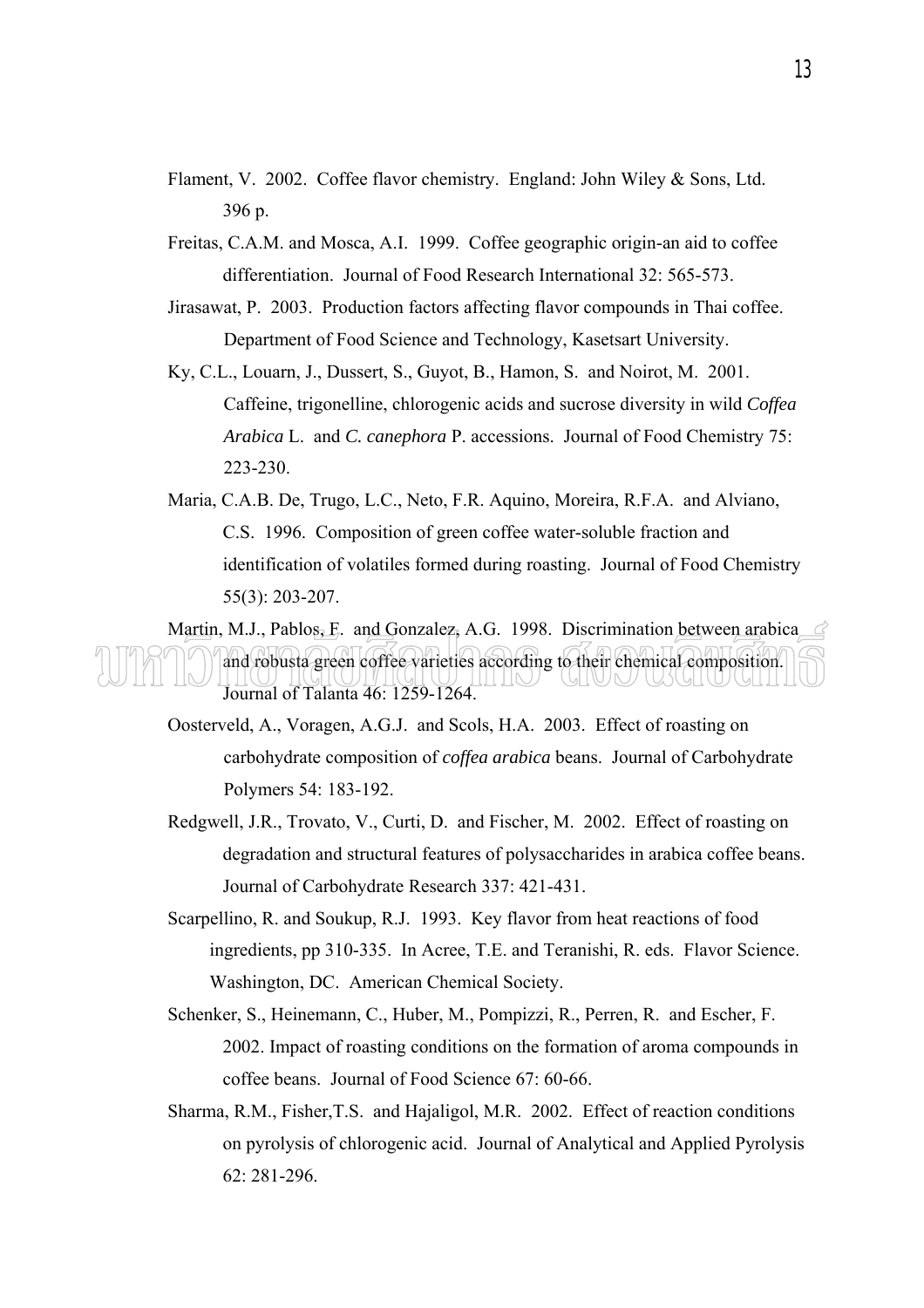- Silva, C.F., Schwan, R.F., Dias, E.S. and Wheals, A.E. 2000. Microbial diversity during maturation and natural processing of coffee cherries of *Coffea arabica* in Brazil. International Journal of Food Microbiology 60: 251-260.
- Sivetz, M. 1963. Coffee processing technology. England: The AVI publishing company, Inc. 379p.
- Varnam, H.A. and Sutherland, P.J. 1994. Beverage technology chemistry and microbiology. New York: Chapman & Hall. 191-254 p.

Coffee Research Institute. 2001. http://www.coffeeresearch.com/science.htm

# unnomenaerāauhns avouāvāms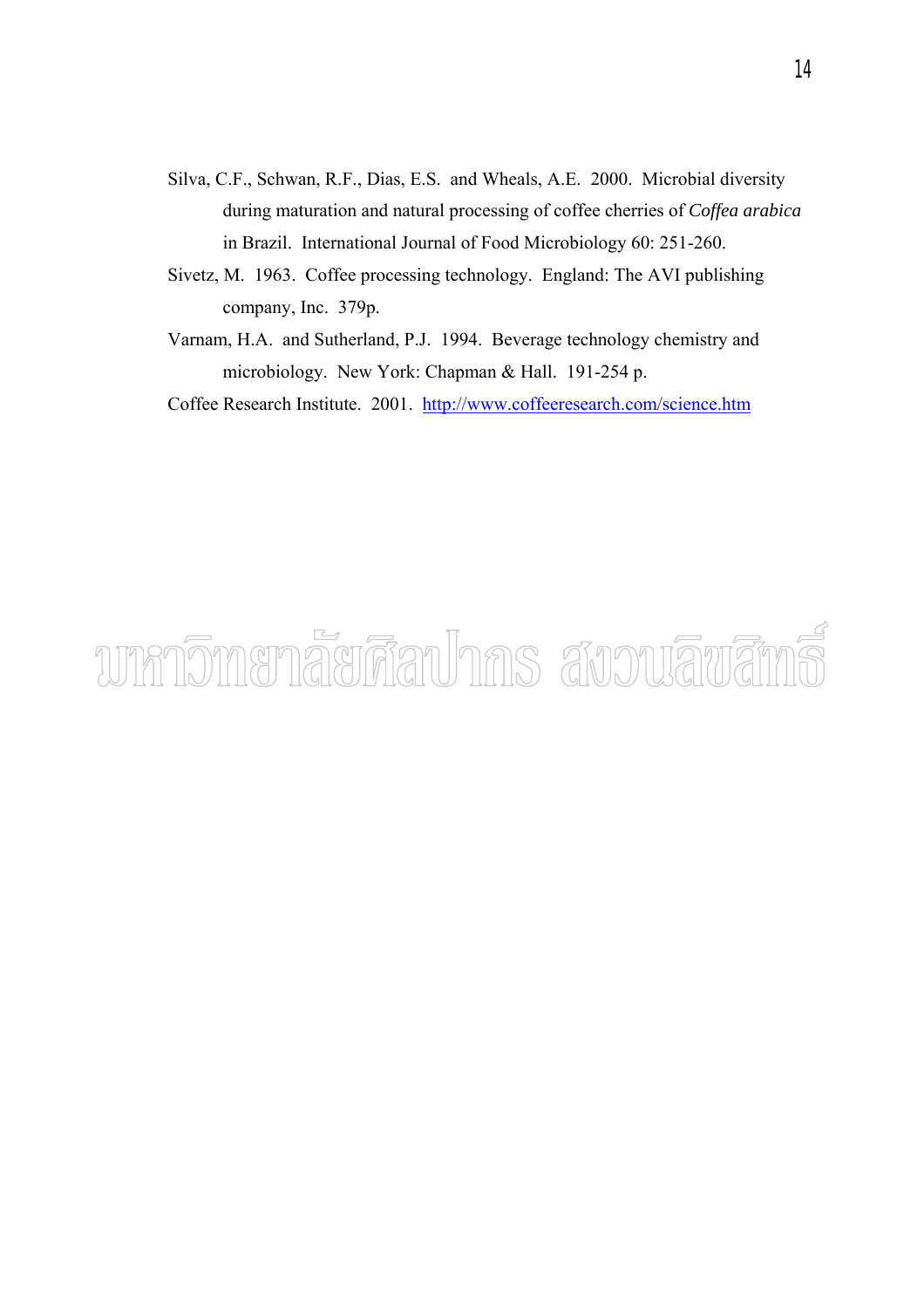# **CHAPTER 3**

# **INFLUENCE OF GREEN COFFEE PROCESSING AND DEGREE OF ROASTING ON THE CHEMICAL COMPOSITION OF ARABICA COFFEE GROWING IN THAILAND**

# **ABSTRACT**

 The aim of the chapter was to investigate the effect of different green coffee processing and various degree of roasting (light, medium and dark) on the chemical composition of green Arabica coffee beans. The green Arabica coffee beans were processed by four different methods, dry process and drying with solar dry, dry process and drying with tray dryer, wet process and drying with solar dry and wet process and drying with tray dryer. Then, the chemical compositions, fat content, nitrogen compounds, total sugars and total acidity were determined in both green and roasted coffee beans. The results found that green Arabica coffee beans prepared from different processing showed significant different of fat content and total acidity  $(p<0.01)$  but they were not significant different  $(p>0.01)$  of nitrogen compounds and total sugars. It might be due to the fat content and total acidity was generated during green coffee processing whereas nitrogen compounds varied on species and cultivates of coffee. Green beans prepared by the same method (wet process and drying with solar dry) but different degrees of roasting (light, medium or dark) were determined the chemical compositions. The results showed that degrees of roasting resulted in significant different  $(p<0.01)$  of chemical compositions and may be as a results of chemical reactions changed in roasted beans including degradation of protein, fat, polysaccharide and other components.

*Keywords*: green coffee processing, roasted coffee, chemical composition, fat contents, nitrogen compounds, total acidity, total sugars

15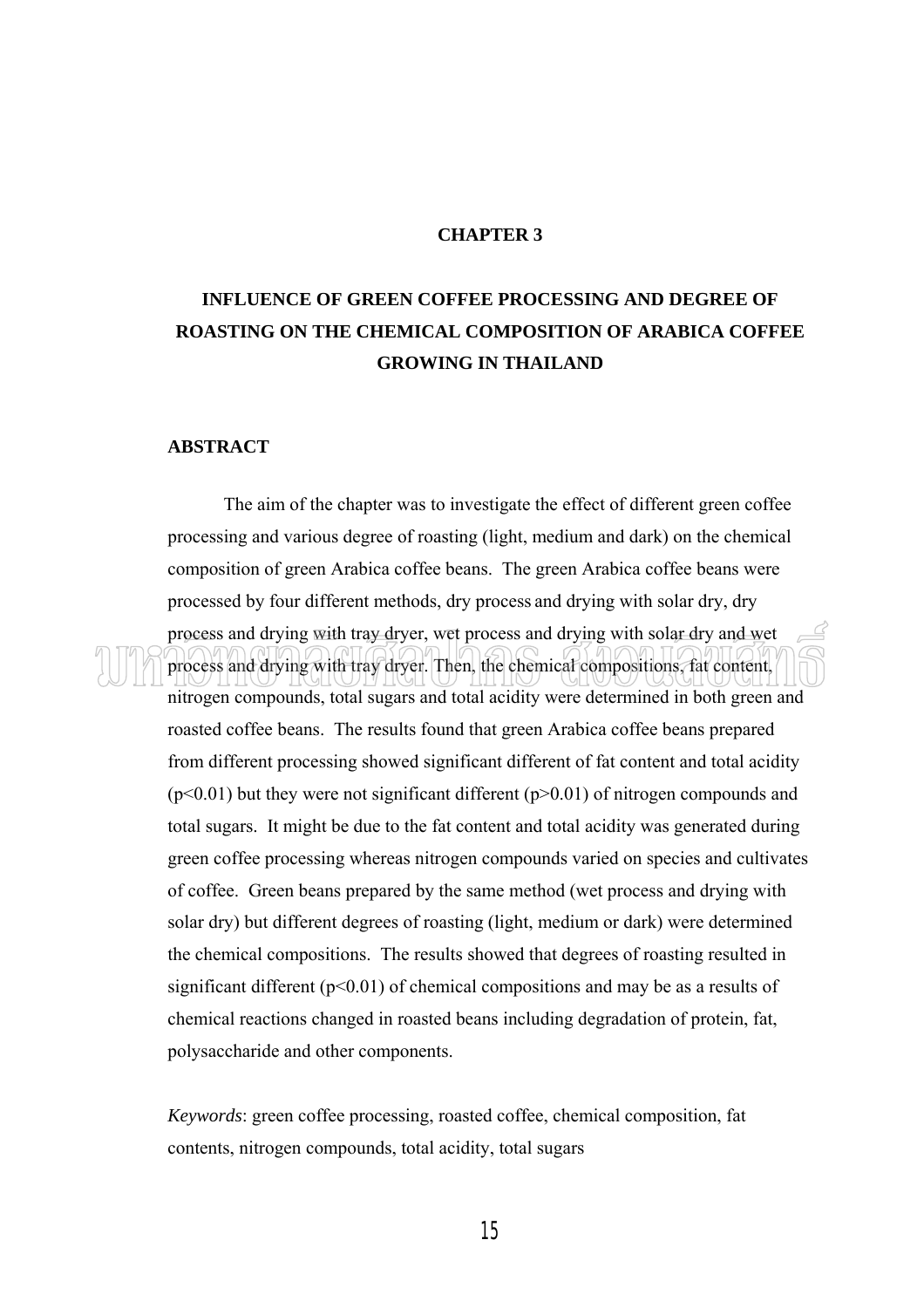# **INTRODUCTION**

 Roasting is and essential step in coffee production for generated aroma, flavor and color of the coffee beans. The mode of heat transfer and the applied temperature profile are the most critical process parameters to have a major impact on the physical and chemical properties of roasted coffee beans (Schenker et al., 2002; Oosterveld et al., 2003). The physical changes in the coffee beans during roasting are also technically important, leading to considerably decreased density and expansion of the beans (Clarke, 1985). The chemical reaction changes include Maillard or nonenzymatic browning reaction, Strecker degradation and degradation of proteins, sugar, polysaccharides and other components.

 Degree of roasting is controlled by roasting time and temperature such that they are sufficient for the required chemical reactions to occur, without burning the beans and compromising the flavor of the beverage (Mendes et al. 2001). The degree of roasting is qualitatively assessed from color, for example, simple categorization as a light, medium or dark roast (Clark, 1985).

 Thus, the objective of this study was to investigate the effect of different green coffee processing and degree of roasting on chemical composition of roasted Arabica coffee growing in Thailand. These experiments were set up to compare the methods of green beans coffee processing between wet and dry process as well as to compare the drying method of green coffee between solar drying and tray dryer.

# **MATERIALS AND METHODS**

# **Coffee samples**

 Coffee cherry varieties of Arabica were obtained from Doi Musor, Tak Province, Thailand. Coffee should be harvested only the red and full like ripe berries. The unripe, overripe or damaged cherries were selected out and then the ripe fruits were cleaned twice with water before further processing.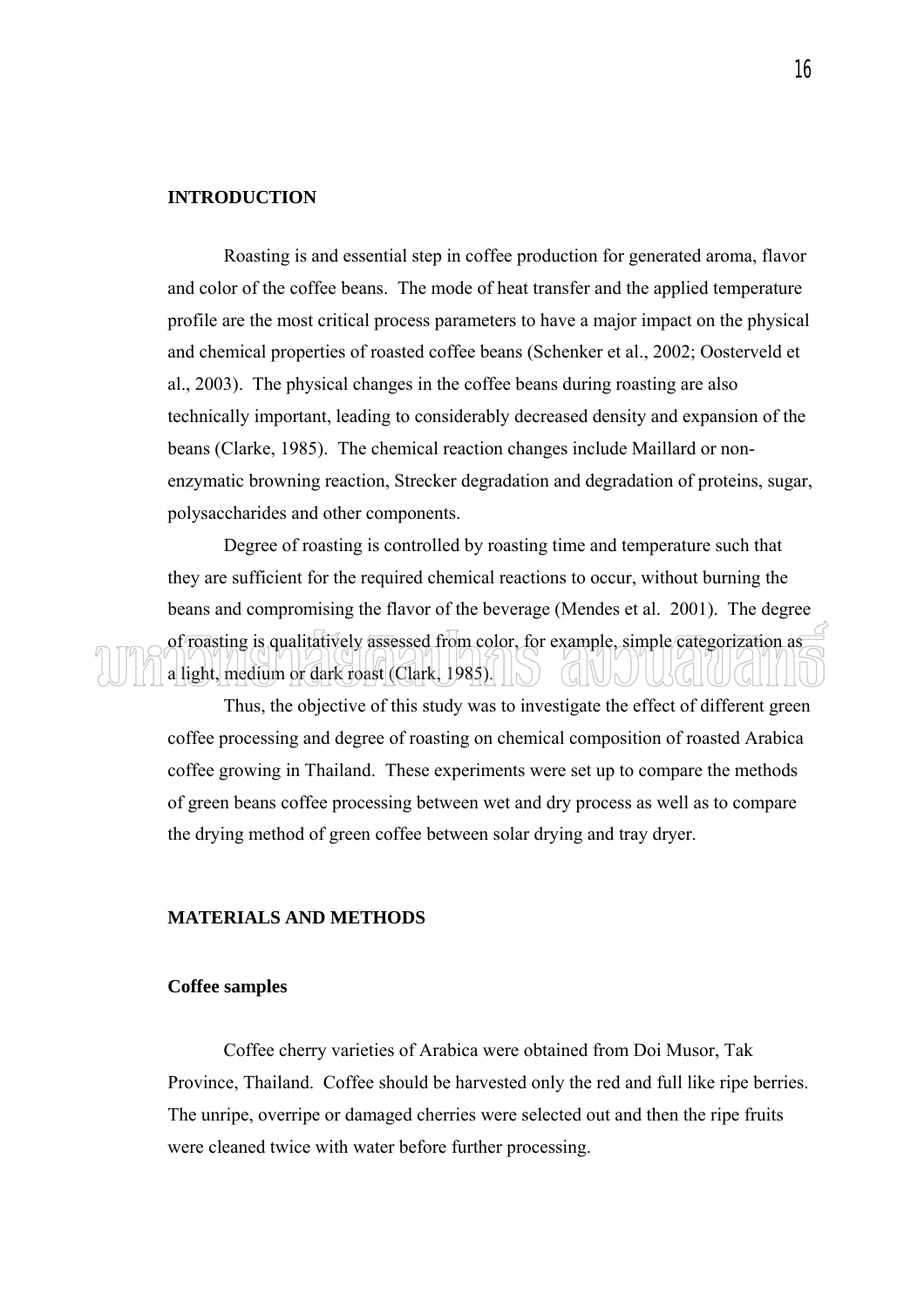# **Green coffee processing**

## **Dry process method 1**

 Whole berries were placed on cement floor and dried in the solar until the moisture content below 12% (approximately 7 days) and then dried husks were removed from beans.

#### **Dry process method 2**

 Coffee cherries were dried with Tray dryer (King Machine, Kluay Namtai Kranchang, Thailand). The samples were dried at  $40-45^{\circ}$ C until the moisture content of the beans were below 12% (approximately 4 days) and then dried husks were removed from beans.

#### **Wet process method 1**

 The ripe berries were dipped in water to make the soft skin and then the soft ripe berries were put in the pulping machine to remove pulp and mucilage. After that, green beans were separated from the husks and ripe berries. The green beans were put in the plastic bucket (height x diameter, 30 x 15 inches) for fermentation by natural microflora contaminated from green beans or berries. Fermentation of green coffee was done under water at room temperature, this stage should be completed within 36 hours. The green beans were removed from the fermented plastic bags and dried on cement floor under solar dry until the moisture content was 12% or even below (approximately 7 days).

### **Wet process method 2**

 The process was done the same as the wet process method 1 but green coffee beans were dried in tray dryer with temperature controlled at  $40-45^{\circ}$ C until green beans had moisture content at 12% or even below (approximately 3 days).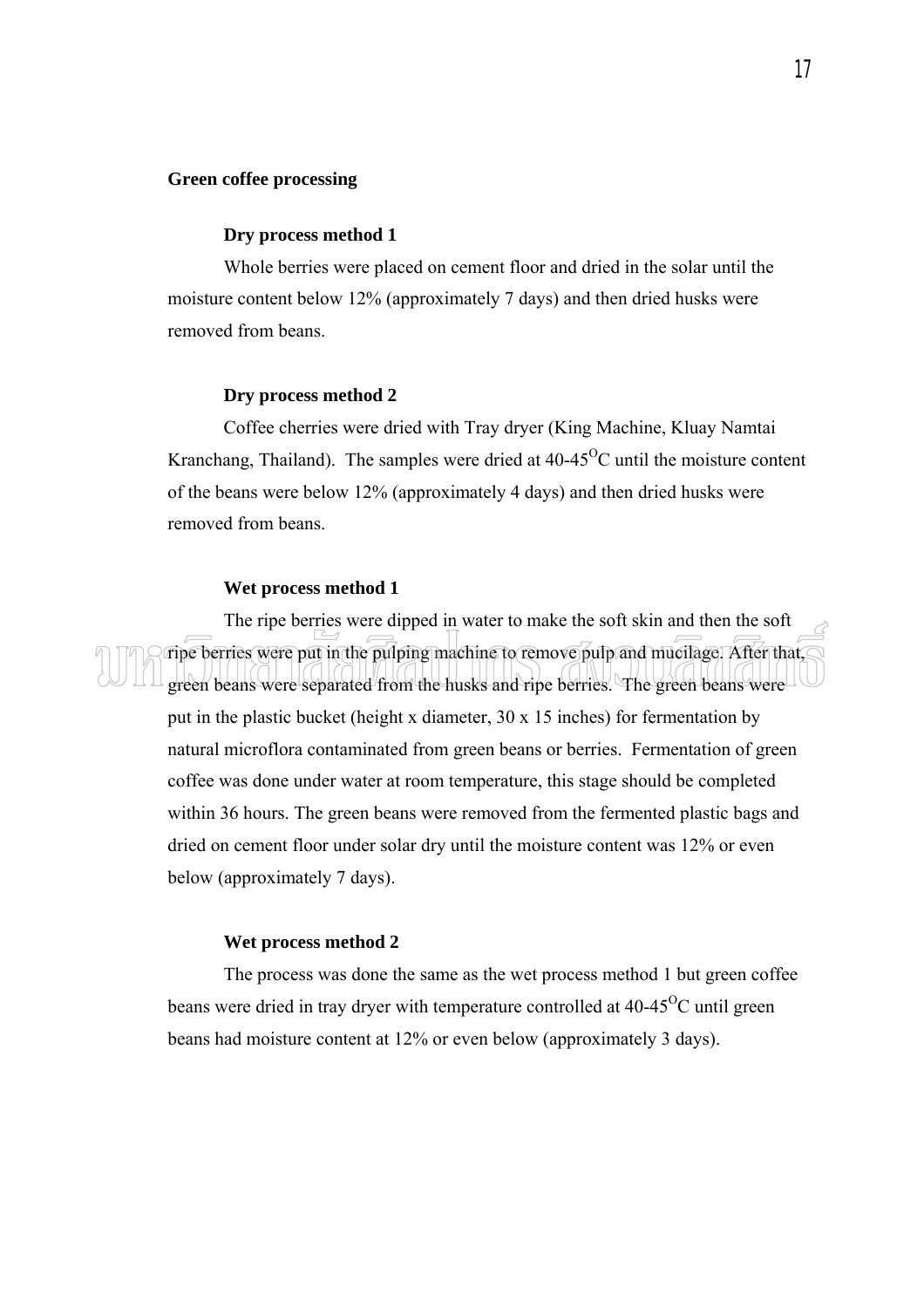# **Roasting process**

Seventy gram of green coffee Arabica beans was roasted at  $230^{\circ}$ C by coffee roaster (Precision Coffee Roaster 40201, USA.). The samples were roasted at various degrees, which 7 min for light roasting, 9 min for medium roasting and 12 min for dark roasting. After roasting, the samples were kept in plastic bag (size 11x16 cm) at room temperature for 24 hours to develop flavor in roasted coffee beans. Then the roasted samples were packed in vacuum package. The packaging material was filled in plastic bag (polyethylene, size 18x24 cm). The bags were stored at freezer (approximately -18<sup> $\degree$ </sup>C) until chemical analysis. The roasted coffee beans were ground into powder by coffee grinding machine (Princess silver, coffee grinder, 2194, USA) before analysis.

# **Chemical analysis of green beans and roasted beans**

 **Determination of moisture content**  The moisture content of green beans and roasted beans were determined by following the procedure of AOAC (1995).

# **Determination of fat content**

 The fat content of green beans and roasted beans were analyzed by following the procedure of AOAC (1995).

# **Determination of nitrogen compounds**

 The nitrogen compounds were analyzed by following the procedure of AOAC (1995).

# **Determination of total sugars**

The total sugars of green beans and roasted beans were analyzed by following the procedure of Mazzafera (1999).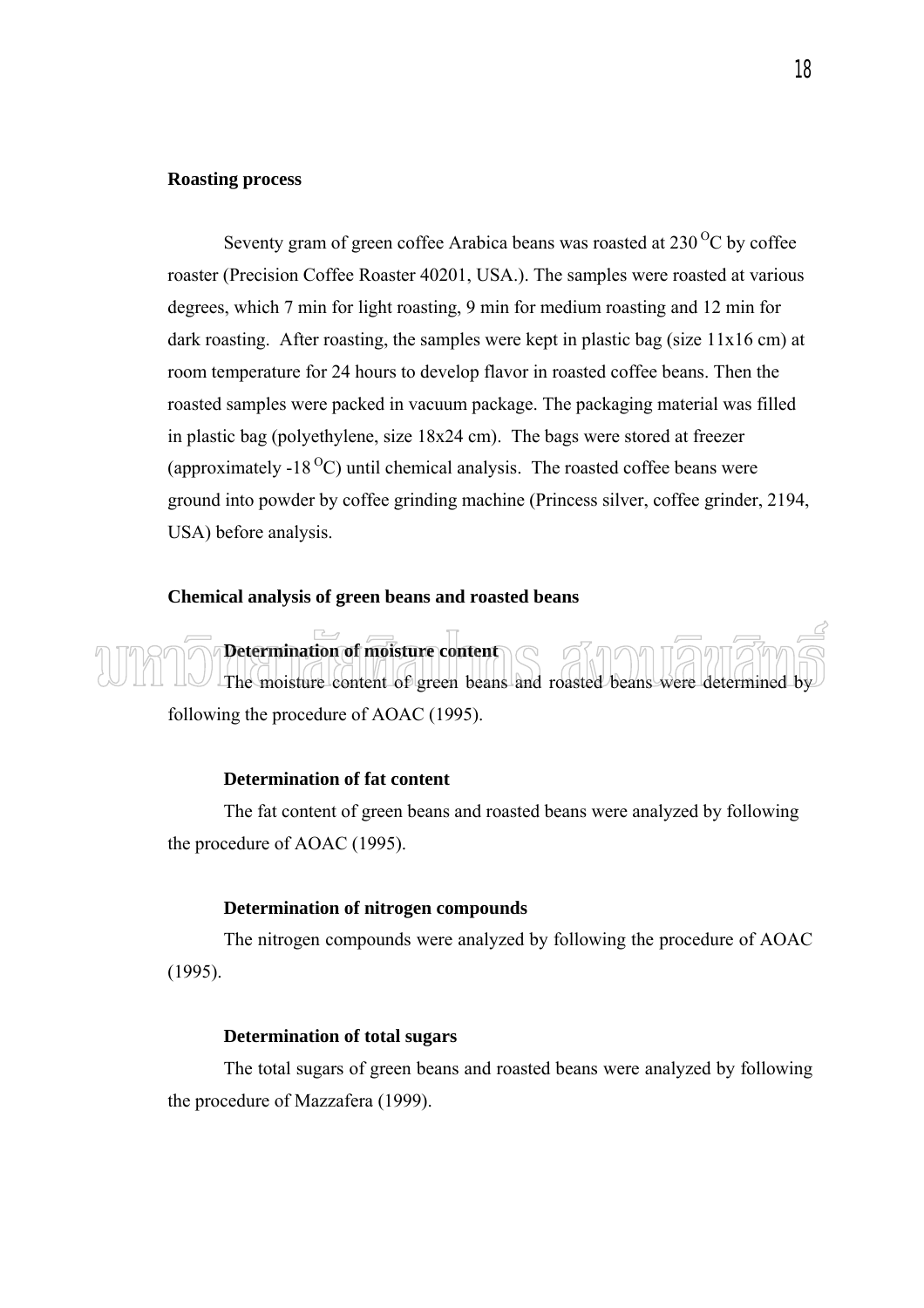### **Determination of total acidity**

The total acidity of green beans and roasted beans were analyzed by following the procedure of Mazzafera (1999).

#### **Statistical analysis**

 All treatments were evaluated in triplicate. Statistic analyses were performed using Randomized Complete Block (RCB) design Experiment to test the effects of different of green coffee processing and various degrees of roasting on chemical compositions. All Data were evaluated using the Statistical Analysis System program (SAS Institute, Inc., 1985). Analysis of variance (ANOVA) was conducted, and the differences between group means were analyzed using the Least Significant Difference (LSD). Statistical significance was established at  $p \le 0.01$ .

# **RESULTS AND DISCUSSIONS**  Jnns สังวงแล็พสิท

# **EFFECT OF GREEN COFFEE PROCESSING ON CHEMICAL COMPOSITION**

# **Effect of green coffee processing on chemical composition of green beans**

 The chemical composition of green beans were investigated and compared between dry and wet process of coffee processing. The results in table 3.1 showed that total nitrogen compounds and sugars found in coffee beans prepared by wet and dry process were not significant differences  $(p>0.01)$ . Therefore, the content of nitrogen and sugars in green beans did not affected by coffee processing. The results were similar to those of Sivetz (1963) and Varnam and Sutherland (1994) who reported that the quantity of nitrogen compounds and sugars in green beans were major important factors by species, environmental and agricultural factors and did not affect by green coffee processing.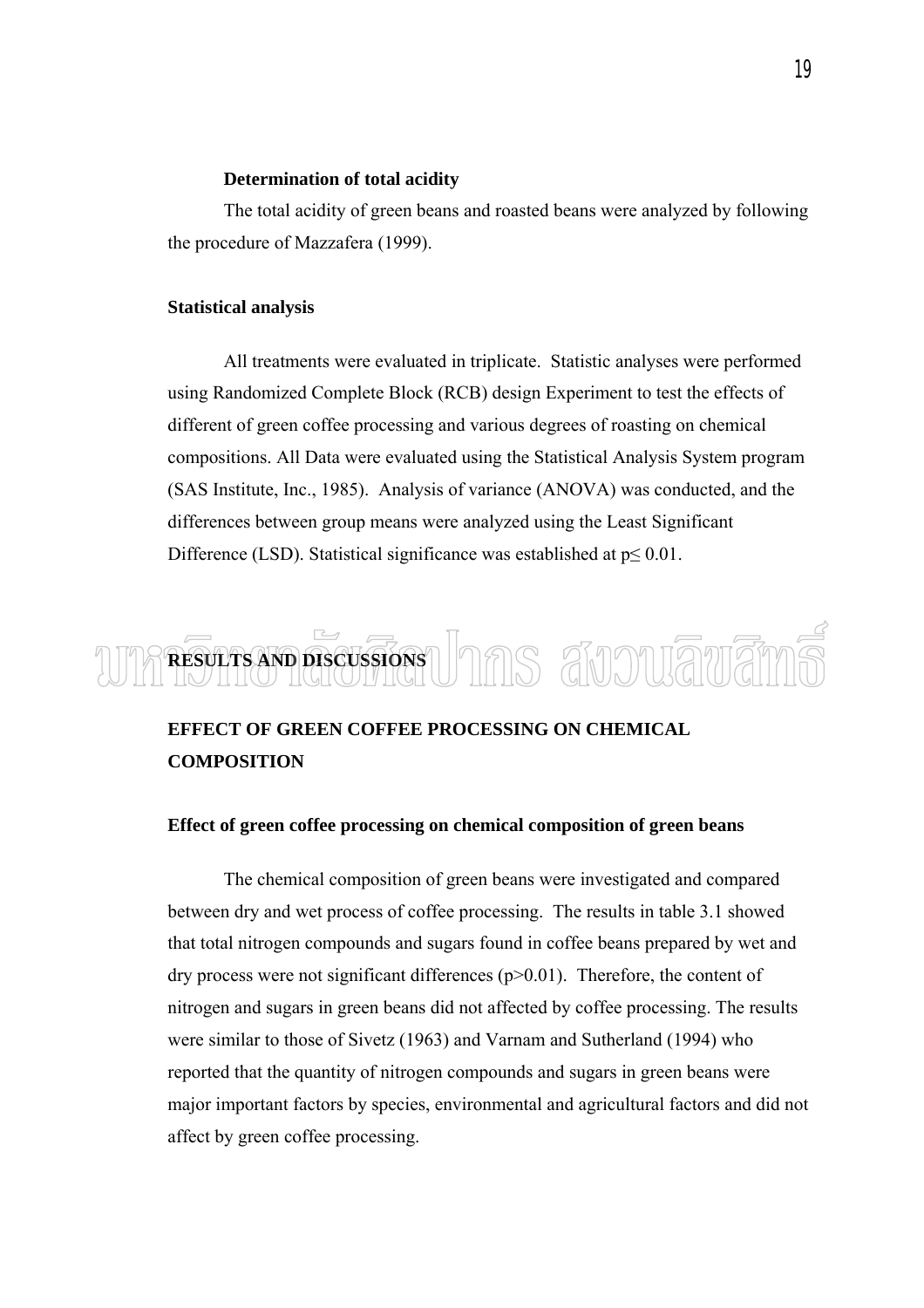The fat content of green bean prepared by dry process and drying with solar dry showed the highest value. This may be as a result of long times of drying (7days) and affect the physical properties of beans. Therefore the long time of drying may be increase efficiency of extraction of fat from green beans.

Total acidity in green beans prepared from dry method was higher than that in wet method. Total acidity was strongly evidence  $(p<0.01)$  that made significant different between samples prepared from wet and dry process. The high acidity has attributed to fruit fermentation during dry process (Paulo, 1998) whereas wet process, the beans were fermented under water and subsequently the acidic substances released from beans into the water.

 In generally, the chemical composition of green beans prepared by drying method between solar dry and tray dryer were not different in term of some chemical compositions, such as nitrogen compounds, total acidity and total sugars (table 3.1) but they were significant different  $(p<0.01)$  of the fat content.

# $\overline{\phantom{a}}$ **EFFECT OF GREEN COFFEE PROCESSING ON CHEMICAL COMPOSITION OF ROASTED BEANS**

 The chemical composition of medium roasted coffee beans were not significant different  $(p>0.01)$  (table 3.2). So, the results showed that the degree of roasting may be the major factor as affecting the chemical composition more than the green coffee processing (table 3.1). The results were the same as Schenker et al., 2002 and Redgwell et al., 2002.

## **Effect of degree of roasting on chemical composition**

 These experiments were set up to investigate the effect of degree of roasting on chemical composition of the selected samples prepared by wet process and drying with solar dry. Moreover, many literatures reported that wet processing gave a higher quality product (Sivetz, 1963; Varnam and Sutherland, 1994). Table 3.3 showed that roasted beans at various degrees of roasting (light medium and dark) affected the chemical compositions of roasted beans. The various degree of roasting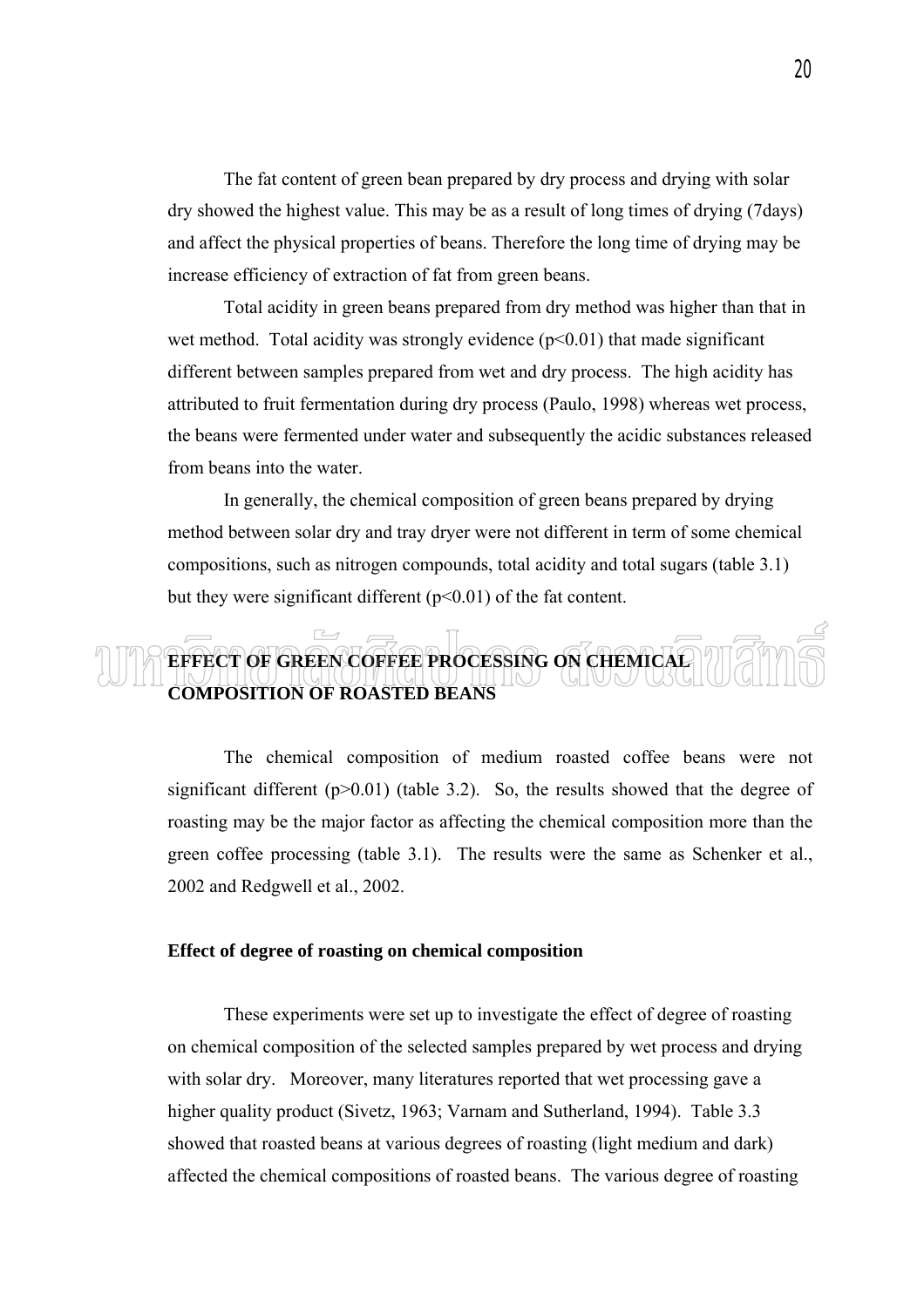gave significant different ( $p<0.01$ ) of moisture content, fat content and total acidity but not significant different (p>0.01) of total nitrogen compounds and sugars. The moisture content of the Arabica coffee beans with different degrees of roasting decreased from 11.96 % to 1.60% in light roasted coffee beans, and to 0.76% in dark roasted coffee beans. Nitrogen compounds was constantly at 1.48% in light roasted beans and slightly increased from 1.48 % to 1.62% in medium and dark roasted beans but not significant different. The quantity of nitrogen compounds and were major important factors by species, environmental and agricultural factors (Sivetz, 1963 andVarnam and Sutherland, 1994).

 The fat content of coffee beans increased from 0.14% in green beans to 10.37%, 14.58% and 14.75% in light, medium and dark roasted coffee because degree of roasting changed the physical properties of beans. Therefore, the results showed that the more degree of roasting increased the more releasing of fat.

The total acidity of green beans dramatically increased when the beans were roasted. The higher degree of roasting gave the lower total acidity (table 3.3). These  $\leq$ results were in agreement with the literature from Varnam and Sutherland (1994) who reported that acetic, formic, citric and malic acid increased in concentration in the early stages of roasting, but were subsequently degraded.

The total sugars of green beans slightly decreased with roasting process, sucrose was rapidly lost (Oosterveld et al., 2002). The carbohydrates of coffee undergo major changes during roasting. The extent of change progressively increased with degrees of roasting from light to dark (Varnam and Sutherland, 1994).

## **CONCLUSIONS**

 Different of green coffee processing, wet and dry process, affect the fat content and total acidity  $(p<0.01)$  but did not affect the nitrogen compounds and total sugars ( $p > 0.01$ ). Effect of method of drying process, solar dry and tray dyer, were also investigated and the results showed that the chemical composition were not significant different  $(p>0.01)$ . Therefore, we can use tray dryer instead of solar dry for drying green beans. The tray dryer has more advantage in term of controlling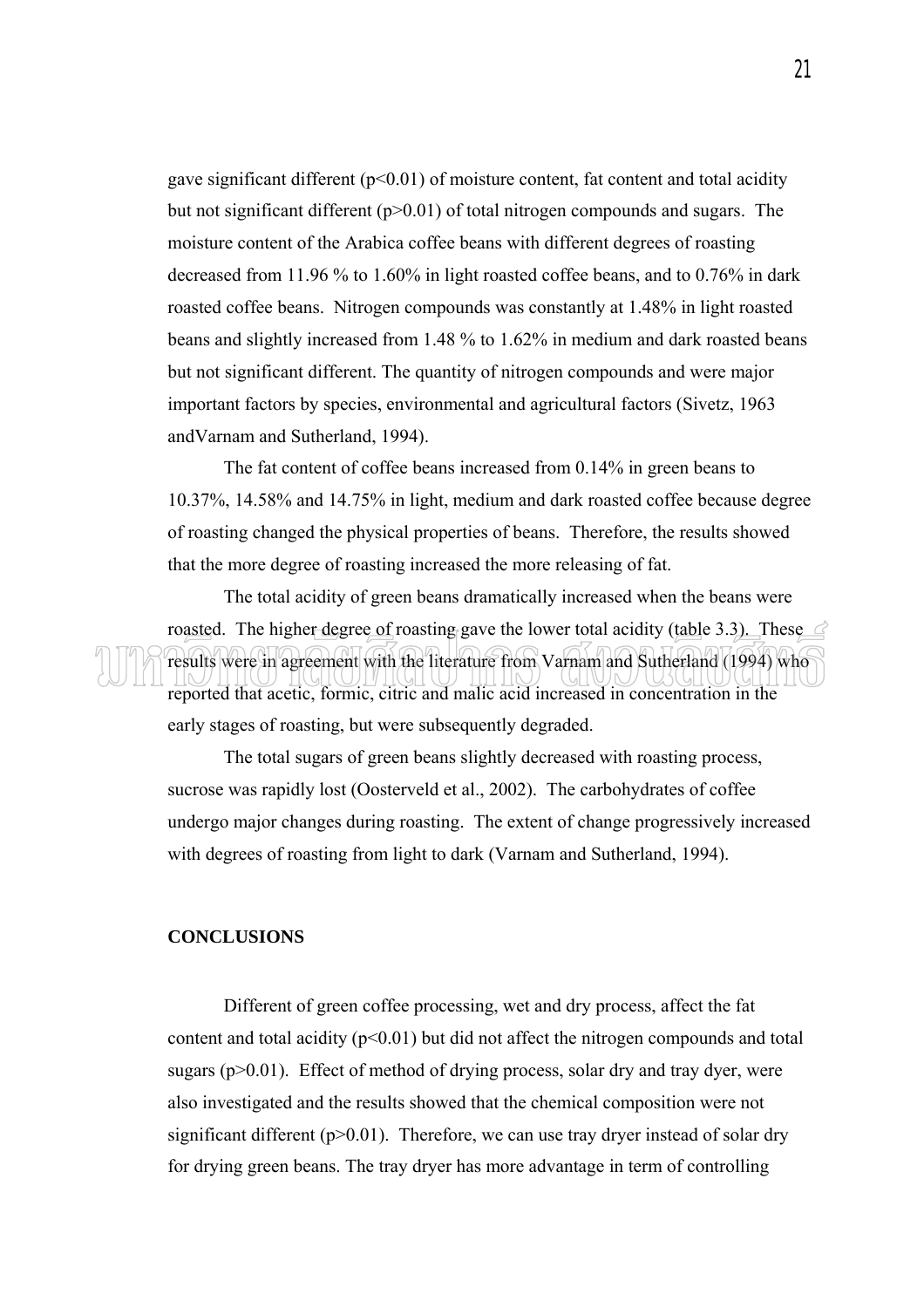condition as well as decreasing the time of processing. However, we should pay attention in the research about volatile compounds and taste of coffee. Moreover, this experiment also showed that the chemical composition of medium roasted beans from different green coffee processing were not significant different (p>0.01).

Effect of degree of roasting on chemical composition of roasted beans from wet process and drying with solar dry decreased moisture content, total acidity, but the fat content increased when increased degree of roasting. The others components as total sugars and nitrogen compounds were not significant different (p>0.01).

### **REFERENCES**

AOAC Assoc. Official Analytical Chemists. 1995. The official methods of analysis. Arlington. Va.: AOAC.

Clarke, R.J. 1985. Green coffee processing, pp. 230-250. In M.N. Clifford and K.C. Wilson, eds. Coffee Botany Biochemistry and Production of Beans and Beverage. West Port, CN. AVI Publishing Co., Inc.

Flament, V. 2002. Coffee flavor chemistry. England: John Wiley & Sons, Ltd. 396 p.

Mazzafera, P. 1999. Chemical composition of defective coffee beans. Journal of Food Chemistry 64: 547-554.

- Mendes, L.C. 2001. Optimization of the roasting of robusta coffee (*C. canephora conillon*) using acceptability tests and RSM. Journal of Food Quality and Preference 12: 153-162.
- Oosterveld, A., Voragen, A.G.J. and Scols, H.A. 2003. Effect of roasting on carbohydrate composition of *coffea arabica* beans. Journal of Carbohydrate Polymers 54: 183-192.
- Redgwell, J.R., Trovato, V., Curti, D. and Fischer, M. 2002. Effect of roasting on degradation and structural features of polysaccharides in arabica coffee beans. Journal of Carbohydrate Research 337: 421-431.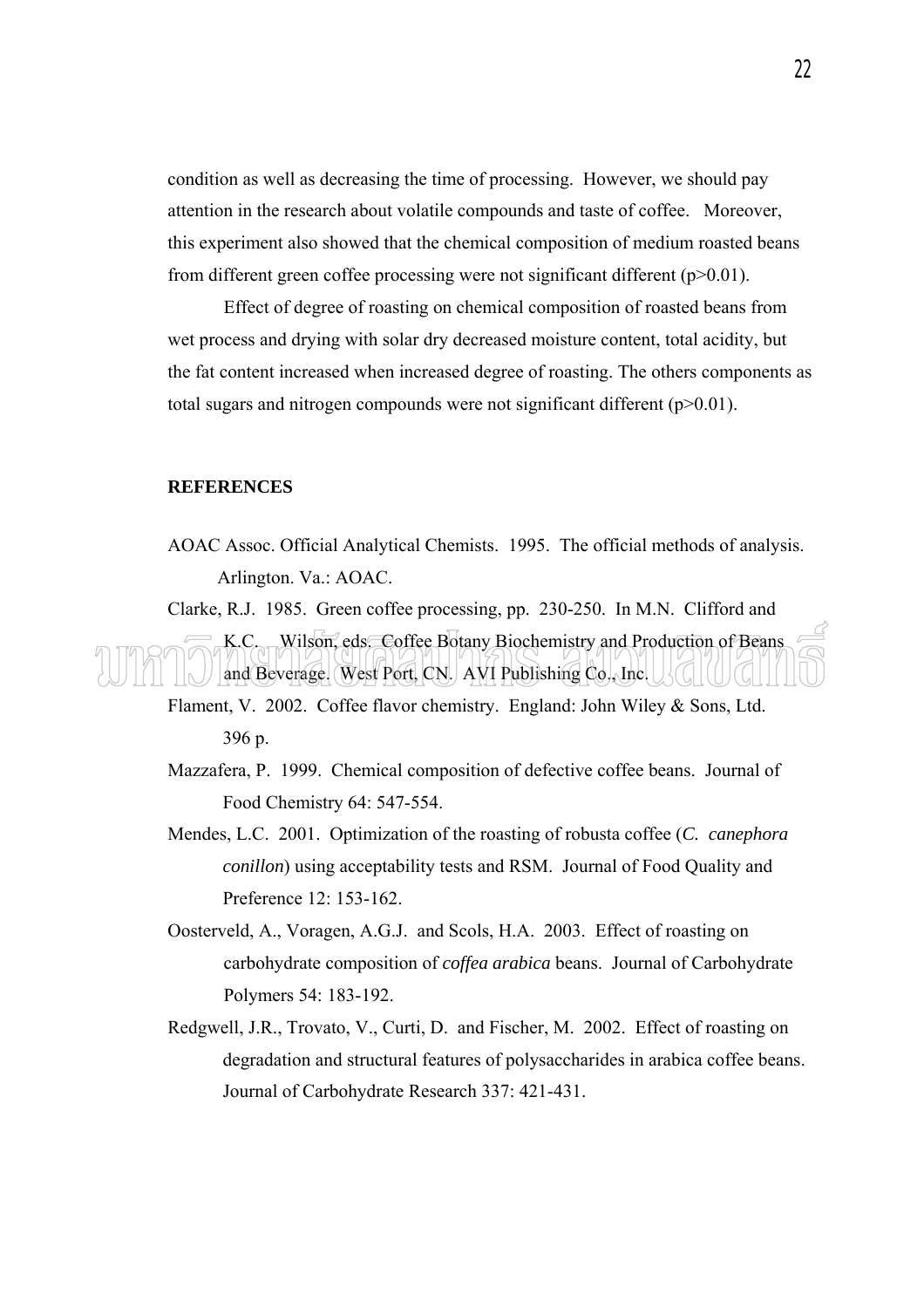- Schenker, S., Heinemann, C., Huber, M., Pompizzi, R., Perren, R. and Escher, F. 2002. Impact of roasting conditions on the formation of aroma compounds in coffee beans. Journal of Food Science 67: 60-66.
- Sivetz, M. 1963. Coffee processing technology. England: The AVI publishing company, Inc. 379p.
- Varnam, H.A., Sutherland, P.J. 1994. Beverage technology chemistry and microbiology. New York: Chapman & Hall. 191-254 p.

# unnomenaerāauhns avouāvāms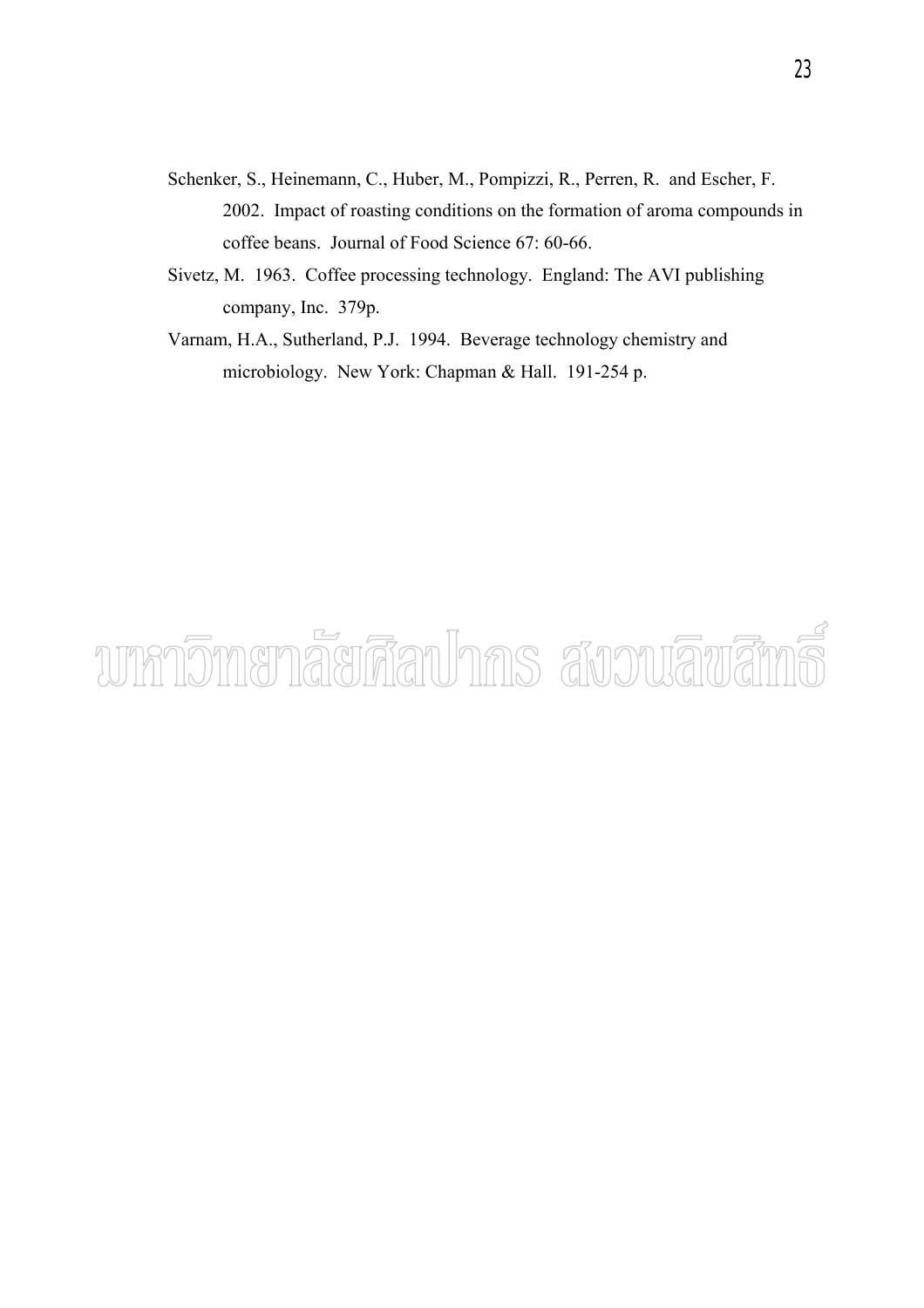| <b>Process</b>             | Time of        | Chemical composition (% dry basis) |                                                                         |         |                     |
|----------------------------|----------------|------------------------------------|-------------------------------------------------------------------------|---------|---------------------|
|                            | drying         | Nitrogen                           | <b>Fat Content</b>                                                      | Total   | <b>Total Sugars</b> |
|                            | $\text{(day)}$ | Compounds                          |                                                                         | Acidity |                     |
| $Dry-1$                    | 7              |                                    | $1.44 \pm 0.05^a$ $1.63 \pm 0.17^a$ $0.41 \pm 0.03^a$ $0.46 \pm 0.04^a$ |         |                     |
| $_{\rm{Dry}}$ <sup>2</sup> | $\overline{4}$ |                                    | $1.41 \pm 0.03^a$ $0.22 \pm 0.01^b$ $0.42 \pm 0.03^a$ $0.47 \pm 0.01^a$ |         |                     |
| Wet <sup>1</sup>           | 7              |                                    | $1.48 \pm 0.03^a$ $0.14 \pm 0.02^b$ $0.25 \pm 0.04^b$ $0.59 \pm 0.08^a$ |         |                     |
| Wet <sup>2</sup>           | $\mathcal{E}$  |                                    | $1.47 \pm 0.04^a$ $0.13 \pm 0.01^b$ $0.30 \pm 0.04^b$ $0.38 \pm 0.05^a$ |         |                     |

**Table 3.1** Chemical compositions of green beans

Results are means  $\pm$  S.D. (n = 3), p<0.01; values of the same column, followed by the same letter  $(a - c)$  are not statistically different  $(p<0.01)$  as measured by LSD's test.

Dry  $<sup>1</sup>$  dry process and drying with solar dry</sup>

Dry<sup>2</sup> dry process and drying with tray dryer

Wet  $<sup>1</sup>$  wet process and drying with solar dry</sup>

Wet  $\stackrel{?}{=}$  wet process and drying with tray dryer Ŕ สังวนลิขสิท  $SS$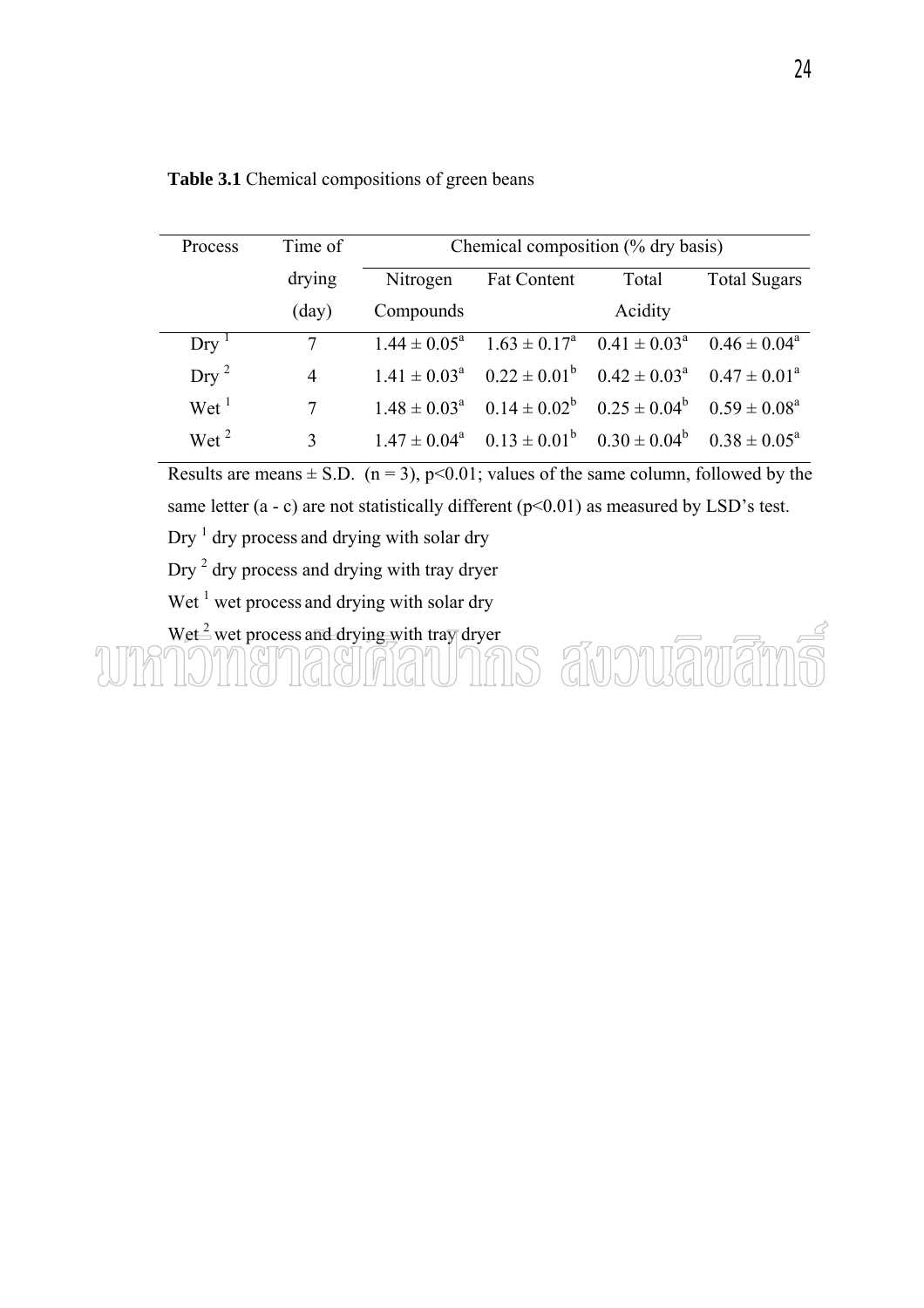| Process                    | Chemical composition (% dry basis) |                 |                    |                      |                     |
|----------------------------|------------------------------------|-----------------|--------------------|----------------------|---------------------|
|                            | Moisture                           | Nitrogen        | <b>Fat Content</b> | <b>Total Acidity</b> | <b>Total Sugars</b> |
|                            | Content                            | Compounds       |                    |                      |                     |
|                            |                                    |                 |                    |                      |                     |
| $Dry-1$                    | $1.29 \pm 0.07$                    | $1.55 \pm 0.08$ | $15.64 \pm 1.04$   | $4.68 \pm 0.78$      | $0.49 \pm 0.19$     |
| $_{\rm{Dry}}$ <sup>2</sup> | $1.41 \pm 0.03$                    | $1.50 \pm 0.00$ | $13.66 \pm 0.48$   | $4.37 \pm 0.50$      | $0.40 \pm 0.02$     |
| Wet <sup>1</sup>           | $1.18 \pm 0.24$                    | $1.62 \pm 0.10$ | $14.58 \pm 1.10$   | $2.95 \pm 0.34$      | $0.47 \pm 0.09$     |
| Wet <sup>2</sup>           | $1.21 \pm 0.10$                    | $1.52 \pm 0.01$ | $14.09 \pm 1.75$   | $3.58 \pm 1.23$      | $0.48 \pm 0.02$     |

**Table 3.2** Chemical components of medium roasted coffee

Results are means  $\pm$  S.D. (n = 3), p<0.01; values of the same column are not

statistically different ( $p$ <0.01) as measured by LSD's test.

Dry  $<sup>1</sup>$  dry process and drying with solar dry</sup>

Dry  $<sup>2</sup>$  dry process and drying with tray dryer.</sup>

Wet  $\frac{1}{2}$  wet process and drying with solar dry

Wet <sup>2</sup> wet process and drying with tray dryer

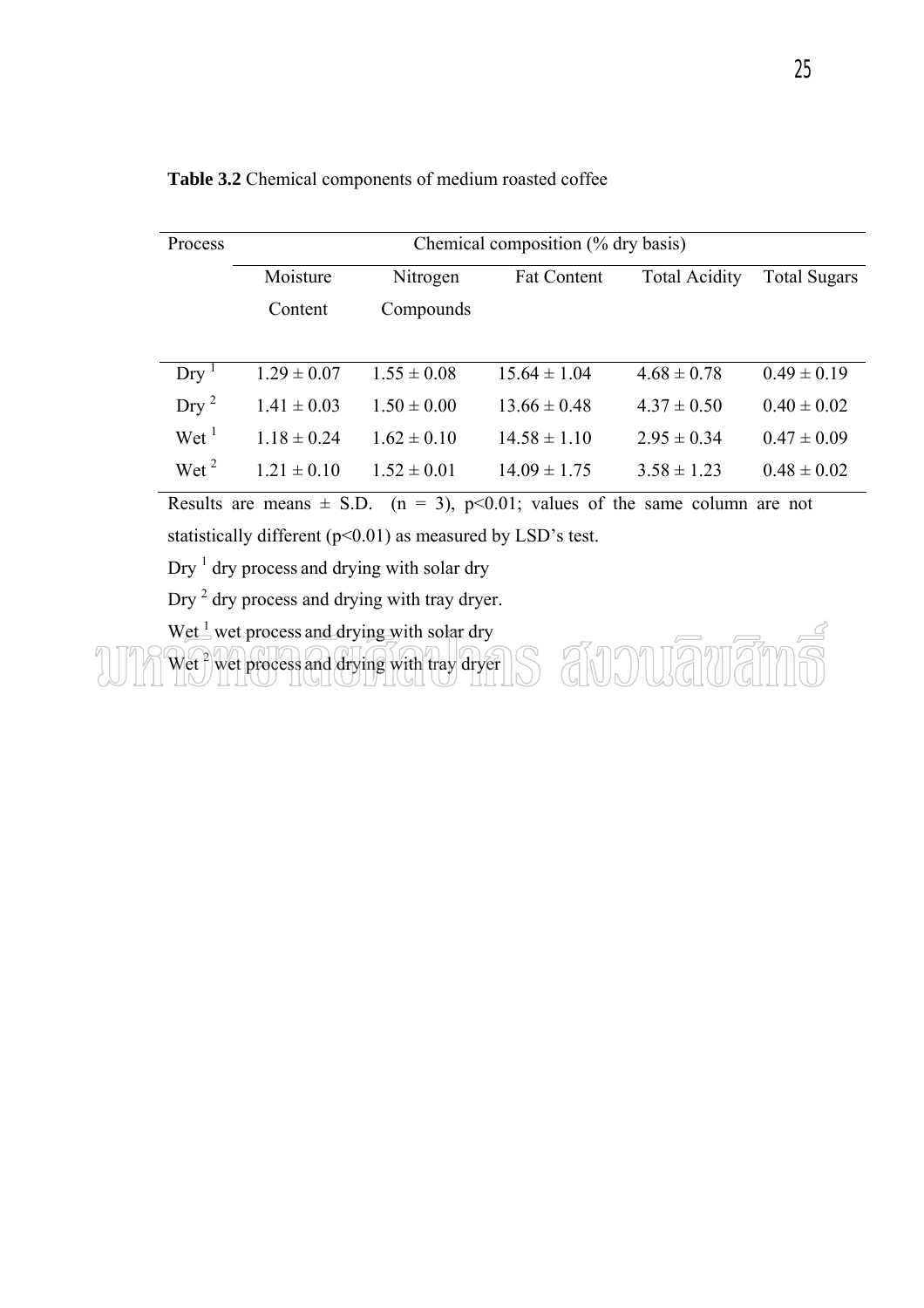| Degree of  | Chemical component (% dry basis) |                         |                             |                         |                            |
|------------|----------------------------------|-------------------------|-----------------------------|-------------------------|----------------------------|
| Roasting   | Moisture                         | Nitrogen                | <b>Fat Content</b>          | Total                   | <b>Total Sugars</b>        |
|            | Content                          | Compounds               |                             | Acidity                 |                            |
|            |                                  |                         |                             |                         |                            |
| Green Bean | $11.96 \pm 0.14^a$               | $1.48 \pm 0.03^{\circ}$ | $0.14 \pm 0.02^c$           | $0.25 \pm 0.04^{\circ}$ | $0.59 \pm 0.08^a$          |
| Light      | $1.60 \pm 0.23^b$                | $1.48 \pm 0.03^{\circ}$ | $10.37 \pm 0.79^b$          | $5.11 \pm 0.19^a$       | $0.52 \pm 0.05^{\circ}$    |
| Medium     | $1.18 \pm 0.24^{b,c}$            | $1.62 \pm 0.10^a$       | $14.58 \pm 1.10^a$          | $2.95 \pm 0.34^b$       | $0.47 \pm 0.09^a$          |
| Dark       | $0.76 \pm 0.12^c$                | $1.62 \pm 0.05^{\circ}$ | $14.75 \pm 0.35^{\text{a}}$ | $2.29 \pm 0.33^c$       | $0.40 \pm 0.03^{\text{a}}$ |

**Table 3.3** Effect of degree of roasting on chemical components of coffee from wet process and drying with tray dryer.

Results are means  $\pm$  S.D. (n = 3), p<0.01; values of the same column, followed by the same letter  $(a - d)$  are not statistically different  $(p<0.01)$  as measured by LSD's test.

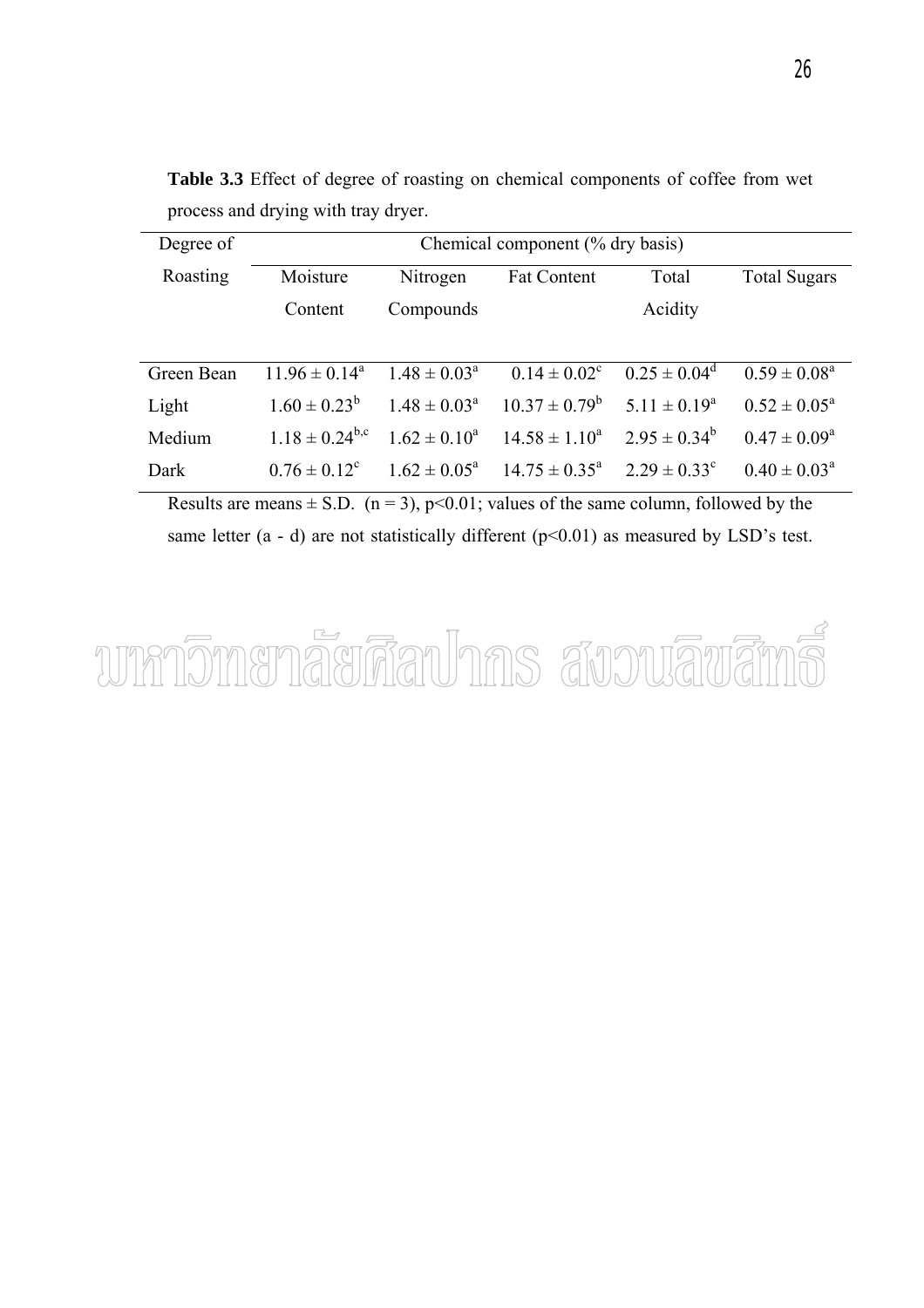# **CHAPTER 4**

# **EFFECT OF SPECIES, GREEN COFFEE PROCESSING AND DEGREE OF ROASTING ON VOLATILE COMPOUNDS OF THAI COFFEE**

# **ABSTRACT**

 The species affected the volatile compounds of *Coffea arabica* and robusta. Dark roasted arabica had highest amount of furans and pyridines, while robusta contained alcohols, pyrroles and butanoic acid. Green beans prepared in four different processes, dry process and drying with solar dry, dry process and drying with tray dryer, wet process and drying with solar dry and wet process and drying with tray dryer. Only dry and wet processes and drying method with tray dryer were eliminated hexanal and benzaldehyde from green beans while decreased undesirable volatile compounds. After roasting, furans, pyrazines and pyridines were increased as the increase of roasting process from light to medium. At dark roasted degree, the volatile compounds, such as pyrazines, pyrroles and acetic acid were disappeared, whereas 2-methoxyphenol was found. The precursor of volatile compounds, such as acids and sugar decreased as the degree of roasting.

*Keywords*: arabica, robusta, degree of roasting, green coffee processing, volatile compounds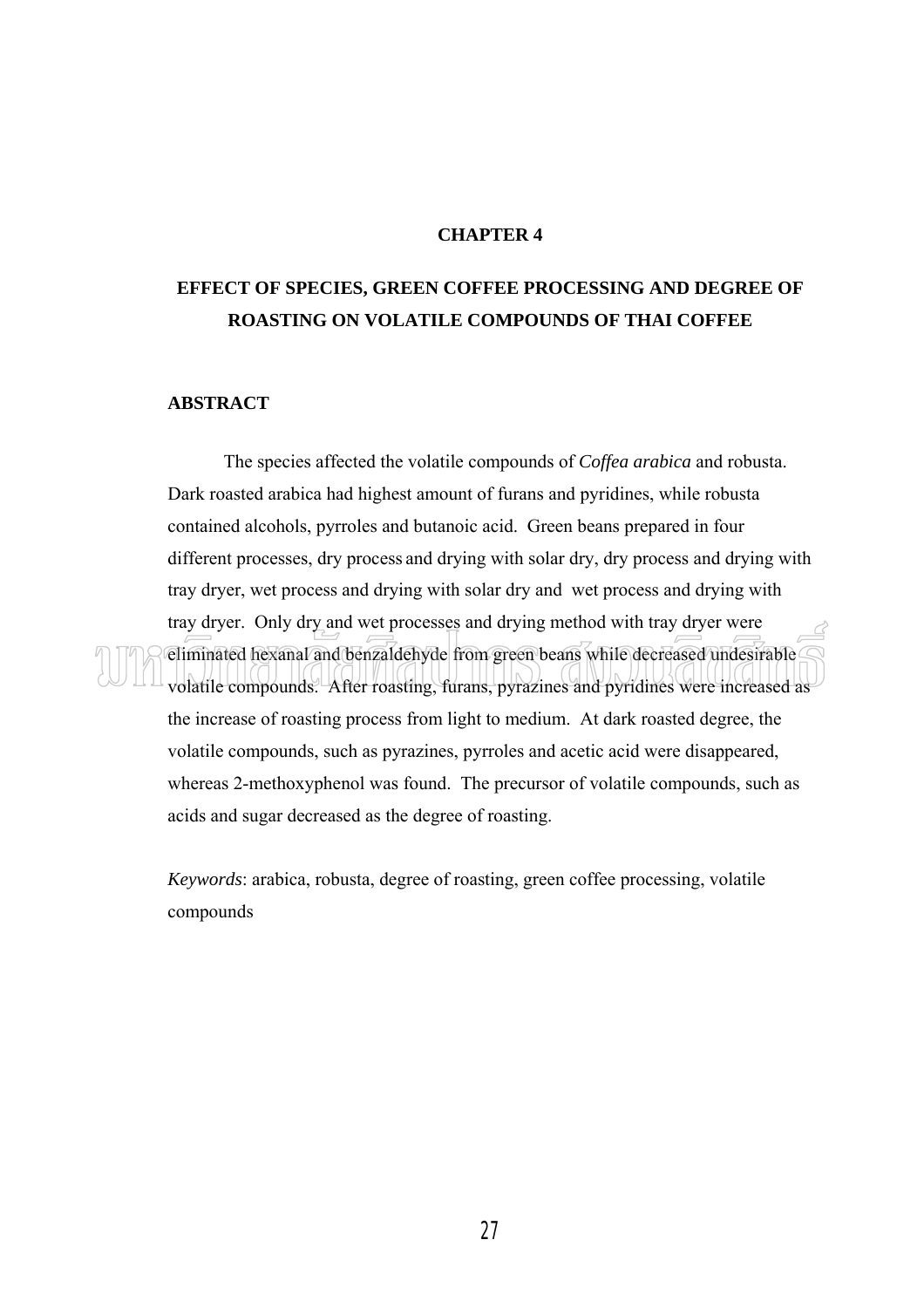# **INTRODUCTION**

 Aroma is an important attribute to define consumer acceptance of coffee product. Coffee aroma, depending on botanical variety, natural origin, processing history and especially roasting will have a variable volatile composition (Maria et al., 1996; Sivetz, 1963). Green beans are often thought to have no agreeable flavor or aroma before roasting (Varnam and Sutherland, 1994). Flament (2002) reported that many volatile, such as aldehydes, ketones, furans, acetic, propanoic, butanoic acid and sulfur compounds were found in green beans.

 Roasting is a time-temperature dependent process, whereby chemical changes are included in the green beans, with a loss of dry mass primarity as gaseous carbon dioxide and other volatile products of the pyrolysis (Clarke, 1988). The maillard reaction, Strecker degradation and other chemical reactions generate most of different volatile compounds. So far more than 800 different volatile compounds identified in roasted coffee (Flament, 2002; Schenker et al., 2002). Arabica and Robusta coffees have shown significant differences, due to

arabica contains lower concentrations of furans, pyrazines, benzene, ketones, and napthalene derivative (2-butanone, 2-heptanone, 3-heptanone, 2-methylpropanol and 2-,3- methylbutanal). Conversely, level of terpenes, 3-methylbutan-1-ol and 2-,3 octanone are higher in arabica than robusta coffee (Varnam and Sutherland, 1994). Arabica is usually the coffee used in blends for the aroma effect and robusta coffee is used for taste and body (Freitas et al., 1999).

The objective of this study was to investigate the effect of different species, green coffee processing and degree of roasting on volatile compounds production.

# **MATERIAL AND METHODS**

## **Coffee samples**

 Coffee cherry varieties of Arabica were obtained from Doi Musor , Tak Province, Thailand. Coffee should be harvested only the red and full like ripe berries.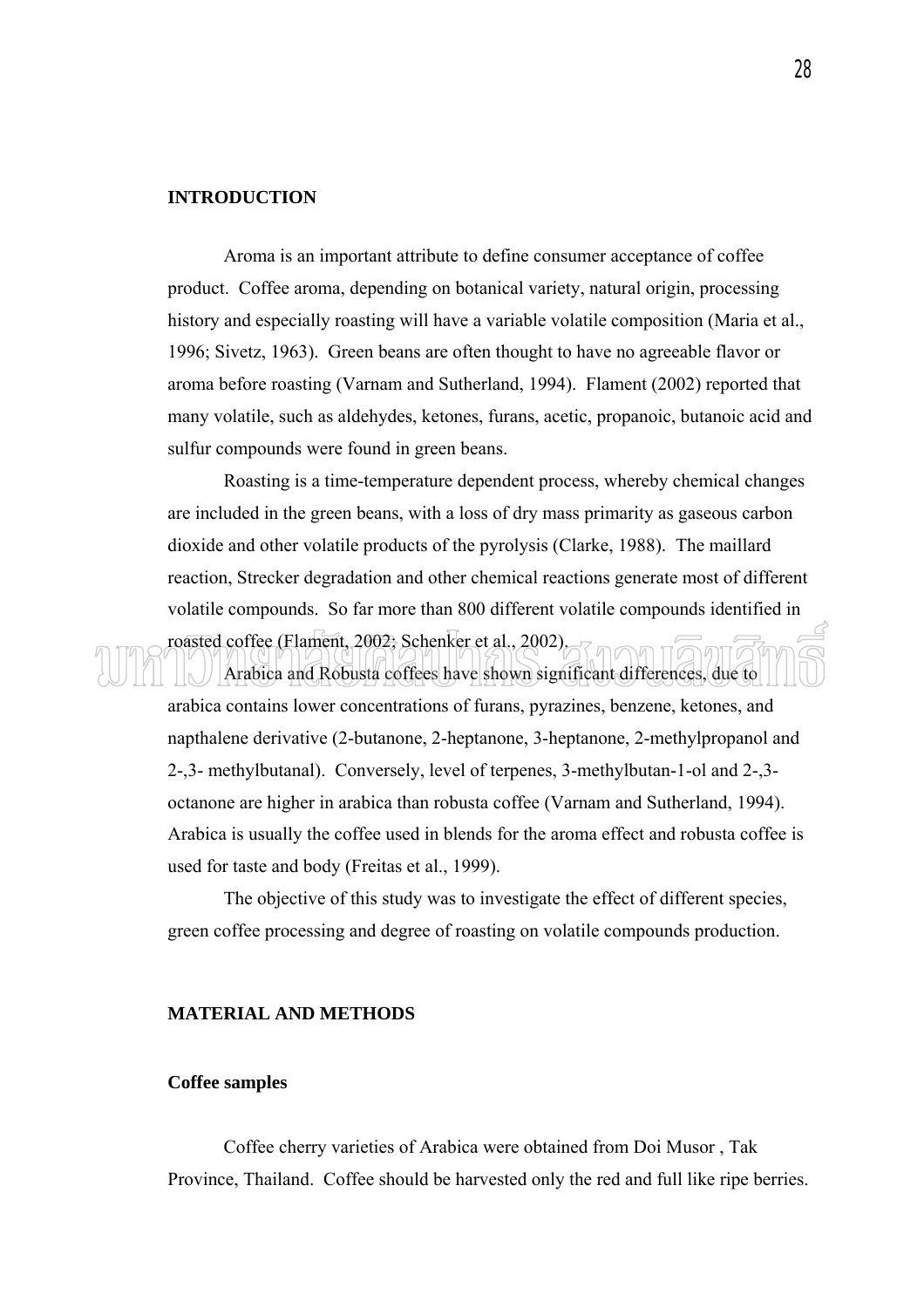The unripe, overripe or damaged cherries were selected out and then the ripe fruits were cleaned twice with water before further processing.

## **Green coffee processing**

# **Dry process method 1**

 Whole berries were placed on cement floor and dried in the solar until the moisture content below 12% (approximately 7 days) and then dried husks were removed from beans.

## **Dry process method 2**

 Coffee cherries were dried in tray dryer (King Machine, Kluay Namtai Kranchang, Thailand). The samples were dried at  $40-45^{\circ}$ C until the moisture content of the beans were below 12% (approximately 4 days) and then dried husks were

# removed from beans. nas anon **Wet process method 1**

 The ripe berries were dipped in water to make the soft skin and then the soft ripe berries were put in the pulping machine to remove pulp and mucilage. After that, green beans were separated from the husks and ripe berries. The green beans were put in the plastic bucket (height x diameter, 30 x 15 inches) for fermentation by natural microflora contaminated from green beans or berries. Fermentation of green coffee was done under water at room temperature, this stage should be completed within 36 hours. The green beans were removed from the fermented plastic bags and dried on cement floor under solar dry until the moisture content was about 12% or even below (approximately 7 days).

#### **Wet process method 2**

 The process was done the same as the wet process method 1 but the green coffee beans were dried in tray dryer with temperature controlled at  $40-45^{\circ}$ C until the green beans had moisture content at 12% or even below (approximately 3 days).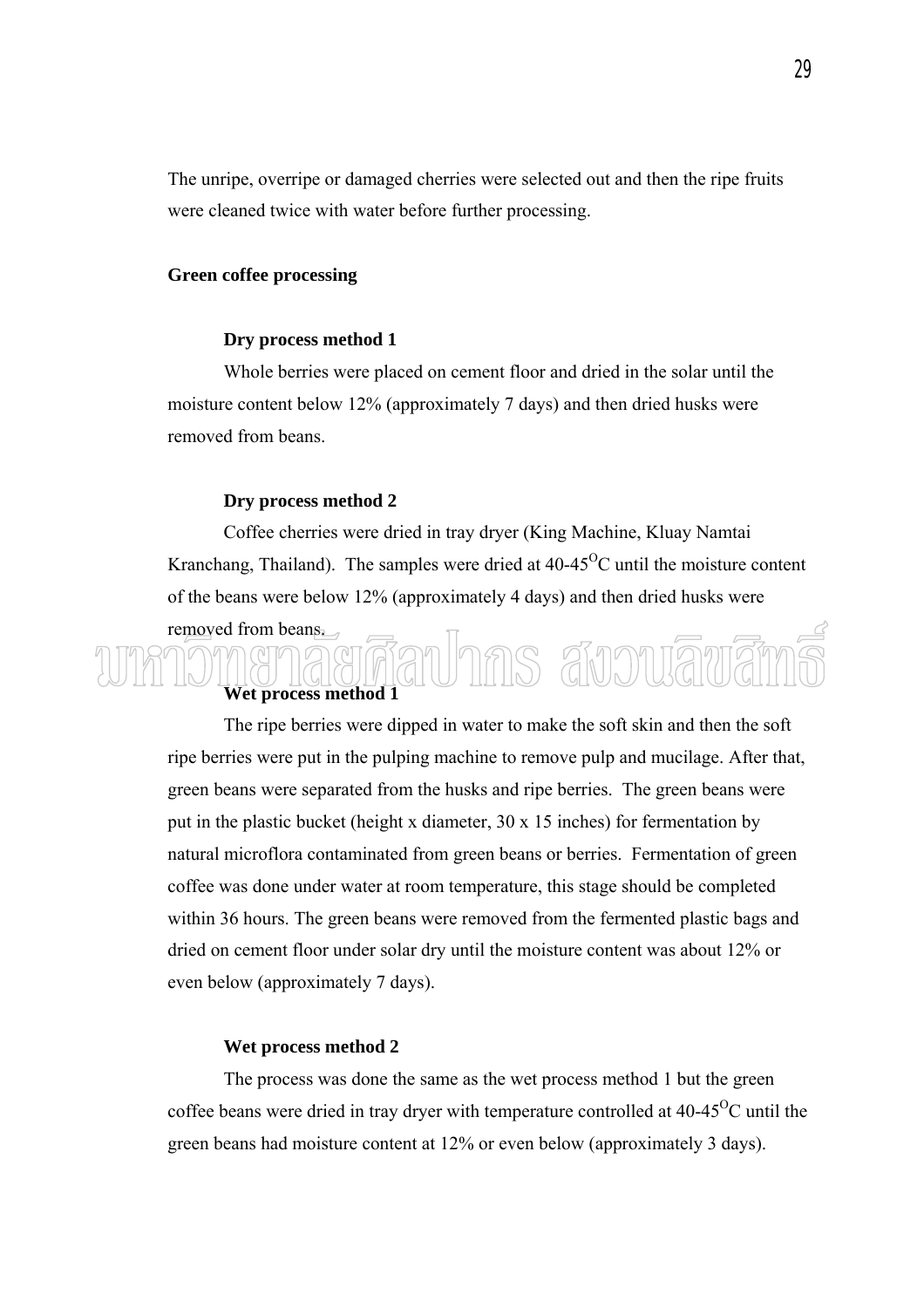# **Roasting process**

Seventy gram of green coffee Arabica beans was roasted at  $230^{\circ}$ C by coffee roaster (Precision Coffee Roaster 40201, USA.). The samples were roasted at various degrees, which 7 min for light roasting, 9 min for medium roasting and 12 min for dark roasting. After roasting, the samples were kept in sealed plastic bag (size 11x16 cm) at room temperature for 24 hours to develop flavor. Then the roasted samples were packed in vacuum package. The packaging material was filled in plastic bag (polyethylene, size 18x24 cm). The bags were stored in the freezer (approximately -  $18<sup>o</sup>C$ ) until volatile compounds were analyzed. The roasted coffee beans were ground into powder by coffee grinding (Princess silver, coffee grinder, 2194, USA.) before analysis.

# **Analysis of volatile compounds by Gas Chromatography-Mass Spectrometry (GC-MS)**   $\overline{\phantom{a}}$ ns annuam **Extraction of volatile compounds**

 Extraction of volatile compounds in ground roasted coffee was done by using Purge & Trap (Tekmar 3100 Sample Conc. Extraction, Tekmar Dohrman). Extraction was repeated twenty of each sample. Volatile compounds were extracted by passing helium gas over the dry samples (0.5 g of ground roasted coffees) contained in sparker of purge and trap system. The samples were heated up to  $60^{\circ}$ C for 2 minutes before started purging. The purge temperature was set at  $60^{\circ}$ C for 10 minutes and flow helium gas through this sample with flow rate 60 ml/min. The extracted volatile compounds were collected in trap (Tenax, Tekmar Dohrman). Then, the volatile compounds were directly desorped and injected to GC-MS. The desorped temperature was set at  $200^{\circ}$ C for 4 minutes and injection time for 1 minute. Blank runs were done routinely, using an empty sample sparker to check the performance of the apparatus.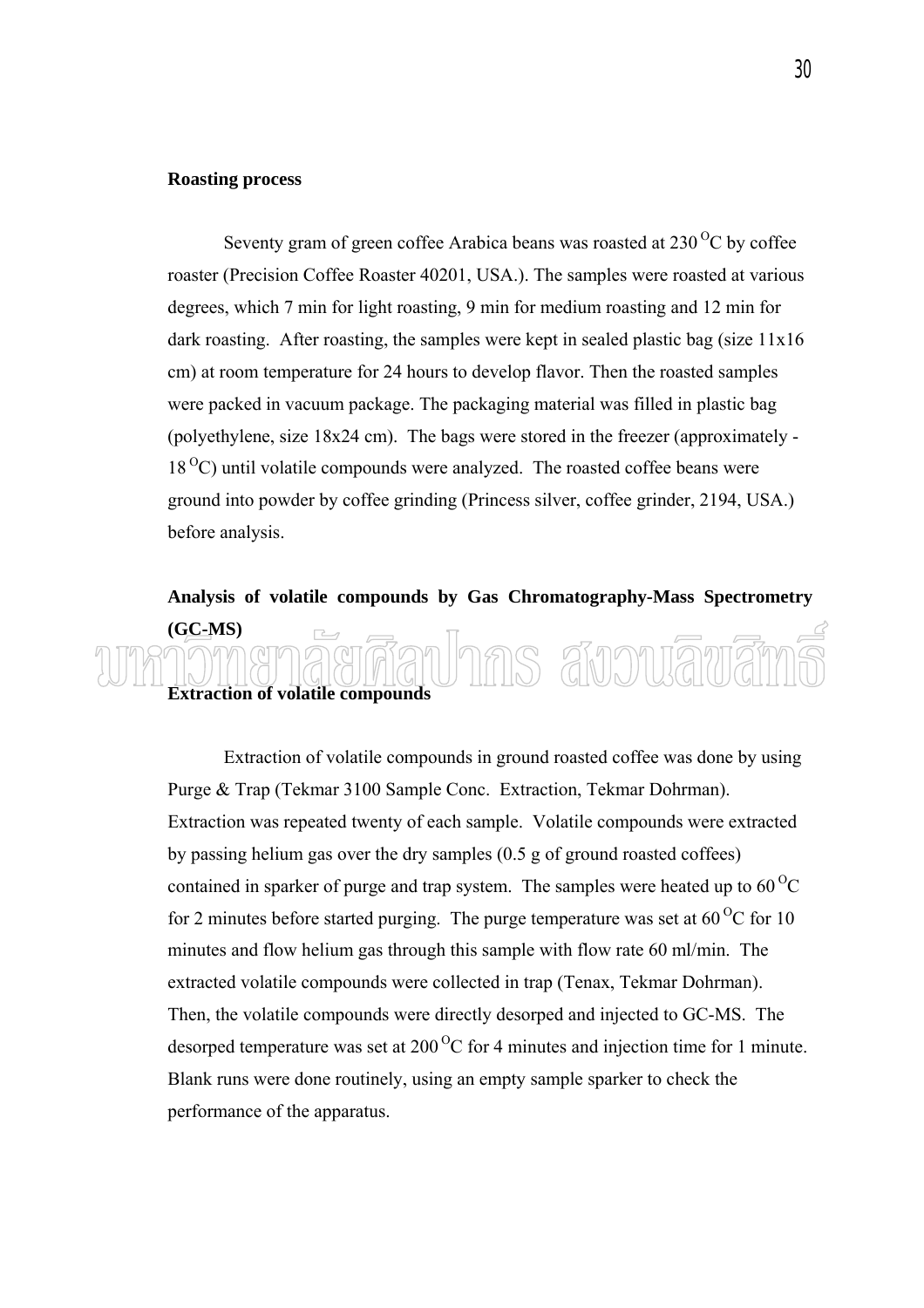#### **Gas Chromatography-Mass Spectrometry (GC-MS)**

 The system comprised HP 5890 gas chromatograph (Agilent Technology Inc.) fitted with Purge and Trap (Tekmar 3100 Sample Conc. Extraction, Tekmar Dohrman) injector with a HP 6890 N mass spectrometer. Helium, as a carrier gas, 2.2 ml/min, was passed through Tenax trap in the Purge and Trap unit and onto the capillary column (HP-5; 30 m long;  $0.25$  mm internal diameter coated with  $0.25 \mu m$ thick, Agilent Technology Inc). The volatiles were desorbed from Purge and Trap, and then the chromatography run was started. The temperature of column was programmed starting at  $50^{\circ}$ C hold for 5 min after injection, after which the temperature was increased at rate of  $5^{\circ}$ C/min from  $50^{\circ}$ C to 200<sup> $\circ$ </sup>C. The total run time was 35 min.

 The mass spectrometer was operated in the electron impact mode with ion source temperature,  $230^{\circ}$ C, ionization voltage, 70 eV, Quadupole temperature,  $150^{\circ}$ C and MS interface temperature, 280<sup>°</sup>C. The mass range (m/z) was 40-400 amu.

# **Identification of volatile compounds**

 The volatile compounds were identified by comparing their mass spectra with those of known compounds held in the library of the mass spectrometer database, NIST Rev. D.03.00.

## **RESULT AND DISCUSSIONS**

# **Influence of species on volatile compounds production (Comparision between Arabica and Robusta)**

Volatile compounds of *Coffea arabica* and *robusta* from similar dark roasting were determined by purge and trap/GC-MS. The most volatile compounds in *Coffea arabica* were furans, pyridine and 4-pyridinamine. The other volatile compound was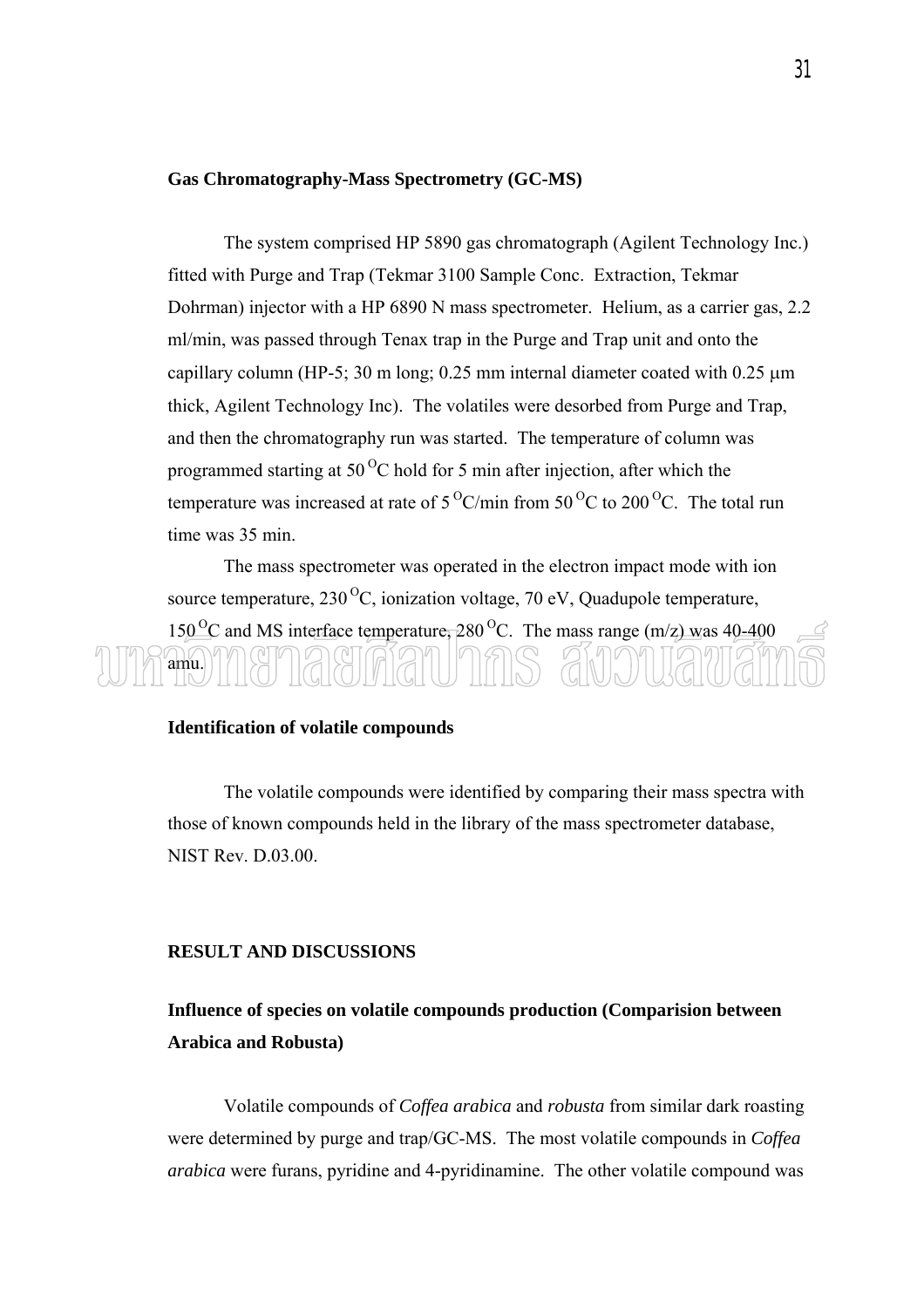2-methoxyphenol (Table 4.1and Fig.4.1). Wherease, the most volatile compounds were identified in coffee robusta were also furans and pyridines, however lower amount than those in *Coffea arabica*. The other volatile compounds found included alcohols ketone (ethanone, 1-(1-cyclohexen-1-yl)-), pyrroles and butanoic acid (Table 4.1).

 Phenolic compound, such as 2-methoxyphenol were found in roasted coffee (Schenker et al., 2002) and increased with degree of roasting (Flament, 2002). Phenolic compounds were generally characteristic of dark roasted and robusta coffees (Varnam and Sutherland, 1994). Jirasawat (2003) reported that the volatile compounds from robusta coffee contributed to the roasty, earthy, spicy and strong odor of sulfur, which the odors caramel, sweet, butter and earthy in arabica coffee.

# **Effect of green coffee processing on volatile compounds in green beans of** *Coffea arabica*



# **Comparision between solar drying and tray dryer**

 When comparison the volatile compounds between drying method (solar drying and tray dryer), it was found that many volatile compounds in green beans were disappeared, such as hexanal, benzaldehyde, tetradecane and 2-pentylfuran (Table 4.2 and Fig.4.2). The hexanal are formed by oxidation of lipid and gave grassy flavor while benzaldehyde gave stinking flavor in coffee (Flament, 2002;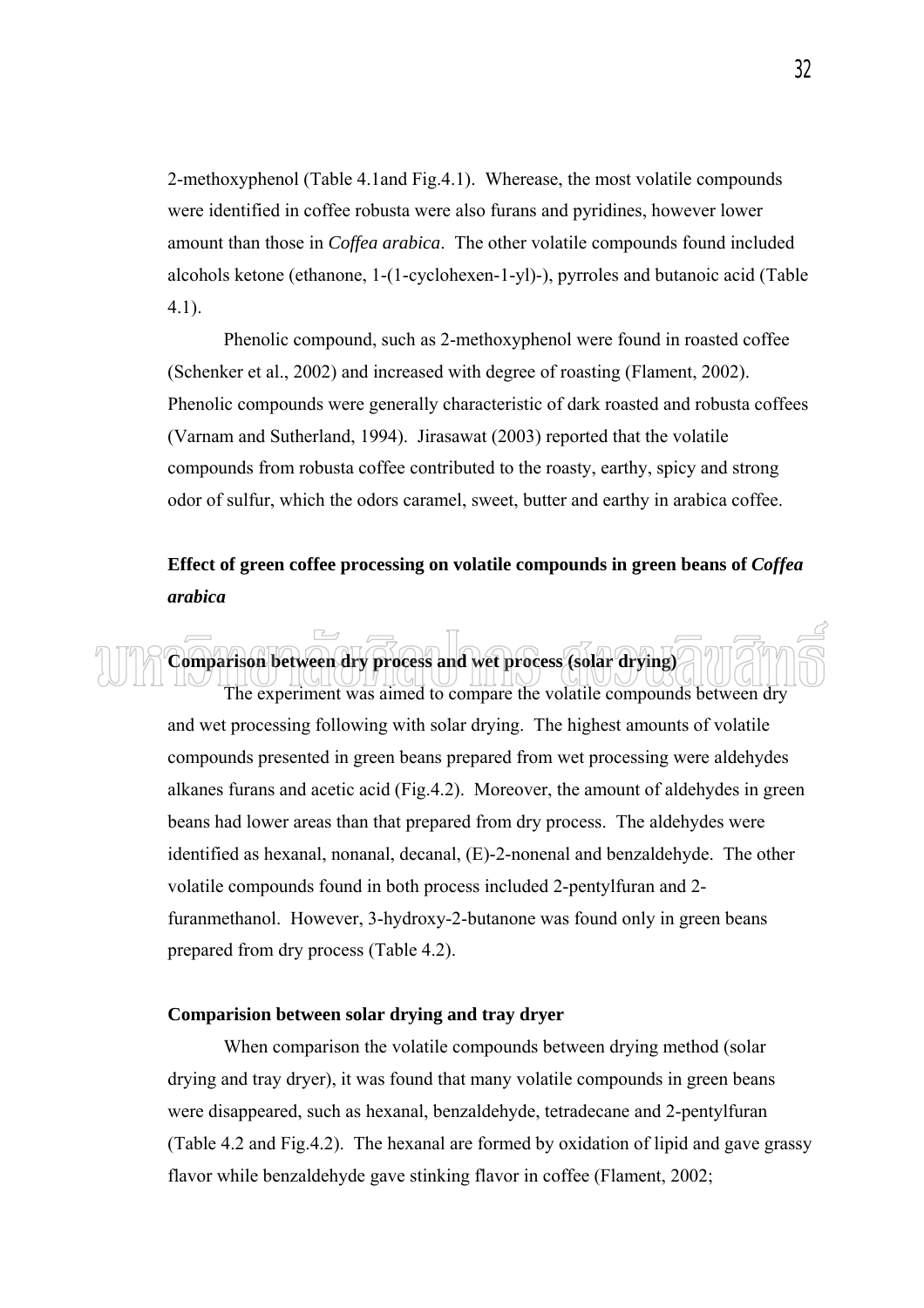Schenker et al., 2002). Hexanal and benzaldehyde were undesirable in the products, however, drying method with tray dryer can eliminate both compounds. The volatile compounds in green beans prepared from tray dryer method included 2-furanmethanol and acetic acid was higher than the samples prepared from solar drying method.

# **Effect of green coffee processing on volatile compounds in medium roasted arabica**

## **Comparision between dry process and wet process (solar drying)**

 The volatile compounds between dry and wet processing method with solar drying was compared and the results found that the amount of furans and pyridines in coffee beans from wet process was higher than that from dry process, furthermore only 3-ethyl-2-methyl-1,3-hexadiene and 1-(2-furanylmethyl)-1-H-pyrrole were founded in beans prepared from wet process. The main volatile compounds in roasted beans were furans, pyrazines, pyridines and pyrroles. The pyrazines and acetic acid were the highest abundant volatile compounds in coffee beans prepared from dry process, however the alkanes were the highest abundant in beans prepared from wet process (Table 4.3 and Fig.4.3).

#### **Comparison between solar drying and tray dryer**

 When green coffee beans were dried with tray dryer, some compounds in roasted beans, alkanes and 1-(2-furanylmethyl)-1-H-pyrrole, disappeared. The other volatile compounds found including furans and pyridine were slightly increased, however the amount and abundant of pyrazines was decreased. Acetic acid was not found in roasted beans prepared from wet process and drying with tray dryer. The roasted beans from dry process and drying with tray dryer founded 2,6-dimethyl-2,4- 6-octatriene (Table 4.3).

## **Effect of degrees of roasting on volatile compounds in roasted coffee arabica**

 Many volatile compounds were identified after roasting of *Coffea arabica* beans and they were different from green beans (Table 4.4). The major volatile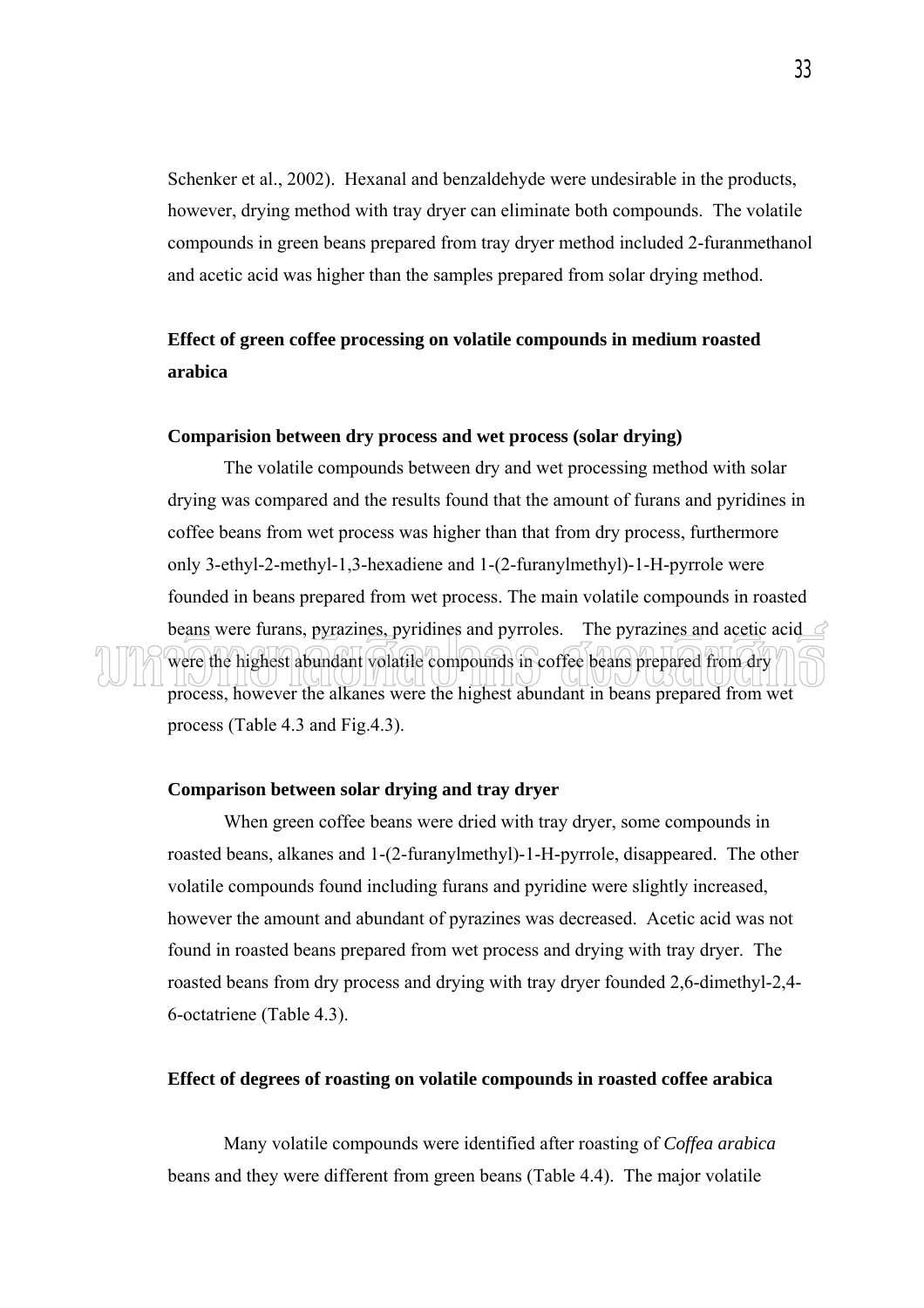compound in roasted beans was furans, pyrazines, pyridines and pyrroles, whereas the most volatile compounds in green beans were aldehydes (hexanal, nonanal, decanal and benzaldehyde) and alkanes (tetradecane and octamethyl-cyclotetrasiloxane) (Table 4.4).

 After roasting beans in light, medium and dark degrees, furans and pyridine dramatically increased and being still the most abundant volatile compounds (Fig 4.4). The alkanes and pyrazines were increased from light to medium roasted coffee, however they were was not found in dark roasted beans. The increased degrees of roasting reduced the area of pyrroles and acetic acid until disappeared in dark roasted coffee (Table 4.4 and Fig.4.4). 2-Methoxyphenol was found in dark roasted degree. The other volatile compounds presented in light and medium, respectively were ketones and alkenes (Table 4.4).

#### **Volatile compounds in roasted coffee**

*Furans*  Many furans, such as 2-furanmethanol, 2-furanmethanolacetate, were found in roasted coffee (Freitas and Mosca, 1999). Since green beans contains large quantities of sucrose and other sugars, the furan compounds were formed due to sugars degradation (Maria et al., 1995). When increased degrees of roasting, furans were increased as a consequence of the decreaseing of total sugars (Table3.3 in chapter 3).

# *Pyrazines*

Pyrazine and methyl pyrazine were identified as volatile compounds present in roasted coffee (Maria et al., 1995; Schenker et al., 2002; Varnam and Sutherland, 1994). The pyrazines of roasted coffee are mainly formed by hydroxyl amino acid pyrolysis (Maria et al., 1995; Flament, 2002).

# *Pyridines*

Pyridines are the most important group of volatiles in dark roasted coffee (Varnam and Sutherland, 1994). A high pyridine content is a characteristic feature of highly roasted coffee (Sivetz, 1963). Maria and others (1996) report that pyridines are produced during roasting by the decomposition of trigonelline and hydroxyl amino acid pyrolysis.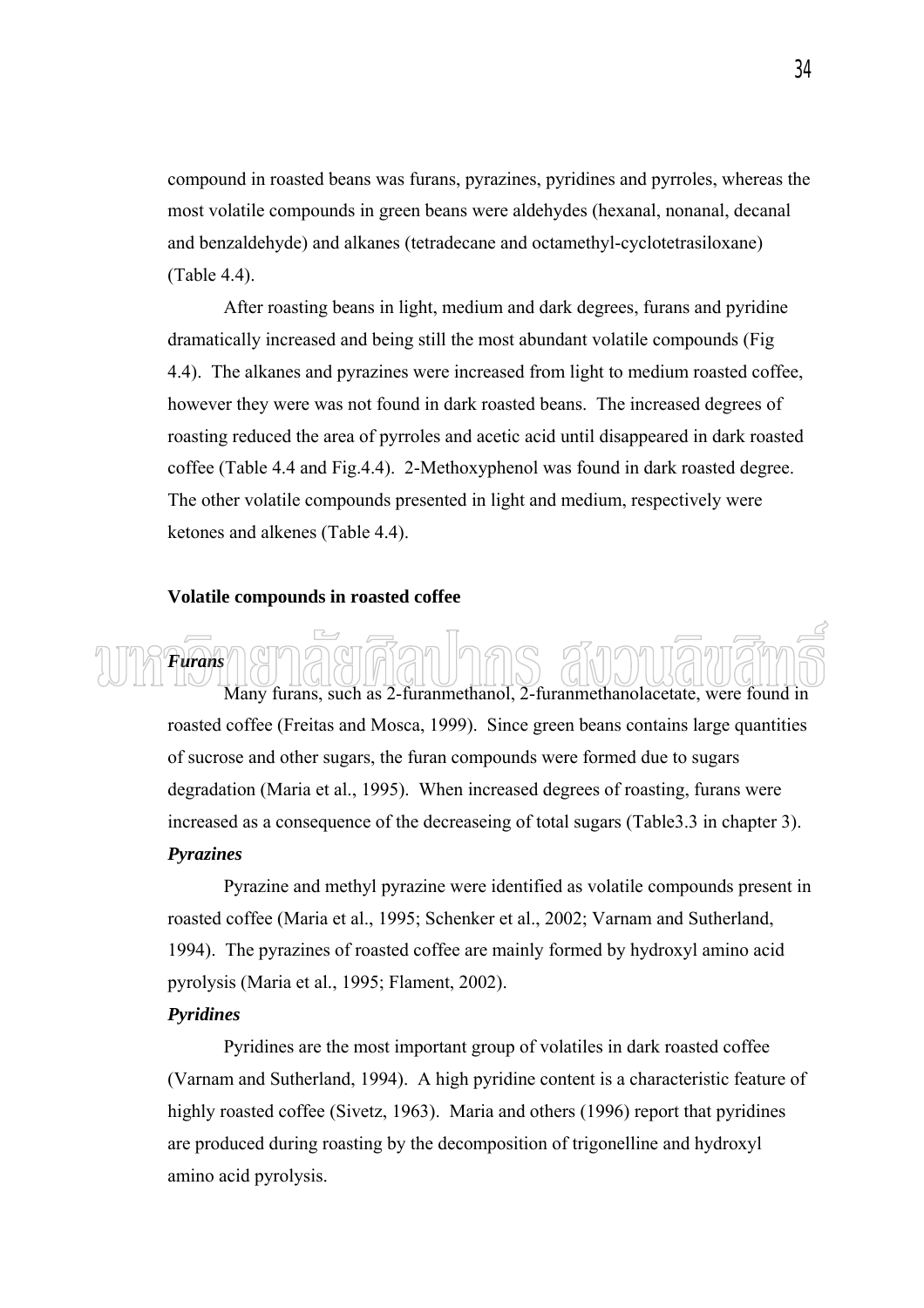# *Pyrroles*

 Pyrroles are formed by reactions involving reducing sugar and amino acid, for instance by condensation of glucose and proline or hydroxyproline, so a high degree of sugar is required to form pyrroles (Varnam and Sutherland, 1994; Flament, 2002). The results showed that pyrroles and derivatives of pyrroles were generated increased after roasting (Table 4.4).

#### *Acids*

Volatile acids, such as acetic acid were found in roasted coffee, and the maximum concentration was found in light roasting coffee (Coffee Research Institute, 2001). According to the result of total acidity in chapter 3 (Table 3.3), the level of total acidity decreased considerable after roasting. These observations are similar to those of Franca et al. (2004). Furthermore, when increasing degree of roasting, total acidity decreased (Table 3.3). The formation and volatilization of acetic acid due to decomposition of sugars (Flament, 2002).

# กี้ยทีลปากร สังวนลิขสิ **CONCLUSIONS**

 The highest volatile compounds in dark roasted arabica coffee were furans and pyridines, whereas robusta roasted of similar degree were alcohols, ketones, pyrroles and butanoic acid.

 Green beans prepared from drying method and drying in tray dryer were eliminated the coffee undesirable greeny aroma in coffee products, such as hexanal and benzaldehyde. While these compounds were still found in green beans prepared from drying method and drying in the solar. Therefore, tray dryer can be use in stead of using solar drying because tray dryer can reduce drying times and undesirable volatile compounds, that improved quality of coffee products.

Green coffee processing between dry and wet process with solar drying gave different volatile compounds. The amounts of volatile compounds from in wet process were higher than those in dry process. So, the green coffee processing affected the volatile compounds in green beans and roasted coffee.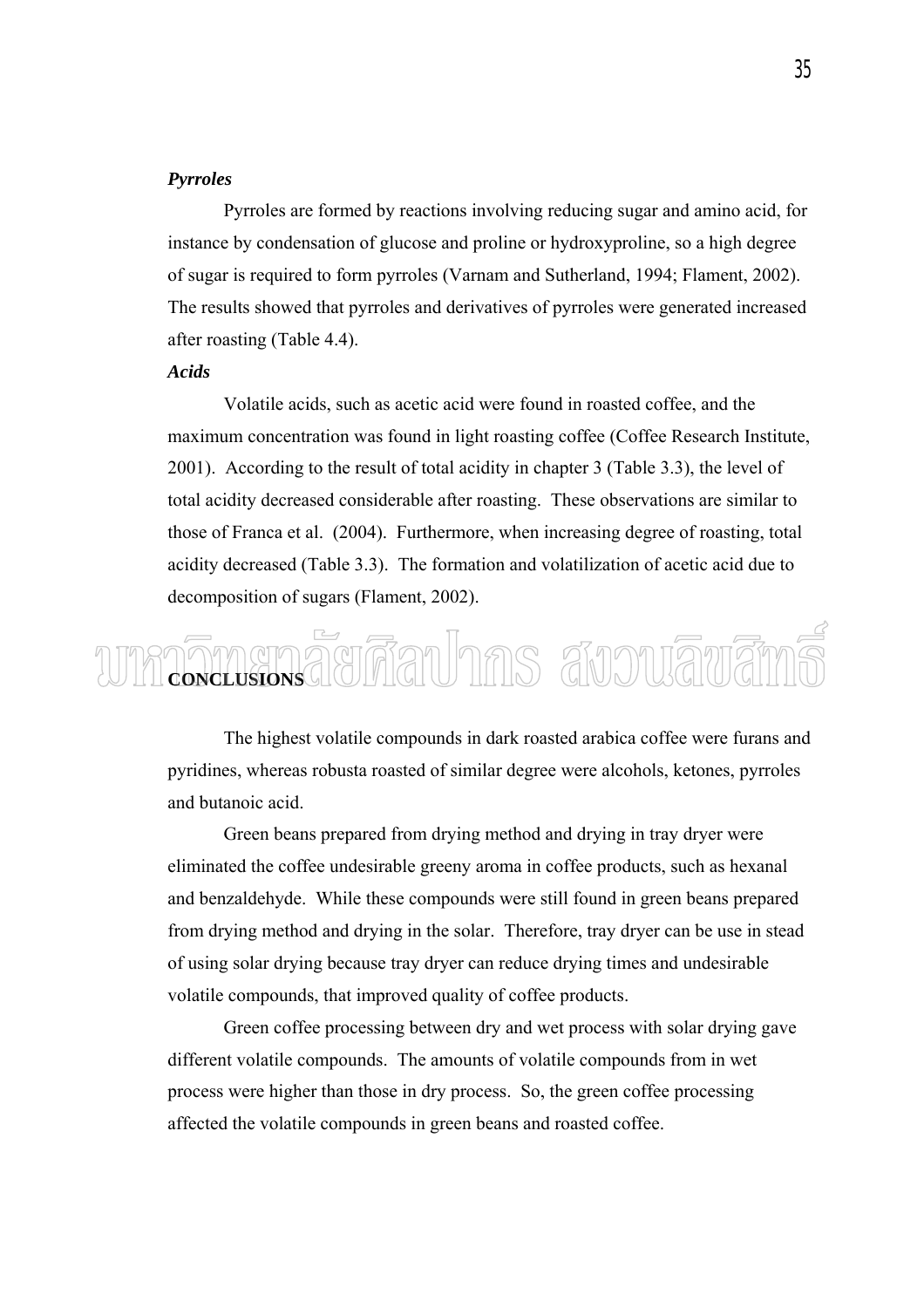Many volatile compounds presented in roasted coffee were furans, pyrazines, pyridines and pyrroles. Pyridines were the highest in dark roasted degree, reversely furans slightly decreased from medium to dark roasted coffee. The other volatile compounds founded were pyrazines, pyrroles and acetic acid and these compounds in light and medium degree disappeared in coffee at dark roasted degree. Degrees of roasting affected the amount and abundant of volatile compounds in coffee products.

# **REFERENCES**

- Clarke, R.J. 1985. Green coffee processing, pp. 230-250. In M.N. Clifford and K.C. Wilson, eds. Coffee Botany Biochemistry and Production of Beans and Beverage. West Port, CN. AVI Publishing Co., Inc.
- Flament, V. 2002. Coffee flavor chemistry. England: John Wiley & Sons, Ltd. 396 p.
- Franca, A.S., Mendonca, J.C.F. and Oliveira, S.D. 2004. Composition of green and roasted coffees of different cup qualities. Journal of Swiss Society of Food Science and Technology: 147.

Freitas, C.A.M. and Mosca, A.I. 1999. Coffee geographic origin-an aid to coffee differentiation. Journal of Food Research International 32: 565-573.

- Jirasawat, P. 2003. Production factors affecting flavor compounds in Thai coffee. Department of Food Science and Technology, Kasetsart University.
- Maria, C.A.B. De, Trugo, L.C., Neto, F.R. Aquino, Moreira, R.F.A. and Alviano, C.S. 1996. Composition of green coffee water-soluble fraction and identification of volatiles formed during roasting. Journal of Food Chemistry 55(3): 203-207.
- Schenker, S., Heinemann, C., Huber, M., Pompizzi, R., Perren, R. and Escher, F. 2002. Impact of roasting conditions on the formation of aroma compounds in coffee beans. Journal of Food Science 67: 60-66.
- Sivetz, M. 1963. Coffee processing technology. England: The AVI publishing company, Inc. 379p.
- Varnam, H.A. and Sutherland, P.J. 1994. Beverage technology chemistry and microbiology. New York: Chapman & Hall. 191-254 p.
- Coffee Research Institute. 2001.http://www.coffeeresearch.com/science.htm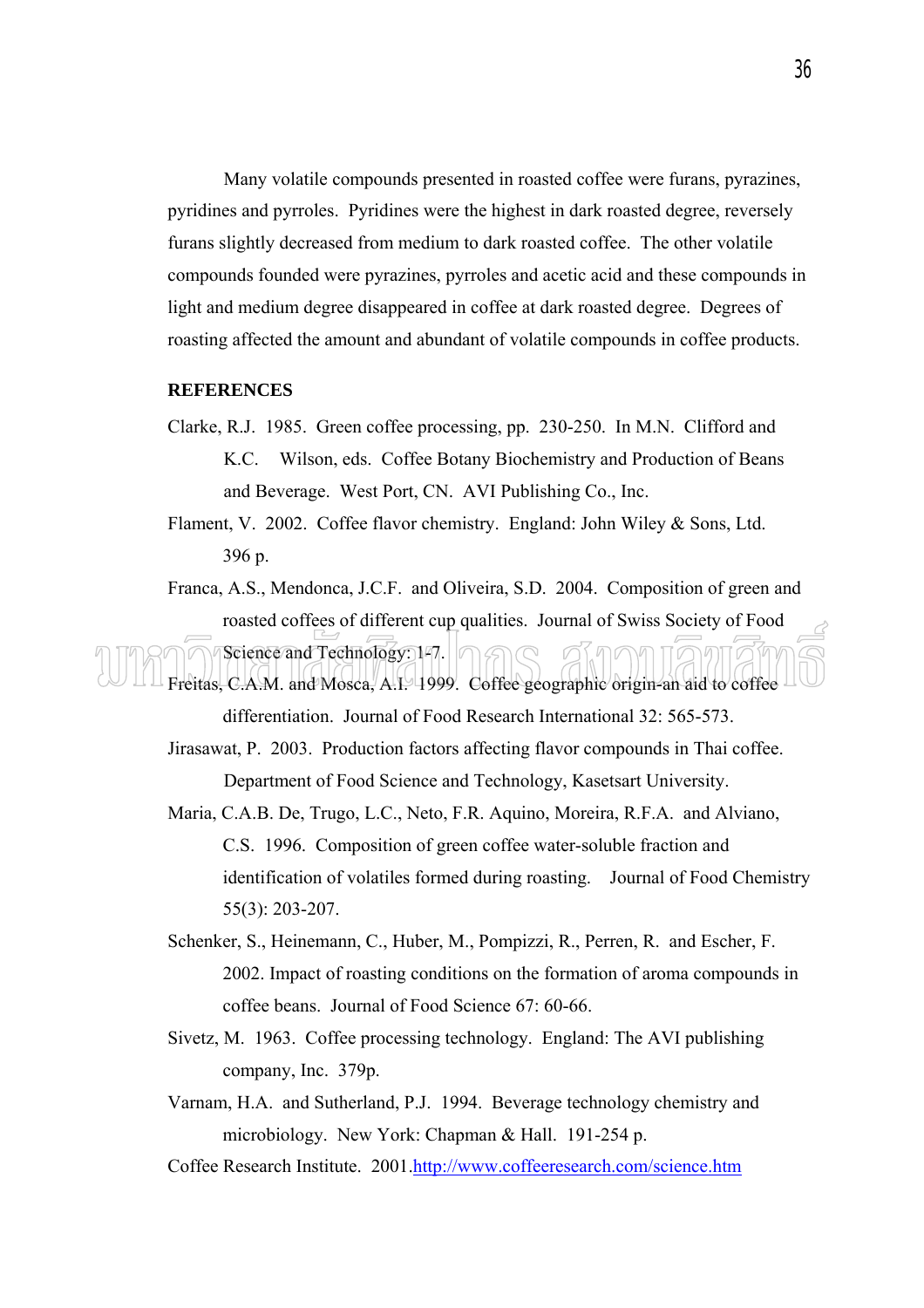|                                                                    | Retention              | Corrected Area*                      |              |  |
|--------------------------------------------------------------------|------------------------|--------------------------------------|--------------|--|
| Compounds                                                          | time (min)             | Arabica                              | Robusta      |  |
| <b>Alcohols</b>                                                    |                        |                                      |              |  |
| 2-Methoxyphenol                                                    | 13.43                  | $1.26E + 08$                         | $1.19E + 09$ |  |
| Mequinol                                                           | 17.37                  |                                      | $3.59E + 06$ |  |
| 1-Naphthalenol                                                     | 16.75                  |                                      | $6.24E + 06$ |  |
| <b>Aldehydes</b>                                                   |                        |                                      |              |  |
| <b>Alkanes</b>                                                     |                        |                                      |              |  |
| <b>Alkenes</b>                                                     |                        |                                      |              |  |
| <b>Ketones</b>                                                     |                        |                                      |              |  |
| Ethanone, 1- (1-cyclohexen-1-yl) -                                 | 16.09                  |                                      | 5.98E+06     |  |
| <b>Furans</b>                                                      |                        |                                      |              |  |
| Furan, 2-methyl-                                                   | 3.19                   |                                      | $1.60E + 09$ |  |
| Furan, 2-[(methyldithio)methyl]-                                   | 16.57                  | 2.09E+07                             | $3.69E + 07$ |  |
| Furan, 2-(2-furanylmethyl)-5-                                      |                        |                                      |              |  |
| methyl-                                                            | 15.75                  | $1.37E + 08$                         | $1.92E + 08$ |  |
| Furan, 2,2'-methylenebis-                                          | 12.41                  | 5.39E+08                             |              |  |
| 2-Furanmethanol<br>2-Furanmethanol, acetate<br>Furfuryl pentanoate | 8.21<br>10.48<br>16.91 | 5.90E+09<br>$4.40E + 09$<br>7.96E+06 | $2.38E + 09$ |  |
| <b>Pyrazines</b>                                                   |                        |                                      |              |  |
| <b>Pyridines</b>                                                   |                        |                                      |              |  |
| Pyridine                                                           | 5.19                   | 9.49E+09                             | $6.77E + 09$ |  |
| 4-Pyridinamine                                                     | 5.78                   | $1.29E + 09$                         |              |  |
| <b>Pyrroles</b>                                                    |                        |                                      |              |  |
| 1-H-pyrrole, 1-pentyl-                                             | 11.53                  |                                      | $5.61E + 08$ |  |
| 1-H-pyrrole, 1-(2-furanylmethyl)-                                  | 15.82                  |                                      | $6.52E + 07$ |  |
| <b>Aromatic compounds</b>                                          |                        |                                      |              |  |
| <b>Acids and Esters</b>                                            |                        |                                      |              |  |
| Butanoic acid, 3-methyl-,2-                                        |                        |                                      |              |  |
| furanylmethylester                                                 | 16.82                  |                                      | $1.25E+07$   |  |
| <b>Miscellaneous</b>                                               |                        |                                      |              |  |

**Table 4.1** Volatile compounds of dark roasted coffee arabica and robusta

\*Means of corrected area from 10 replication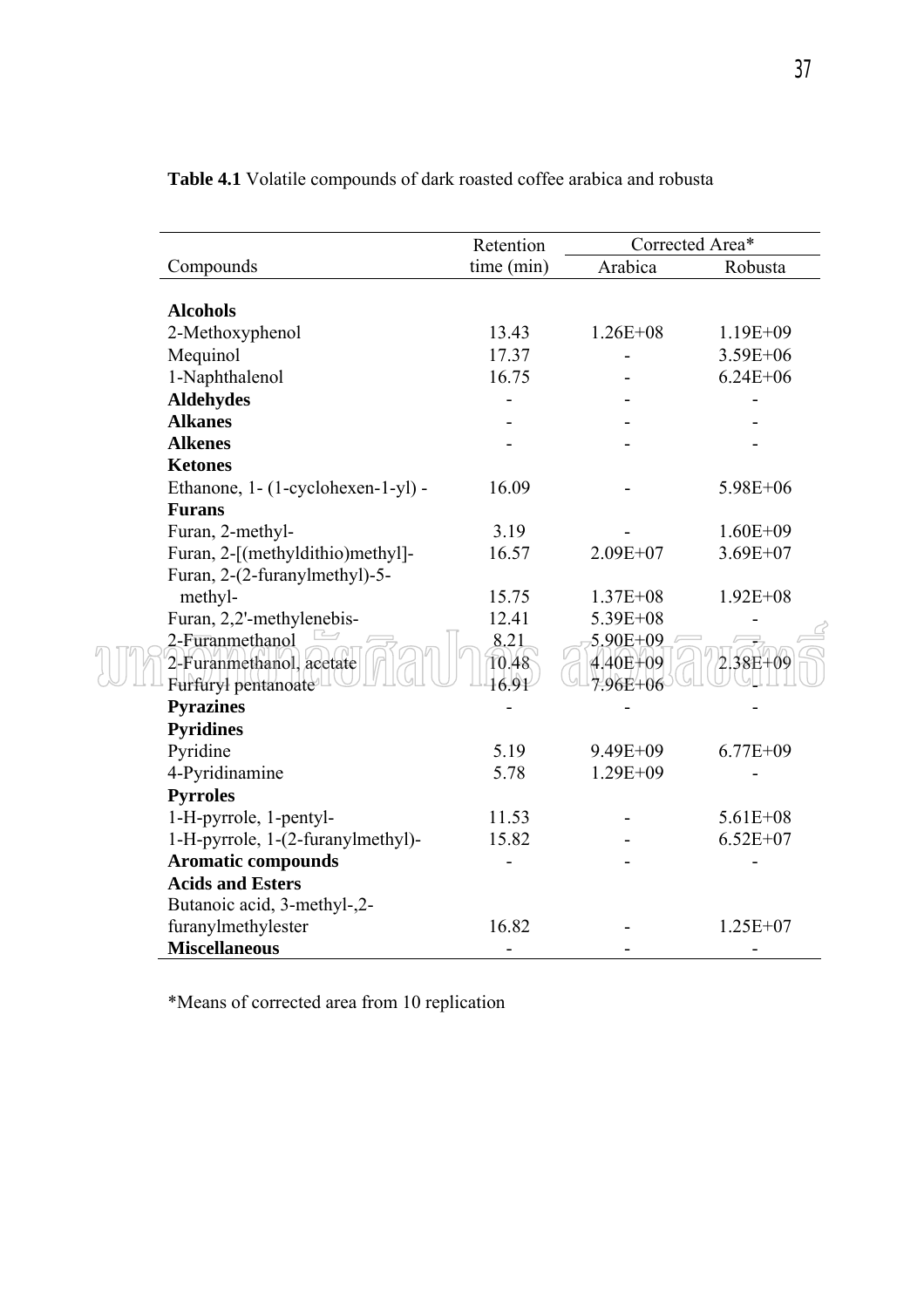|                                   |                   | Corrected Area*      |                      |                    |                      |
|-----------------------------------|-------------------|----------------------|----------------------|--------------------|----------------------|
|                                   | Retention         | Dry                  | Dry                  | Wet                | Wet                  |
| Compounds                         | time (min)        | process <sup>1</sup> | process <sup>2</sup> | $\text{process}^1$ | process <sup>2</sup> |
| <b>Alcohols</b>                   |                   |                      |                      |                    |                      |
| <b>Aldehydes</b>                  |                   |                      |                      |                    |                      |
| Hexanal                           | 4.20              | $2.79E + 07$         |                      | $2.67E + 07$       |                      |
| Nonanal                           | 12.98             | $2.62E + 07$         | $2.38E + 07$         | $1.57E + 07$       | $2.88E + 07$         |
| Decanal                           | 16.14             | $7.76E + 06$         | $4.32E + 06$         | $9.05E + 06$       | $8.07E + 06$         |
| 2-Nonenal, (E)-                   | 14.80             | $2.23E + 06$         |                      |                    |                      |
| Benzaldehyde                      | 8.35              | $6.49E + 06$         |                      | 4.39E+06           |                      |
| <b>Alkanes</b>                    |                   |                      |                      |                    |                      |
| Tetradecane                       | 21.67             | $5.49E + 06$         |                      | $2.38E + 06$       |                      |
| Cyclotetrasiloxane,               |                   |                      |                      |                    |                      |
| octamethyl-                       | 9.69              |                      | $6.50E + 06$         | $1.46E + 07$       |                      |
| <b>Alkenes</b>                    |                   |                      |                      |                    |                      |
| <b>Ketones</b>                    |                   |                      |                      |                    |                      |
| 2-Butanone, $3$ -hydroxy-         | 6.38              | $2.51E + 06$         |                      |                    |                      |
| <b>Furans</b><br>Furan, 2-pentyl- | 9.32              | 1.63E+07             |                      | 1.38E+07           |                      |
| 2-Furanmethanol                   | $\overline{8.21}$ | $1.29E + 06$         | $5.80E + 06$         | $4.26E + 06$       | $7.29E + 07$         |
| <b>Pyrazines</b>                  |                   |                      |                      |                    |                      |
| Pyrazine, 2,6-dimethyl-           | 8.08              |                      |                      |                    | $3.66E + 07$         |
| <b>Pyridines</b>                  |                   |                      |                      |                    |                      |
| <b>Pyrroles</b>                   |                   |                      |                      |                    |                      |
| <b>Aromatic compounds</b>         |                   |                      |                      |                    |                      |
| <b>Acids and Esters</b>           |                   |                      |                      |                    |                      |
| Acetic acid                       | 4.01              | $5.33E + 06$         | $2.18E + 07$         | $1.50E + 07$       | $1.49E + 08$         |
| <b>Miscellaneous</b>              |                   |                      |                      |                    |                      |
| Methyl Salicylate                 | 15.77             | $7.53E + 06$         |                      |                    |                      |

**Table 4.2** Volatile compounds identified in arabica green beans from different green coffee processing

\*Means of corrected area from 10 replication

Dry  $<sup>1</sup>$  dry process and drying with solar dry</sup>

Dry  $<sup>2</sup>$  dry process and drying with tray dryer.</sup>

Wet  $<sup>1</sup>$  wet process and drying with solar dry</sup>

Wet  $2$  wet process and drying with tray dryer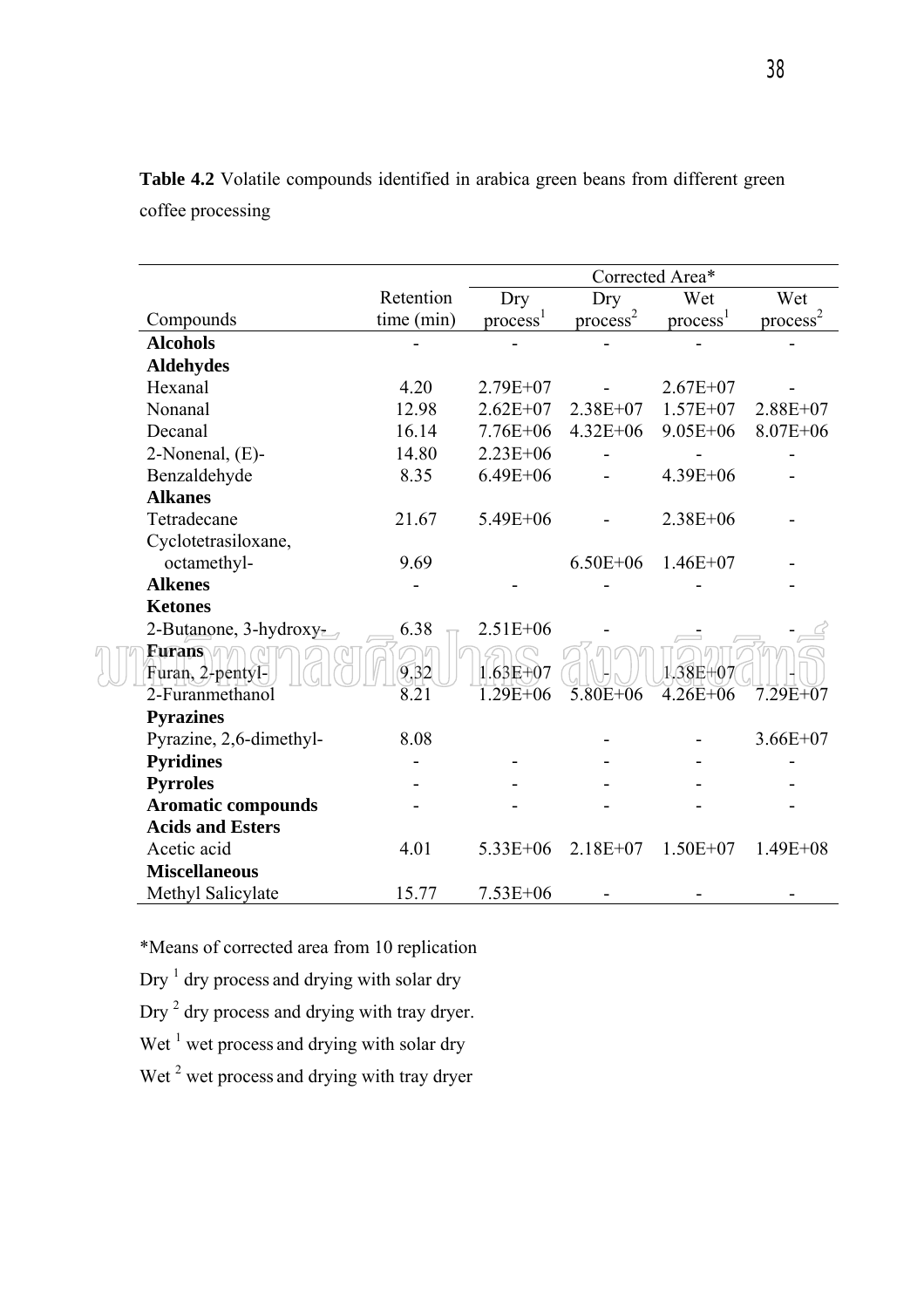|                                                        |            | Corrected Area*    |                      |                      |                      |  |  |
|--------------------------------------------------------|------------|--------------------|----------------------|----------------------|----------------------|--|--|
| Retention                                              |            | Dry                | Dry                  |                      | Wet                  |  |  |
| Compounds                                              | time (min) | $\text{process}^1$ | process <sup>2</sup> | process <sup>1</sup> | process <sup>2</sup> |  |  |
| <b>Alcohols</b>                                        |            |                    |                      |                      |                      |  |  |
| <b>Aldehydes</b>                                       |            |                    |                      |                      |                      |  |  |
| <b>Alkanes</b>                                         |            |                    |                      |                      |                      |  |  |
| Cyclohexane, 1-<br>methyl-4- $(1-$<br>methylethenyl)-, |            |                    |                      |                      |                      |  |  |
| cis-                                                   | 12.1       |                    |                      | $8.73E + 07$         |                      |  |  |
| Eicosane                                               | 18.28      | $3.17E + 06$       |                      |                      |                      |  |  |
| <b>Alkenes</b>                                         |            |                    |                      |                      |                      |  |  |
| 1,3-Hexadiene, 3-                                      |            |                    |                      |                      |                      |  |  |
| ethyl-2-methyl                                         | 12.13      |                    |                      | $4.29E + 07$         | $9.29E + 07$         |  |  |
| 2,4,6-Octatriene, 2,6-                                 |            |                    |                      |                      |                      |  |  |
| dimethyl-                                              | 14.12      |                    | $4.00E + 07$         |                      |                      |  |  |
| <b>Ketones</b>                                         |            |                    |                      |                      |                      |  |  |
| <b>Furans</b>                                          |            |                    |                      |                      |                      |  |  |
| Furan, 2-                                              | ⊢          |                    |                      |                      |                      |  |  |
| [(methyldithio)meth<br>$y$ l]- $\mathbb{R}$            | 16.57      |                    | 57E+<br>-06          | $6.24E+06$           | 5.53E+               |  |  |
| Furan, 2-(2-                                           |            |                    |                      |                      |                      |  |  |
| furanylmethyl)-5-                                      |            |                    |                      |                      |                      |  |  |
| methyl-                                                | 15.75      | $2.44E + 07$       | $6.28E + 07$         | $4.46E + 07$         | $6.95E+07$           |  |  |
| Furan, 2,2'-                                           |            |                    |                      |                      |                      |  |  |
| methylenebis-                                          | 12.41      | $3.24E + 08$       | $6.93E + 08$         | $5.36E + 08$         | $6.27E + 08$         |  |  |
| 2-Furanmethanol                                        | 8.21       |                    | $9.54E + 09$         | 8.87E+09             | 9.44E+09             |  |  |
| 2-Furanmethanol,                                       |            |                    |                      |                      |                      |  |  |
| acetate                                                | 10.48      | 4.58E+09           | $6.21E + 09$         | $5.61E + 09$         | $6.52E + 09$         |  |  |
| 2-Furanmethanol,                                       | 13.3       |                    | $4.20E + 08$         | $9.59E + 07$         |                      |  |  |
| propanoate                                             |            | 7.99E+07           |                      |                      | $1.82E + 08$         |  |  |
| 2-Furancarboxaldehy,<br>5-methyl-                      | 9.78       |                    | $4.62E + 08$         | $4.95E + 08$         | $3.67E + 08$         |  |  |
| <b>Pyrazines</b>                                       |            |                    |                      |                      |                      |  |  |
| Pyrazine, methyl-                                      | 6.05       | $1.92E + 09$       | 2.55E+09             | $2.04E + 09$         | 8.91E+08             |  |  |
| Pyrazine, 2,3-                                         |            |                    |                      |                      |                      |  |  |
| dimethyl-                                              | 7.51       | 4.25E+09           |                      |                      |                      |  |  |
| Pyrazine, 3-ethyl-2,5-                                 |            |                    |                      |                      |                      |  |  |
| dimethyl- $(3,5)$                                      | 13.19      |                    |                      | $1.29E + 08$         |                      |  |  |
| <b>Pyridines</b>                                       |            |                    |                      |                      |                      |  |  |
| Pyridine                                               | 5.19       | 5.88E+09           | $6.87E + 09$         | $5.83E + 09$         | $1.08E + 10$         |  |  |
| 4-Pyridinamine                                         | 5.78       |                    |                      | $4.44E + 08$         |                      |  |  |
| N-Vinylpyridinium                                      |            |                    |                      |                      |                      |  |  |
| bromide                                                | 4.22       |                    |                      | 2.41E+09             |                      |  |  |

**Table 4.3** Volatile compounds identified in medium roasted arabica from different green coffee processing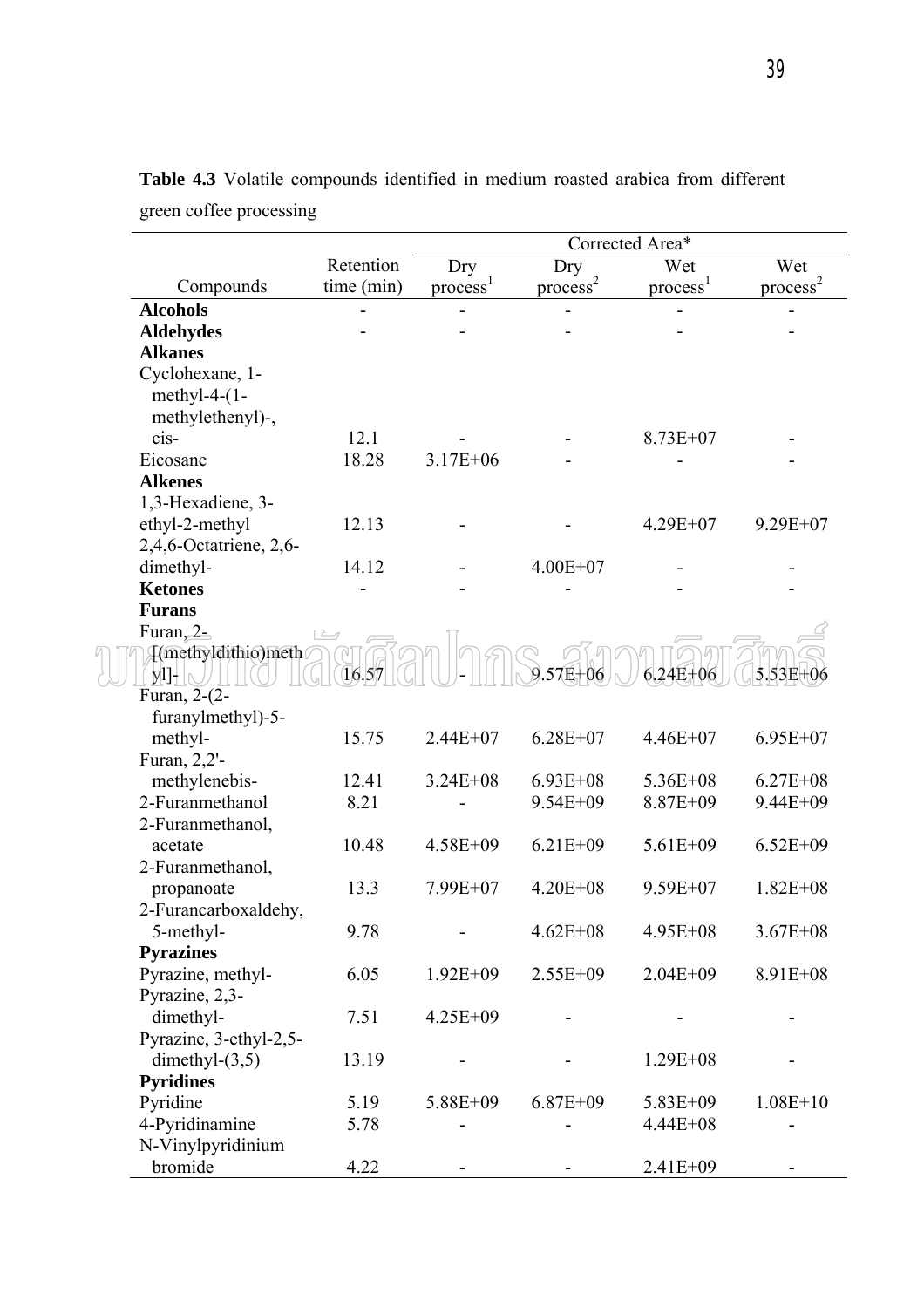|                           |            | Corrected Area* |                      |                      |                      |  |  |
|---------------------------|------------|-----------------|----------------------|----------------------|----------------------|--|--|
|                           | Retention  | Dry             | Dry                  | Wet                  | Wet                  |  |  |
| Compounds                 | time (min) | process         | process <sup>2</sup> | process <sup>1</sup> | process <sup>-</sup> |  |  |
| <b>Pyrroles</b>           |            |                 |                      |                      |                      |  |  |
| $1-H$ -pyrrole, $1-(2-H)$ |            |                 |                      |                      |                      |  |  |
| furanylmethyl)-           | 15.82      |                 |                      | $7.74E + 06$         |                      |  |  |
| <b>Aromatic</b>           |            |                 |                      |                      |                      |  |  |
| compounds                 |            |                 |                      |                      |                      |  |  |
| <b>Acids and Esters</b>   |            |                 |                      |                      |                      |  |  |
| Acetic acid               | 4.01       | $4.95E + 09$    | $6.40E + 09$         | $4.21E + 09$         |                      |  |  |
| <b>Miscellaneous</b>      |            |                 |                      |                      |                      |  |  |
| para-                     |            |                 |                      |                      |                      |  |  |
| Methoxybenzenet           |            |                 |                      |                      |                      |  |  |
| hiol                      | 15.94      | $7.39E + 06$    | $1.62E + 07$         | $9.12E + 06$         |                      |  |  |

ns

**Table 4.3 (continued)** Volatile compounds identified in medium roasted arabica from different green coffee processing

\*Means of corrected area from 10 replication

 $\text{Dry}^{-1}$  dry process and drying with solar dry

Dry  $^2$  dry process and drying with tray dryer.

Wet<sup>1</sup> wet process and drying with solar dry

Wet <sup>2</sup> wet process and drying with tray dryer

avouāvān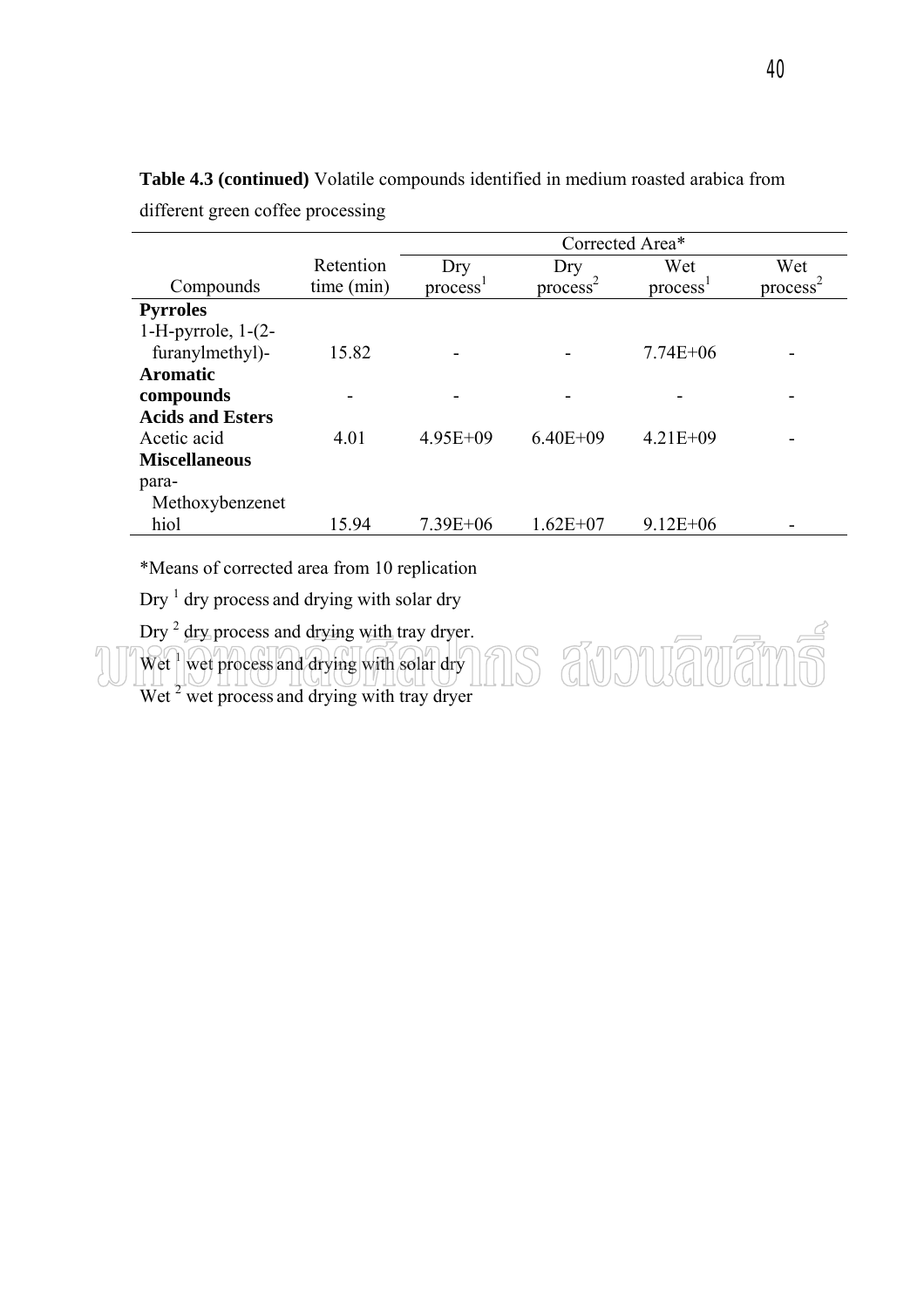|                           | Retention | Corrected Area*    |              |              |              |
|---------------------------|-----------|--------------------|--------------|--------------|--------------|
| Compounds                 | time      | Degree of roasting |              |              |              |
|                           |           | Green              |              |              |              |
|                           |           | beans              | Light        | Medium       | Dark         |
| <b>Alcohols</b>           |           |                    |              |              |              |
| 2-Methoxyphenol           | 13.43     |                    |              |              | $1.26E + 08$ |
| <b>Aldehydes</b>          |           |                    |              |              |              |
| Hexanal                   | 4.20      | $2.67E + 07$       |              |              |              |
| Nonanal                   | 12.98     | $1.57E+07$         |              |              |              |
| Decanal                   | 16.14     | $9.05E + 06$       |              |              |              |
| Benzaldehyde              | 8.35      | 4.39E+06           |              |              |              |
| <b>Alkanes</b>            |           |                    |              |              |              |
| Tetradecane               | 21.67     | $2.38E + 06$       |              |              |              |
| Cyclopentasiloxane,       |           |                    |              |              |              |
| decamethyl-               | 14.72     |                    | $8.07E + 06$ |              |              |
| Cyclohexane, 1-methyl-    |           |                    |              |              |              |
| 4-(1-methylethenyl)-,     |           |                    |              |              |              |
| cis                       | 12.1      |                    |              | 8.73E+07     |              |
| Cyclotetrasiloxane,       |           |                    |              |              |              |
| octamethyl-               | 9.69      | 1.46E+07           |              |              |              |
| <b>Alkenes</b>            |           |                    |              |              |              |
| 1,3-Hexadiene, 3-ethyl-2- |           |                    |              |              |              |
| methyl                    | 12.13     |                    |              | $4.29E + 07$ |              |
| <b>Ketones</b>            |           |                    |              |              |              |
| 2-Cyclopenten-1-one, 3-   |           |                    |              |              |              |
| ethyl-2-hydroxy           | 13.41     |                    | $3.71E + 07$ |              |              |
| <b>Furans</b>             |           |                    |              |              |              |
| Furan, 2-pentyl-          | 9.32      | $1.38E + 07$       |              |              |              |
| Furan, 2-                 |           |                    |              |              |              |
| [(methyldithio)methyl]    | 16.57     |                    | $5.26E + 06$ | $6.24E + 06$ | $2.09E + 07$ |
| Furan, 2-(2-              |           |                    |              |              |              |
| furanylmethyl)-5-         |           |                    |              |              |              |
| methyl-                   | 15.75     |                    | $3.07E + 07$ | $4.46E+07$   | $1.37E + 08$ |
| Furan, 2,2'-methylenebis- | 12.41     |                    | 2.95E+08     | 5.36E+08     | 5.39E+08     |
| 2-Furanmethanol           | 8.21      | $4.26E + 06$       | 7.19E+09     | 8.87E+09     | 5.90E+09     |
| 2-Furanmethanol, acetate  | 10.48     |                    | $3.55E + 09$ | $5.61E + 09$ | 4.40E+09     |
| 2-Furanmethanol,          |           |                    |              |              |              |
| propanoate                | 13.3      |                    |              | $9.59E + 07$ | $7.96E + 06$ |
| $2 -$                     |           |                    |              |              |              |
| Furancarboxaldehyde, 5    |           |                    |              |              |              |
| -methyl-                  | 9.78      |                    | $2.99E + 09$ | $4.95E + 08$ |              |
| 2,5-Furandione, 3-ethyl-  |           |                    |              |              |              |
| 4-methyl-                 | 13.86     |                    | $1.27E+07$   |              |              |

**Table 4.4** Volatile compounds identified in roasted arabica from wet process with solar drying at different degree of roasting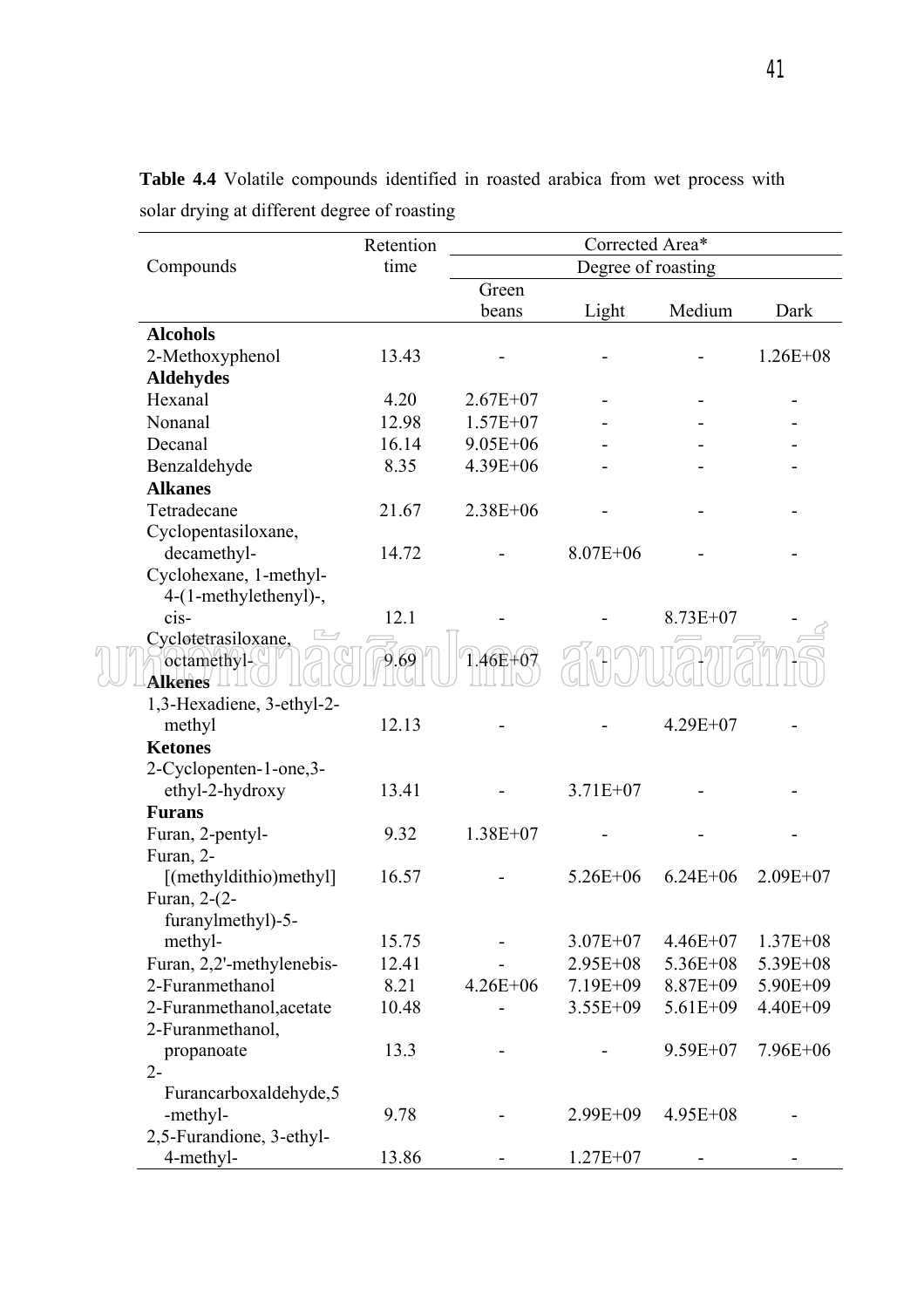|                                      | Retention | Corrected Area*    |              |              |              |
|--------------------------------------|-----------|--------------------|--------------|--------------|--------------|
| Compounds                            | time      | Degree of roasting |              |              |              |
|                                      |           | Green              |              |              |              |
|                                      |           | beans              | Light        | Medium       | Dark         |
| <b>Pyrazines</b>                     |           |                    |              |              |              |
| Pyrazine                             | 11.86     |                    | 4.49E+07     |              |              |
| Pyrazine, methyl-                    | 6.05      |                    |              | $2.04E + 09$ |              |
| Pyrazine, trimethyl                  | 11.42     |                    | $1.47E + 08$ |              |              |
| Pyrazine, 3-ethyl-2, 5-              |           |                    |              |              |              |
| dimethyl-                            | 13.19     |                    | $9.79E + 07$ | $1.29E + 08$ |              |
| Pyrazine, 2-ethyl-3-                 |           |                    |              |              |              |
| methyl                               | 11.15     |                    | $3.69E + 08$ |              |              |
| <b>Pyridines</b>                     |           |                    |              |              |              |
| Pyridine                             | 5.19      |                    | $4.16E + 09$ | 5.83E+09     | 9.49E+09     |
| 4-Pyridinamine                       | 5.78      |                    |              | $4.44E + 08$ | $1.29E + 09$ |
| N-Vinylpyridinium                    |           |                    |              |              |              |
| bromide                              | 4.22      |                    |              | 2.41E+09     |              |
| <b>Pyrroles</b>                      |           |                    |              |              |              |
| 1H-Pyrrole-2-                        |           |                    |              |              |              |
| carboxaldehyde, 5-                   |           |                    |              |              |              |
| methyl.                              | 5129      |                    | 234E+06      |              |              |
| 1H-Pyrrole, 2,5-                     |           |                    |              |              |              |
| dimethyl-                            | 5.73      |                    | 3.48E+09     |              |              |
| $1-H$ -pyrrole, $1-(2-H)$            |           |                    |              |              |              |
| furanylmethyl)-                      | 15.82     |                    | $1.70E + 07$ | $7.74E + 06$ |              |
| <b>AromaticCompounds</b>             |           |                    |              |              |              |
| 4-Acetyl-1-                          |           |                    |              |              |              |
| methylcyclohexene                    | 14.01     |                    | $1.30E + 07$ |              |              |
| Benzenamine, 4-                      |           |                    |              |              |              |
| methoxy-                             | 11.63     |                    | $4.80E + 07$ |              |              |
| <b>Acids and Esters</b>              |           |                    |              |              |              |
| Acetic acid                          | 4.01      | $1.50E + 07$       | $6.51E + 09$ | $4.21E + 09$ |              |
| <b>Miscellaneous</b>                 |           |                    |              |              |              |
| para-                                |           |                    |              |              |              |
| Methoxybenzenethiol                  | 15.94     |                    |              | $9.12E + 06$ |              |
| 2-(5-Methyl-furan-2-                 |           |                    |              |              |              |
| yl)-propionaldehyde                  | 14.57     |                    | $2.52E + 06$ |              |              |
| 1-Buten-3-yne,-4-                    |           |                    |              |              |              |
| trimethylsilyl                       | 12.08     |                    | $3.55E+07$   |              |              |
| Bicyclo <sup>[3.2.2]</sup> non-6-en- |           |                    |              |              |              |
| $3$ -one                             | 14.18     |                    | 8.33E+06     |              |              |

**Table 4.4 (continued)** Volatile compounds identified in roasted arabica from wet process with solar drying at different degree of roasting

\*Means of corrected area from 10 replication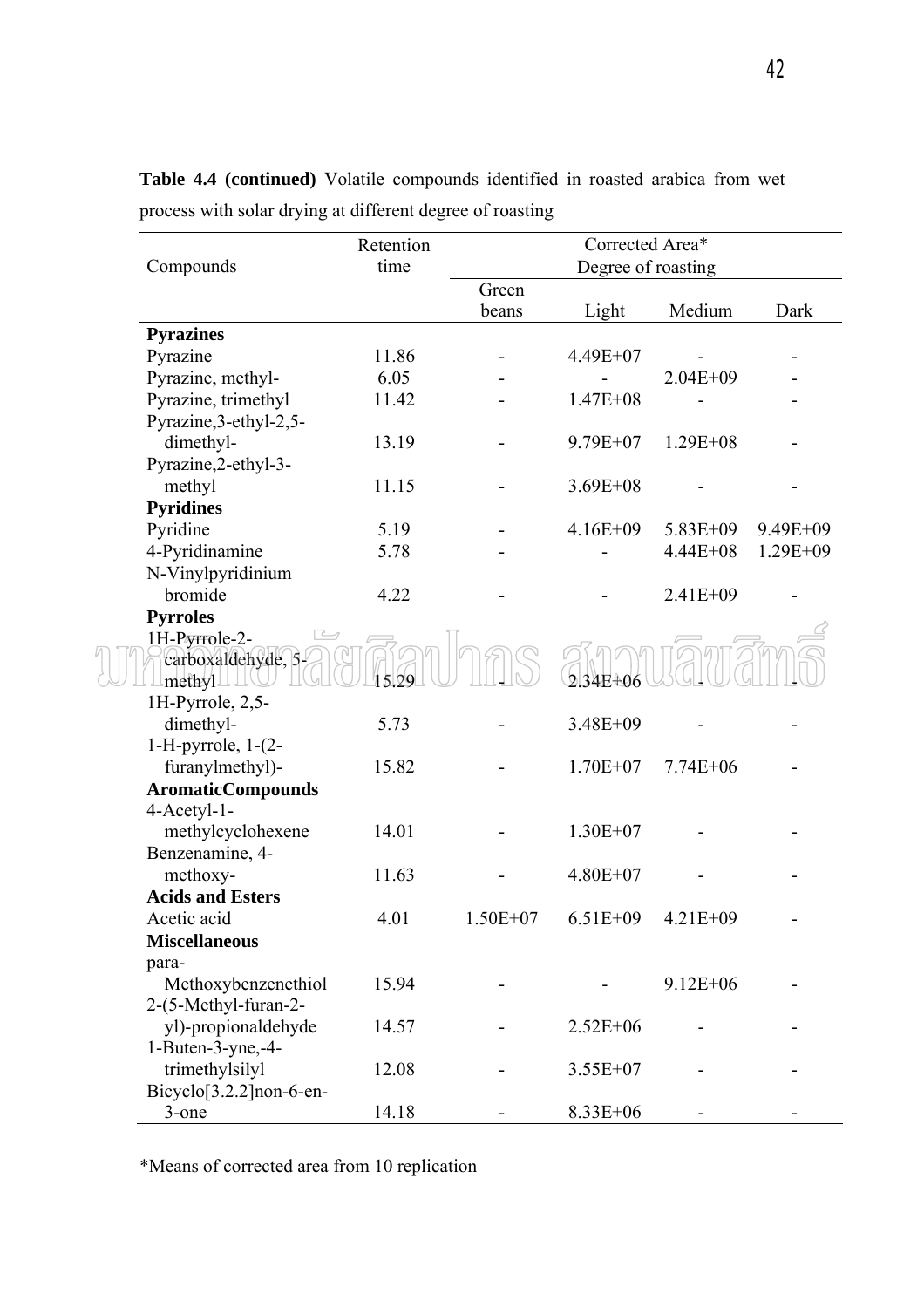

 **Fig.4.1** Volatile compounds of roasted coffee arabica and robusta

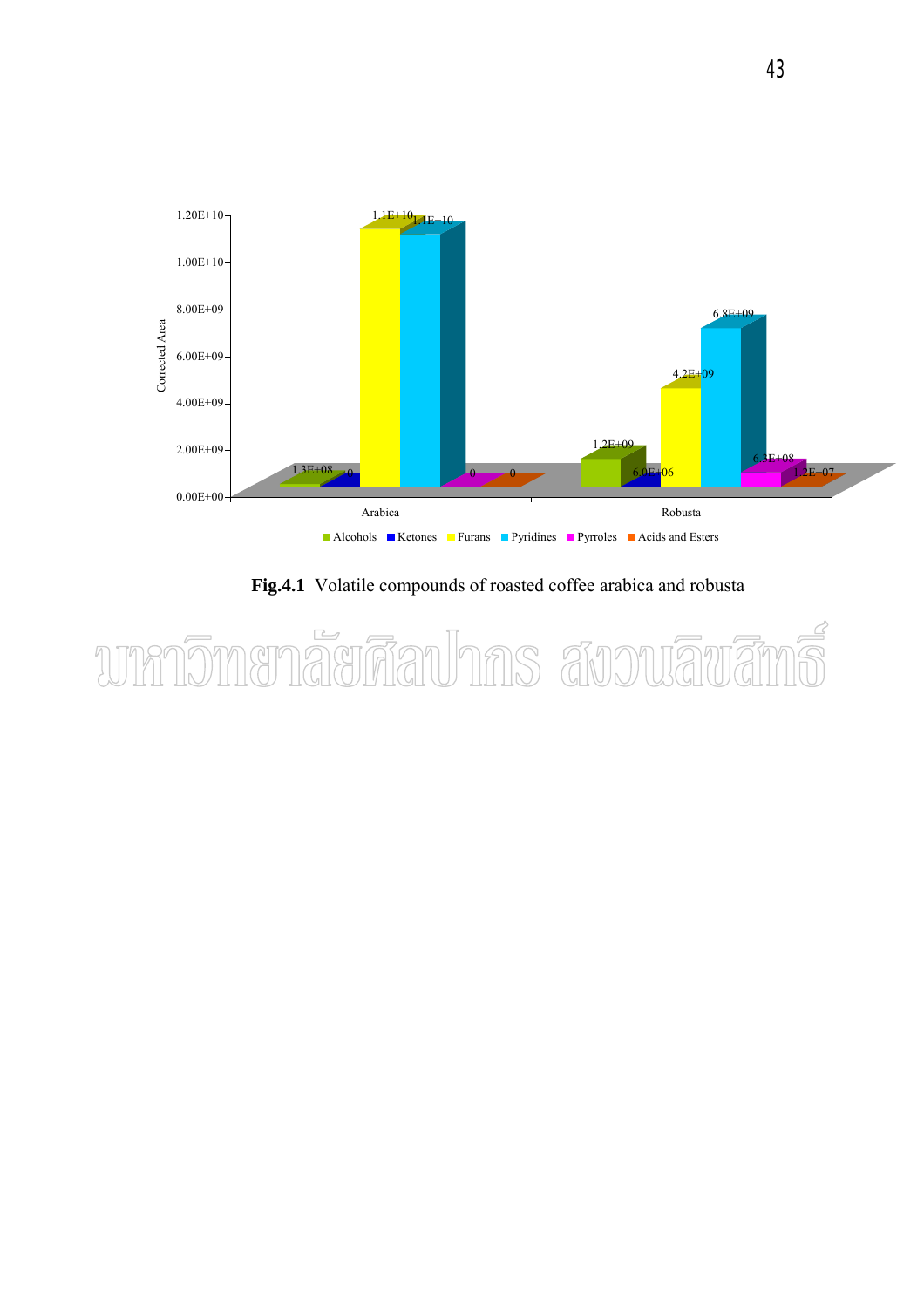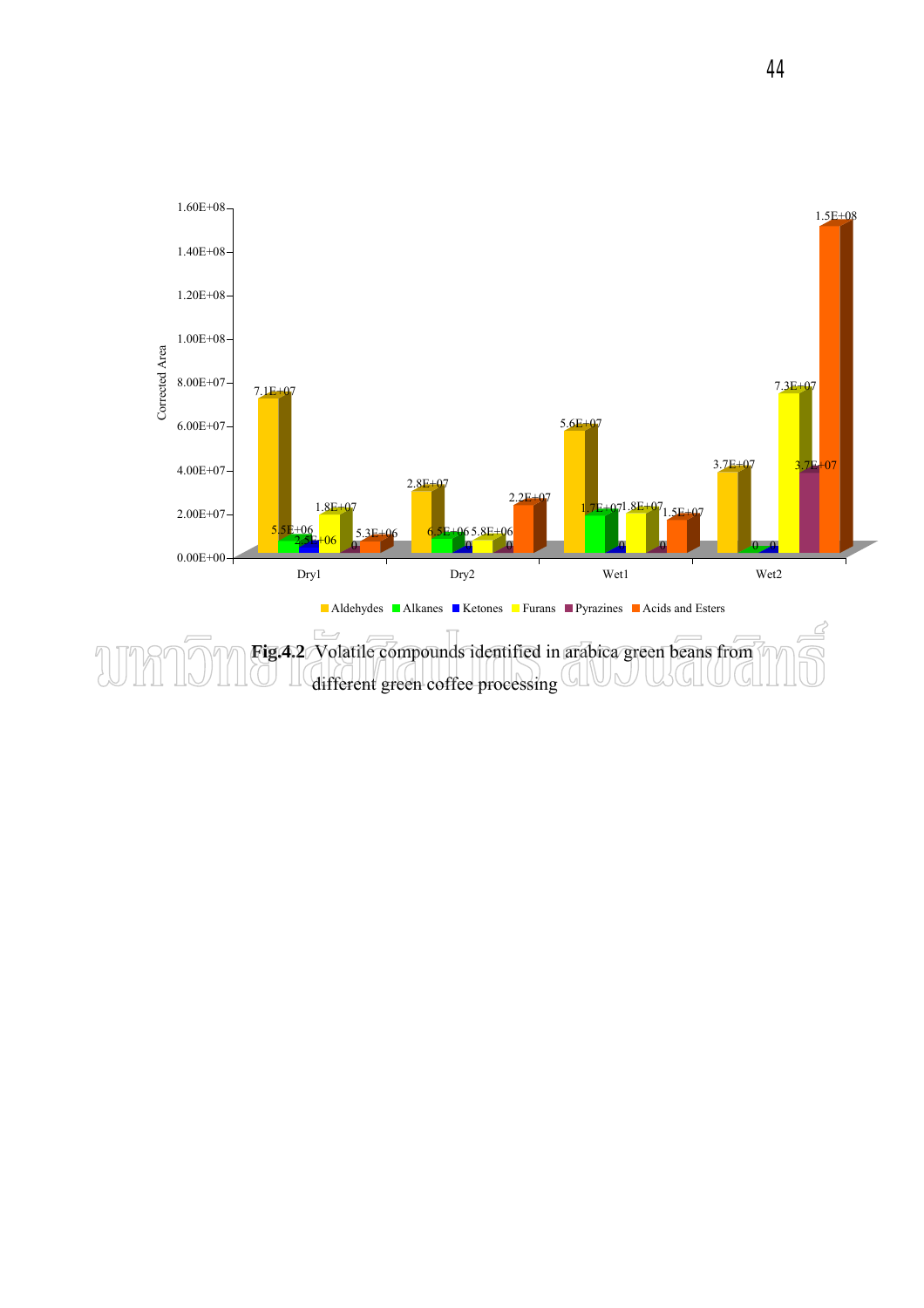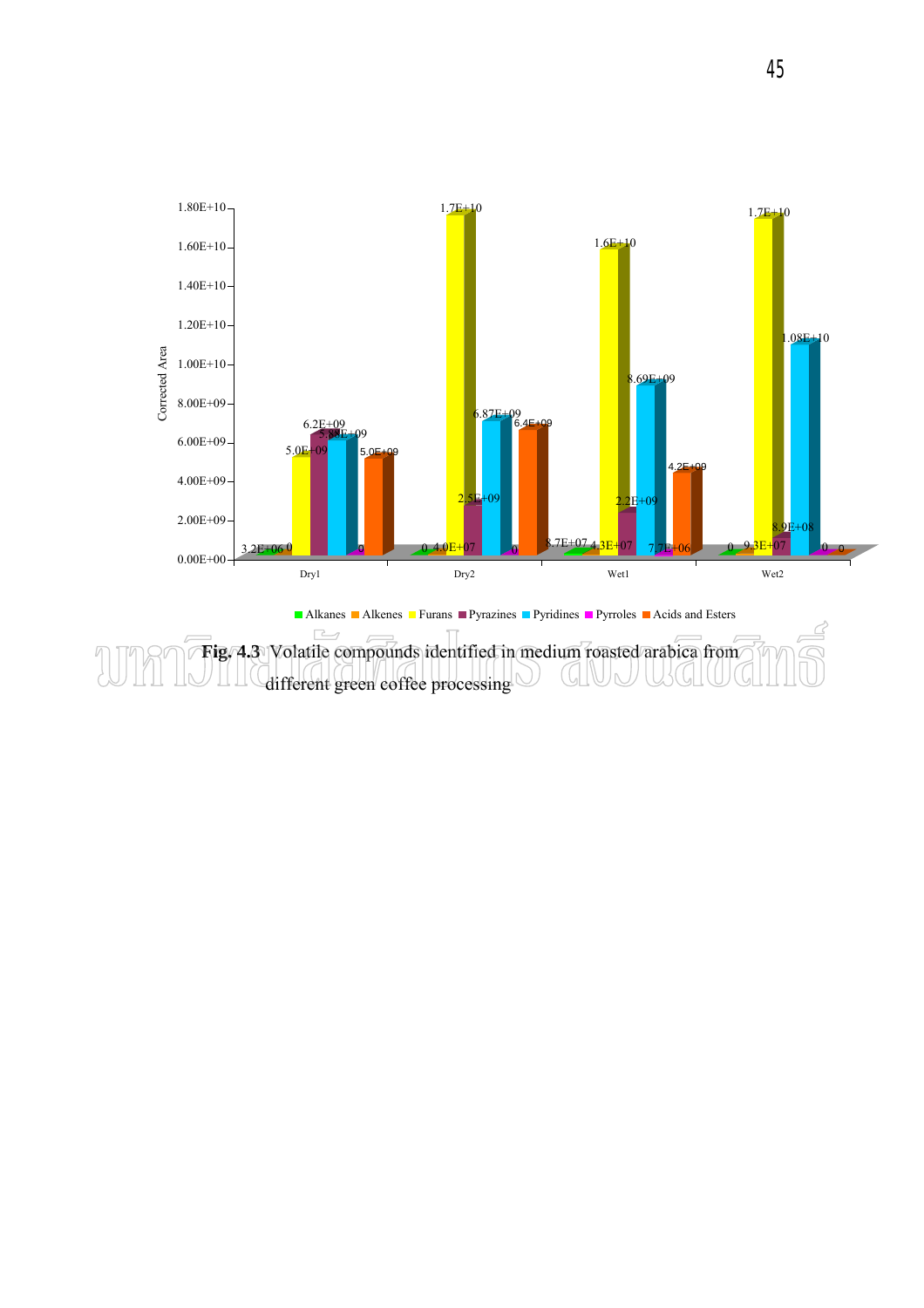

with solar drying at different degree of roasting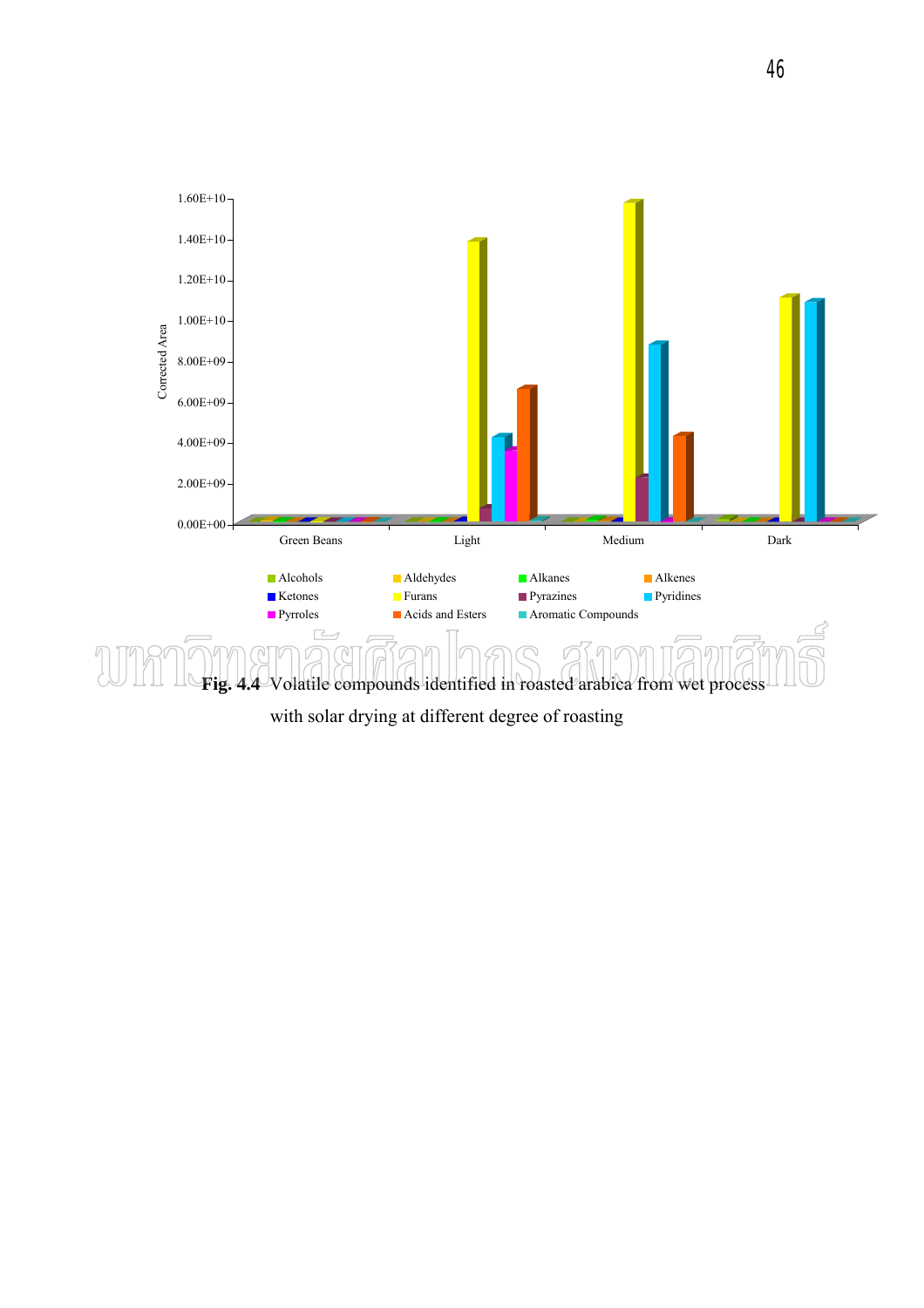# **CHAPTER 5**

# **DISCRIMINATION FOR VOLATILED COMPOUNDS RELEASED FROM ROASTED COFFEE BEANS GROWING IN THAILAND**

## **ABSTRACT**

Gas chromatography-mass spectrometry (GC-MS) was employed to analyze and identify a variety of volatile compounds released from two species of coffee beans, the green coffee processing (dry and wet processes) and the elevation of thermal roasting (light, medium, and dark). As a result of the discrimination function analysis (DFA) technique, the unique and different flavor compounds in coffee beans developed from each drying and sequential roasting processes were considerably differentiated. Their quantities and compositions of the coffee flavor substances were ultimately classified, and intimately revealed due to the differences in variety of species, the green coffee process, and the degrees of roasting with reguard to the application of Linear discriminant analysis (LDA). The partial least squares (PLS) plots effectively distinguished the different development of the degradation products and predominantly magnified the extractable aroma changes with an increase in the degree of roasting. As expected, the profiles of the same coffee flavor constituents roasted among the three different degrees of roasting, and two drying procedure not significantly contributed both independent and unique plots and GC-MS profiles.

*Keywords*: Gas chromatography-Mass spectrometry, arabica, robusta, Linear discriminant analysis, Partial least squares, multivariate analysis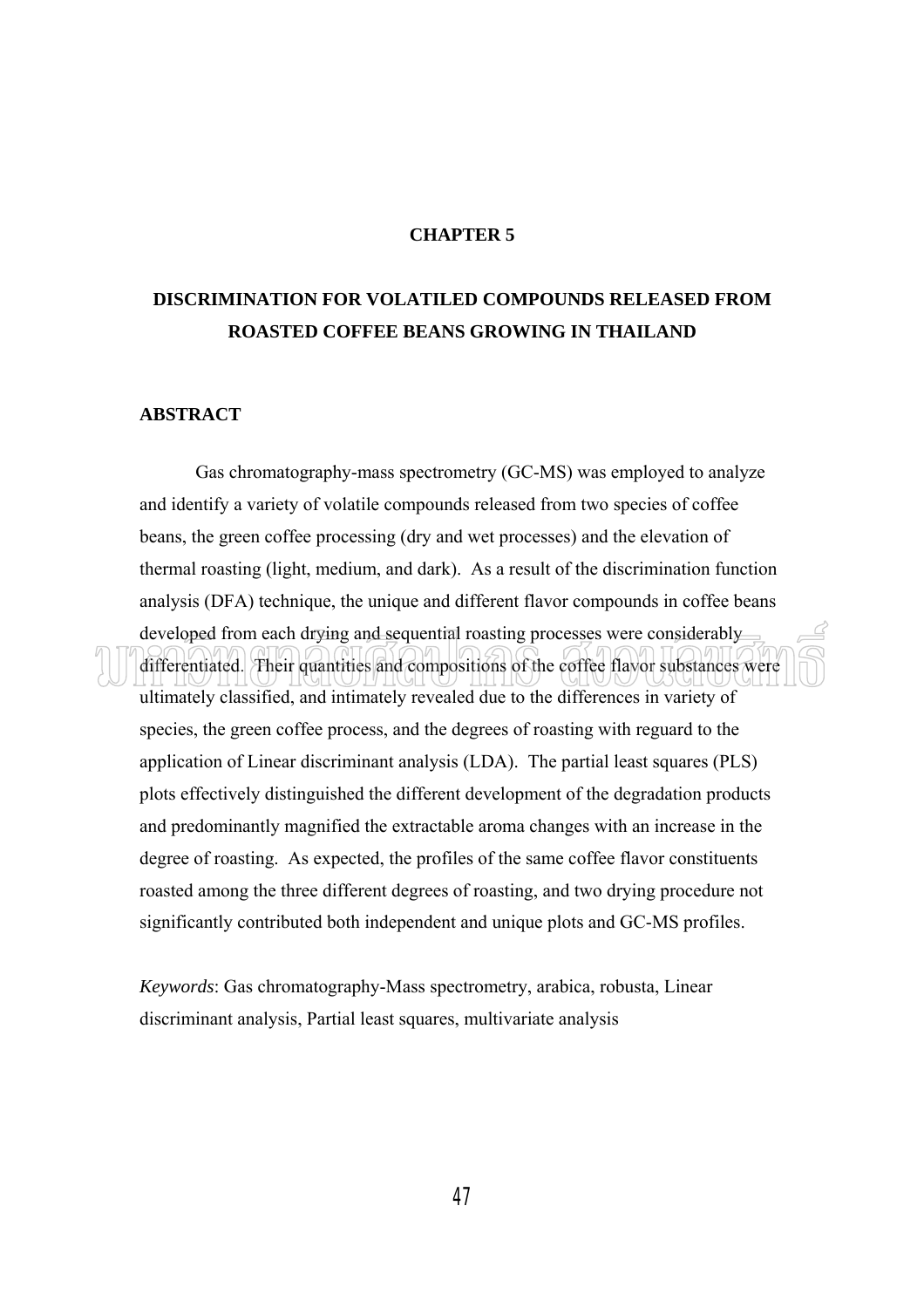## **INTRODUCTION**

 Gas chromatography (GC) is a widely used technique to analyze both quantitative and qualitative constituents in food materials (Teranishi et al., 1999; Gordon and Macrae, 1987). Great improvements in both resolution and sensitivity for the GC utility, in recent years, were tremendously developed with regard to high sensitivity of data acquisition and the use of multivariate statistical-techniques. Unfortunately, the frequently encountered problems presently dealing with some redundant data always lead to require the chemical specialists to interpret the complexity and extract the meaningful information. However, it is always difficult to distinguish between the meaningful information and randomly unworthy variations from the chromatograms (Clifton, 1993).

 According to a great variety of volatile compounds detected via GC, discrimination function analysis (DFA) is an alternative and powerful tools presently applied to classify each GC-MS chromatogram profile and then rearrange the entire information in such a way that the useful patterns can be revealed and obsolete from its own originally enormous information (Kemsley, 1998). In general, each peak obtained from individual chromatogram contains its own unique pattern and characteristic, and sequentially must be compatibly identified and then compared with the standard peak to represent the quality and quantity of chemical constituents containing in food materials. PLS techniques are so easy and rapid to distinguish and handle this complexity of an enormous data by setting up the whole data to be subdivided to express the useful meaningful information. Several researchers had employed this technique to achieve the differences in the whole volatile compounds developed due to the differences in various cultivar, the utilization of preservation, or the degrees of fruit ripening for instance, in Roncal cheese (Jesus and Paloma, 2000) and coffee aroma (Maeztu et al., 2001).

 The objective of this study was to discriminate the volatile compounds coffee developed from the different species, the various green coffee processing, and the elevated thermal heating of roasting by means of the application of PLS techniques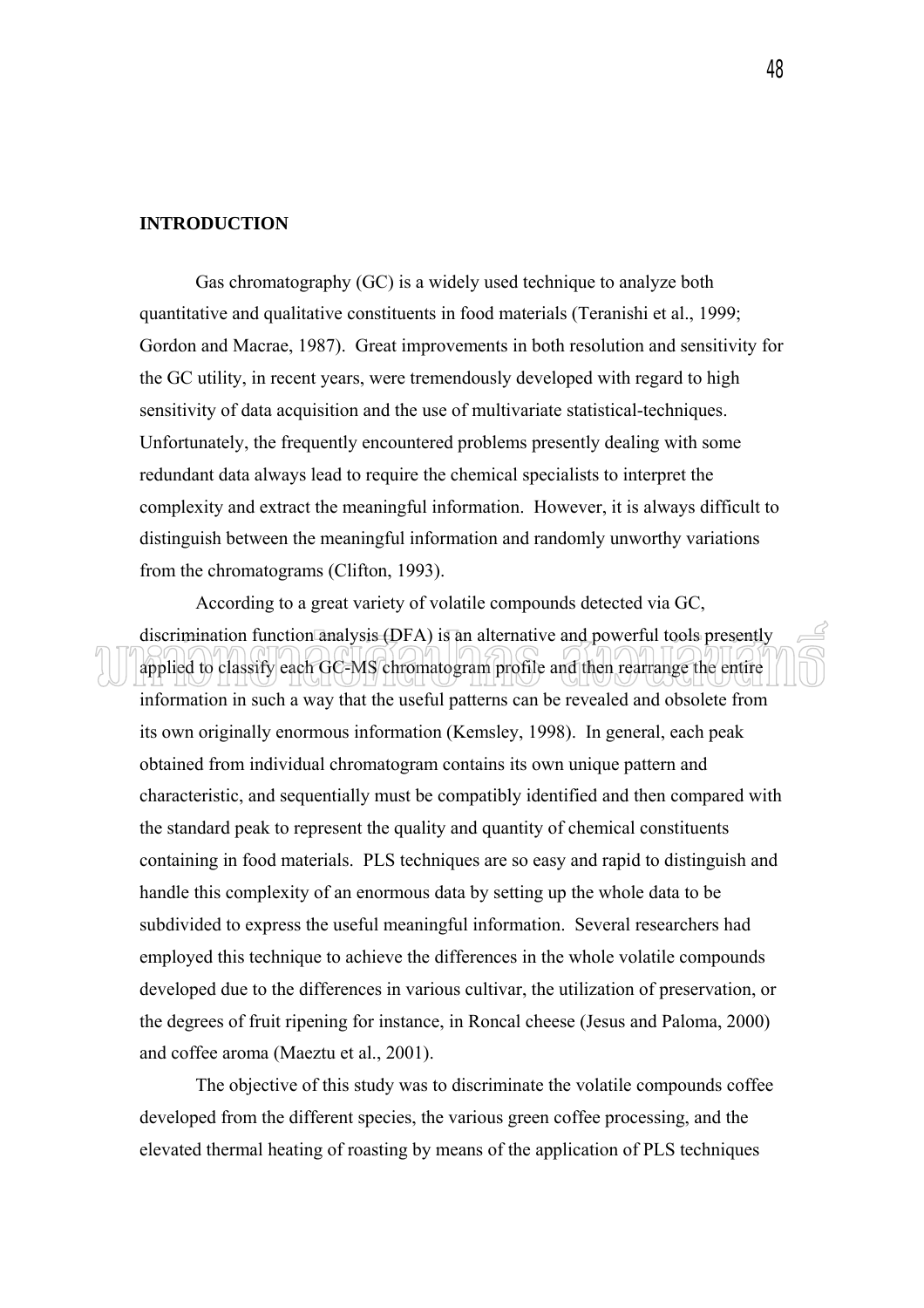and then compared with GC-MS chromatogram and also evaluate the efficiency of both techniques commonly utilized in food industries.

# **MATERIAL AND METHODS**

## **GC-MS chromatogram profiles**

 The volatile chromatogram profiles obtain from GC-MS between the retention times of 0.086 to 35 min were used as the whole fingerprints employed to perform the discrimination between each treatment and then imported all data profiles to Win-DAS program. The chromatogram data from each volatile compounds profiles was individually recorded with respect to the difference in species, the green coffee processes (dry and wet process), the drying procedures (solar and tray dryings), and finally the elevated thermal degrees of roasting. In this experiment, all data were used to classify and distinguish in various treatments composing of 1) the volatile compounds in dark roasted coffee developed from either arabica or robusta, 2) the volatile compounds of medium roasted arabica prepared from solar drying in both dry and wet process, 3) the volatile compounds of medium roasted arabica obtained from different dry process comprising solar drying and tray dryer, 4) the volatile compounds of medium roasted arabica from wet process but different drying methods (between solar drying and tray dryer), and finally 5) the volatile compounds of roasted arabica from wet process with solar drying but applied three different degrees of roasting including light, medium, and dark roasts.

# **Discriminant Analysis**

 Win-DAS software program is also used to discriminate each group classification. All data from GC-MS directly at retention time between 0.086 to 35 min imported into Win-DAS. Baseline correct function and area normalization were required to adjust all chromatogram data before calculation and reduce some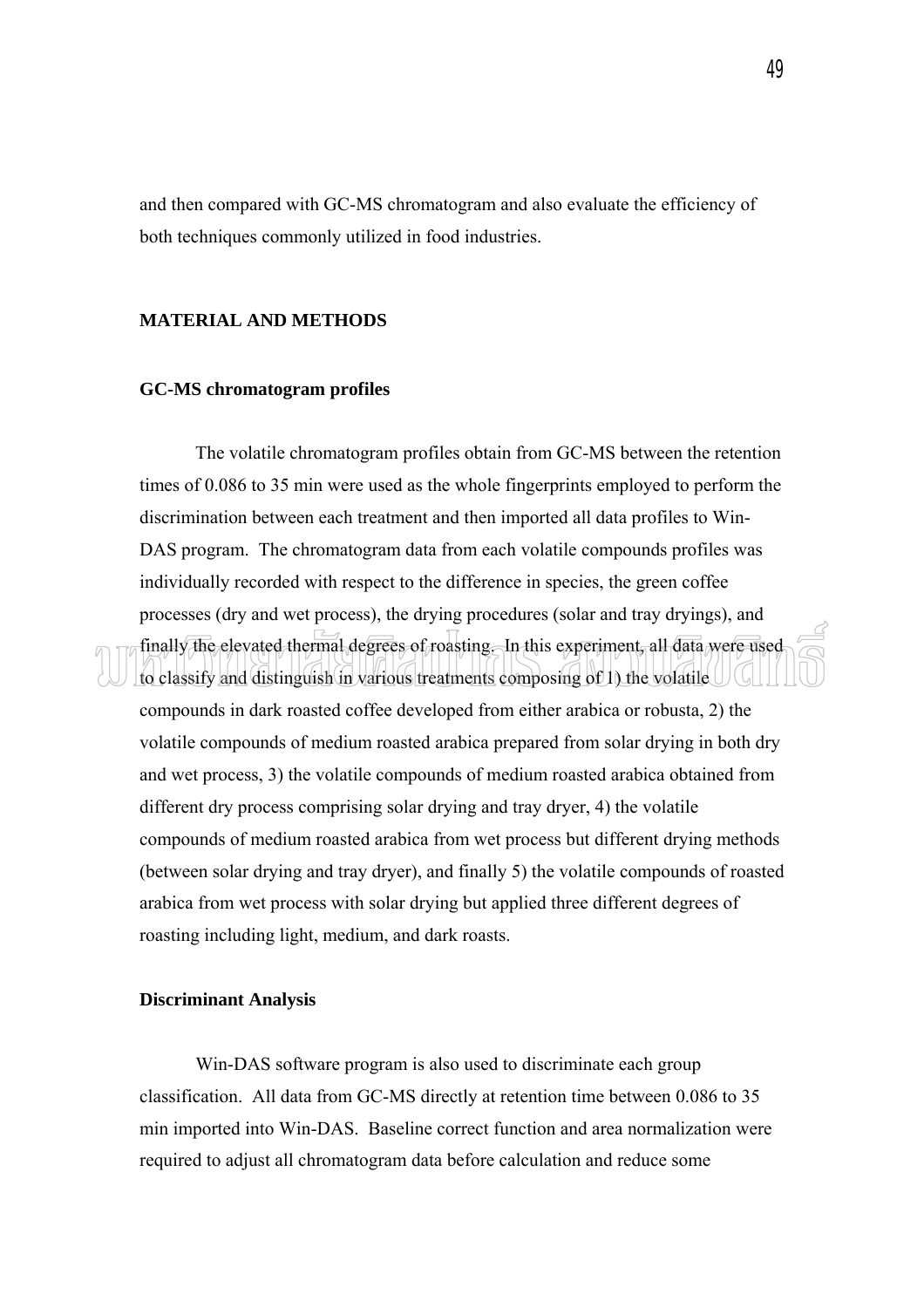unwanted and redundant instrumental effects. Subsequently, area-normalization was done to compensate for the overall differences in individual chromatogram response causing by the physical environmental effects, rather than the compositional properties of the releasing volatile compounds (Kemsley, 1998). PLS data compression was performed by the non-orthogonalized formulation and linear discriminant method used for tackling the multiple-group classification. Mahalanobis distance, one of the most widely used parameters in the discriminant function analysis, was applied for the validation (Sivakesava and Irudayaraj, 2001).

## **RESULT AND DISCUSSION**

# **Influence of species on the volatile compound released between arabica and robusta**

 $\epsilon$ Chromatograms data at retention time between 0.086 to 35 min from GC-MS were simultaneously employed to perform the PLS data compression method after the application of baseline correction and area normalization. The PLS plots (between PLS1 and PLS2) of each dark roasted coffee aroma chromatrogram from comprising arabica and robusta prepared by the same coffee processing as show in figure 5.1 extensively clarified and better separated each other in the different plotted regions, The first 2 PLS scores collectively accounted for 67.22% of the total variable. After the application of Linear discriminant analysis (LDA) using the squared Mahalanobis distance to validate each data group, first two PLS provided 100% correct classification of each group samples. Conclusively, it means that the different species of coffee beans were developed the different volatile compounds with regard to the clear presence the chromatograms (Fig5.1), the left plotted was robusta and the opposite was arabica because of arabica and robusta coffees significant differed with respect to robusta coffee normally contained lower concentrations of furans and pyridine. In addition, the other volatile compounds in robusta, such as alcohols, ketone, pyrroles and butanoic acid were still. In contrast, these volatile compounds were not found in arabica (see table 4.1 in chapter 4). Freitas and Mosca (1999) also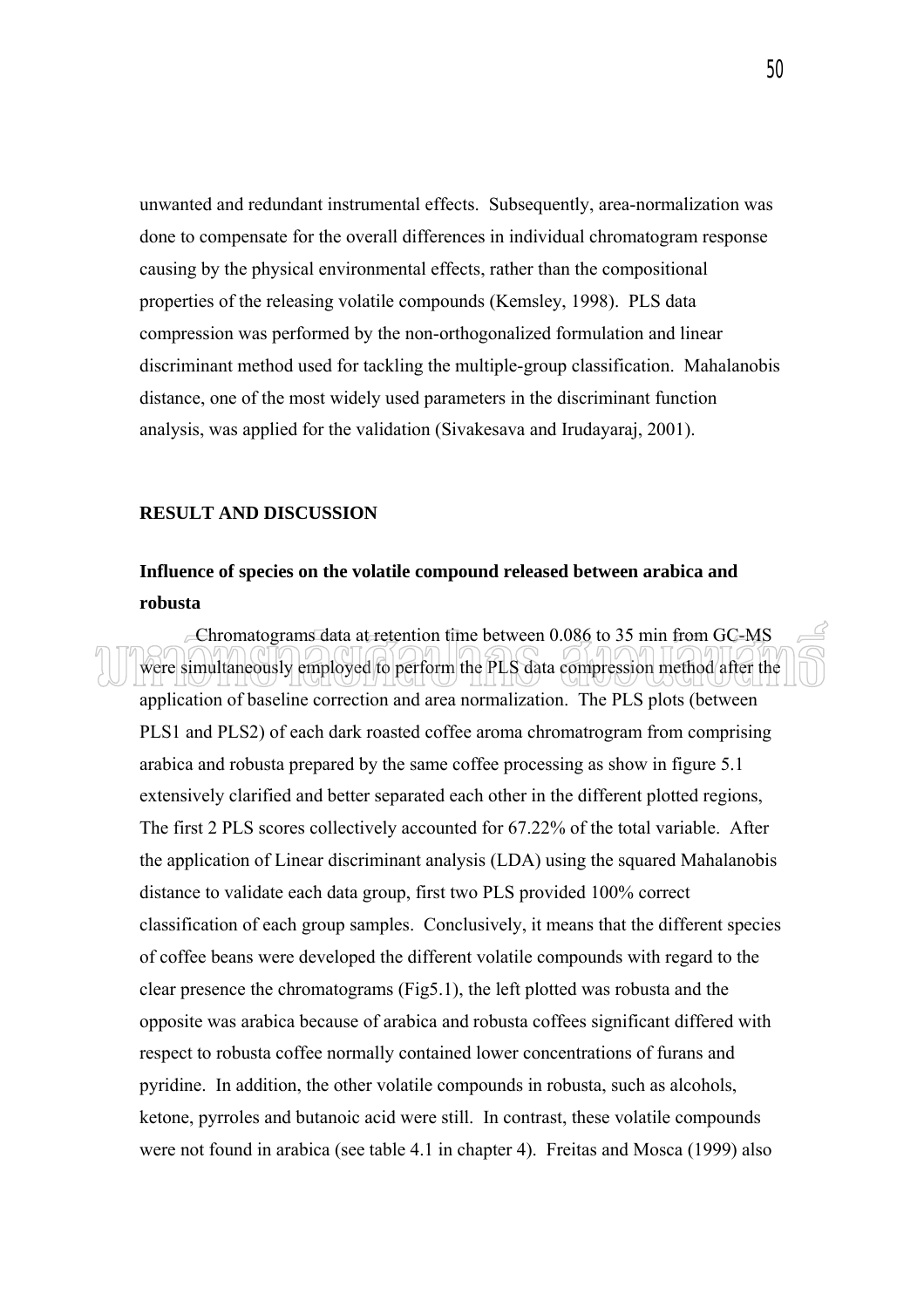reported the difference in the volatile compounds consisting of arabica and robusta via the use of Principal component analysis (PCA).

# **Influence of green coffee processing on volatile compounds in medium roasted arabica**

## **The volatile compounds releasing from dry and wet process using solar drying**

 Arabica coffee beans obtained from the different green coffee processes were roasted at medium degree to investigate the volatile compounds developed by using different green coffee processing. The same whole fingerprint of GC-MS chromatogram at retention time 0.086 to 35 min were used to discriminate between dry and wet process using solar drying. Significant classification and successful validation of the PLS plots were showed in figure 5.2 and the first two PLS contained about 42.40% of variation. In this case, if the selection of narrow range of volatile profiles at 3-6 min (Fig.5.7) were applied in PLS, the differentiation between dry and wet methods tremendously differentiated with an increase in variation up to 90.30%. According to the previous study, the volatile compounds existed in these region were acetic acid, N-vinylpyridiniumbromide, pyridine, 4-pyridinamine, and methylpyrazine. It represented that the dry and wet processing provide the different in amount and different formation of volatile constituents between dry and wet processing. In addition, the first two PLS scores to provide 95% correction of validation samples for LDA method.

 Solar drying process normally utilized a natural microbial fermentation and enzymes to break down the pulp and mucilage, and the appearance of pectinaceous sugars usually produced. Some important chemical substances were composed most of ethanol, acetic, lactic, butyric, propionic, and carboxylic acids (Silva et al., 2000). However, the serious problem was the inability to control drying condition due to its direct dependent upon the environmental conditions. Extended drying periods could result in the growth of microorganisms to adversely affect the flavor of the end products (Varnam and Sutherland, 1994).

 In contrast, the wet processing was considerably different due to the removal of fermentation period. It still contained the residual adhering pulp and the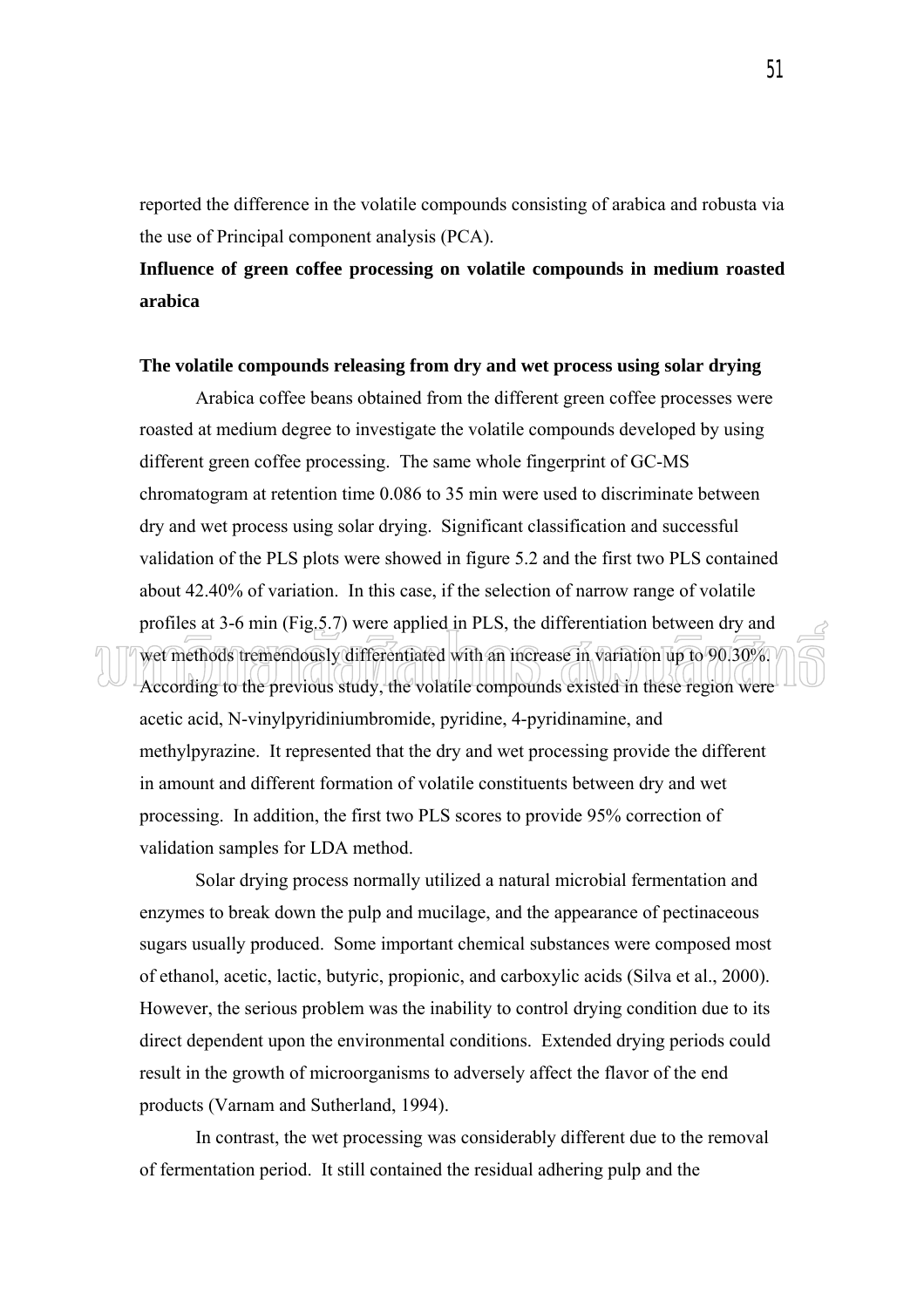mucilaginous layer. The major changes in this process intimately involved the pectin degradation, the hydrolytic enzyme reaction, and the microorganisms growth during fermentation, involving members of the *Enterobacteriaceae*, species of Enterococcus and Lactic acid bacteria (Varnam and Sutherland, 1994), and also the presence of pectinolytic species. During fermentation, the pH deviation was an essential criterion and direct affected the enzyme activity. Normally the pH was about 6.7-6.8 at the beginning and then gradually decreased to 4.2-4.5 at the end of process. It could be explained that the pulped coffee was good and suitable substrate for other enzymes. Moreover, this process was still found some aliphatic acid, acetic, lactic, butyric, and propionic acids (Clarke, 1985).

#### **Comparison between solar drying and conventional tray dryer**

 The trial tests of green coffee processing to apply the tray drying to decrease the moisture content of green beans to 12% or even below were observed. The PLS plots of chromatograms from solar and tray drying were not different in variety of volatile compounds due to closely of location plots (Fig.5.3 and Fig.5.4). This may be the most beneficial techniques to directly reduce the retention time during drying process and be easy to control by the operator. However, the further investigated was required to confirm about no different in coffee flavor.

#### **Effect of degrees of roasting on volatile compounds in arabica coffee**

 PLS discriminations of the volatile compounds released from arabica coffee (samples through prepared by wet process with solar drying were conducted to use) at 3 different degrees of roast were observed as shown in figure 5.5. The second PLS score that seem to be the most important for distinguishing each group of samples. The first 2 PLS scores clearly described about 46.46% of the total variance in the whole GC-MS profiles, and this method successfully classified and identified GC chromatograms between the coffee aroma compounds developed during light, medium, and dark roasted with respect to the different plotted location. Subsequently, LDA method was applied to two PLS scores to give 98.28% correct of validation among the tested samples. The chromatograms of the volatile compounds in region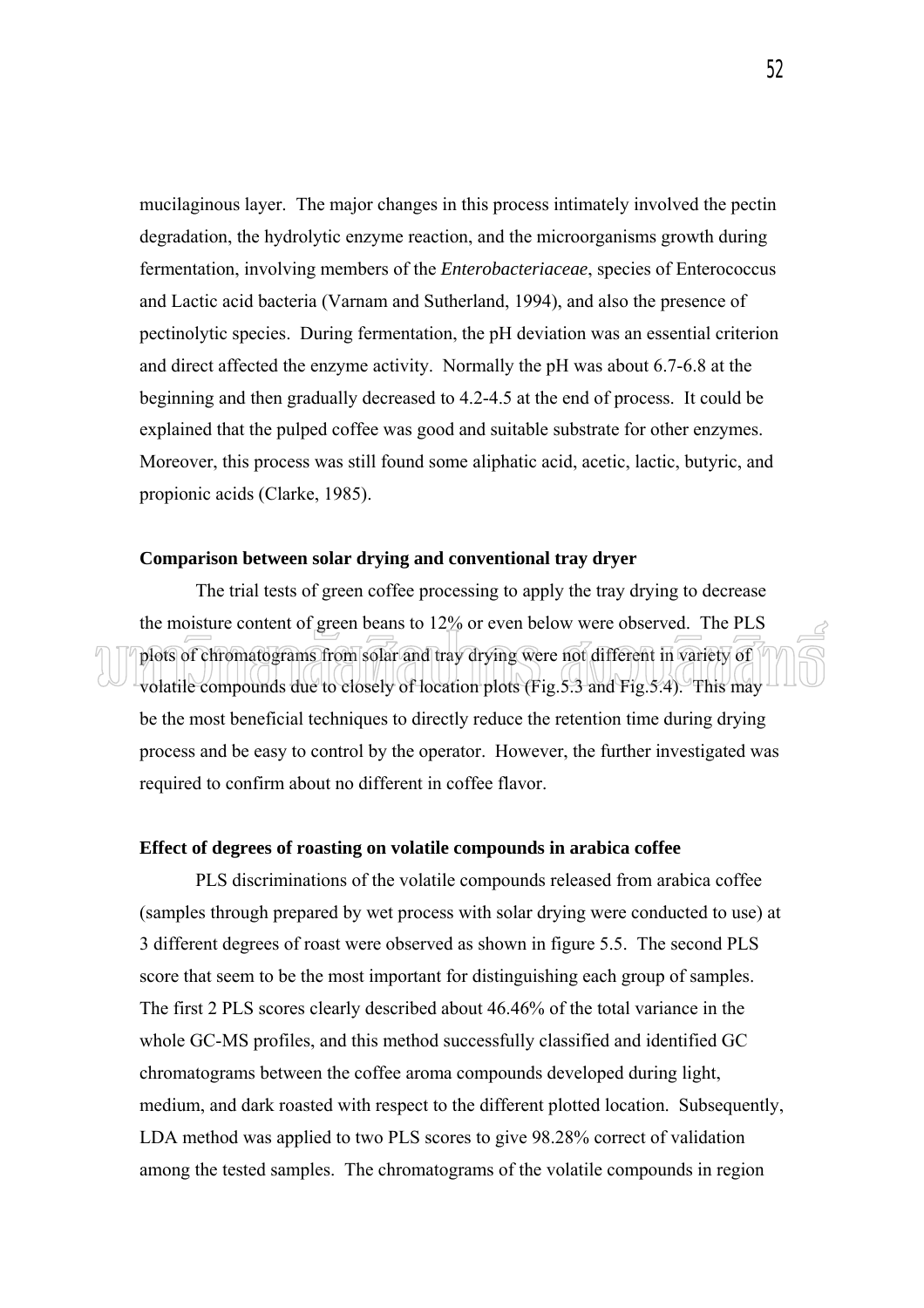3.5-6 min (Fig.5.8) exhibited more specific characteristics of curve among themselves. The application to PLS plots considerably increased the first 2 PLS scores collectively accounting to 96.74%, showed quality and quantity of the volatile compounds in this region contained more varieties of volatile compound and achieved the better performances. According to GC-MS, the substances found in this region were consisted of acetic acid, N-vinylpyridiniumbromide, pyridine, 1-H-pyrrole,2,5 dimethyl-, 4-pyridinamine and methylpyrazine (see table 4.4 in chapter4). Furthermore, the figure 5.6 shown PLS plots of the light roasted coffee beans and there existed the clear plot on the bottom left and the opposite location to presented the medium and dark roasted coffee beans to closely plotted. The plot of only one PLS score to be importance for presented the pattern of developed of volatile compounds due to increase degrees of roasted.

The use of different heating degree of roasting resulted in the unique development of volatile compounds due to directly impact the formation of great varieties of chemical substances and the concentrations of a series of some important compounds in the roasted coffee beans. Regarding to guaiacol and 2-furfurylthiol normally took place in an unhindered way found in Colombian and Kenyan coffees, and greatly elevated with an increase degree of roasting. In addition, 2,3-butanedione and 2,3-pentanedione developed to a maximum concentration for a medium degree of roasting and exhibited lower concentration in the dark roasted coffee beans (Schenker et al., 2002). Oosterveld and others (2003) investigated the influence of degrees of roasting on the carbohydrate compositions of the roasted arabica coffee beans. The effect of roasting on the sugar compositions of the coffee beans was significant. The relative contents of pectin sugars, arabinose, galacturonic acid, galactose and, to a lesser extent, rhamnose in the coffee bean decreased with an increase of degree of roasting.

 As expected, the degree of roasting ultimately impacted with respect to the formation of Maillard's substances including carbohydrates, proteins, lipid, and other chemical compositions. These substances could contribute and develop the different volatile compounds (Flament, 2002).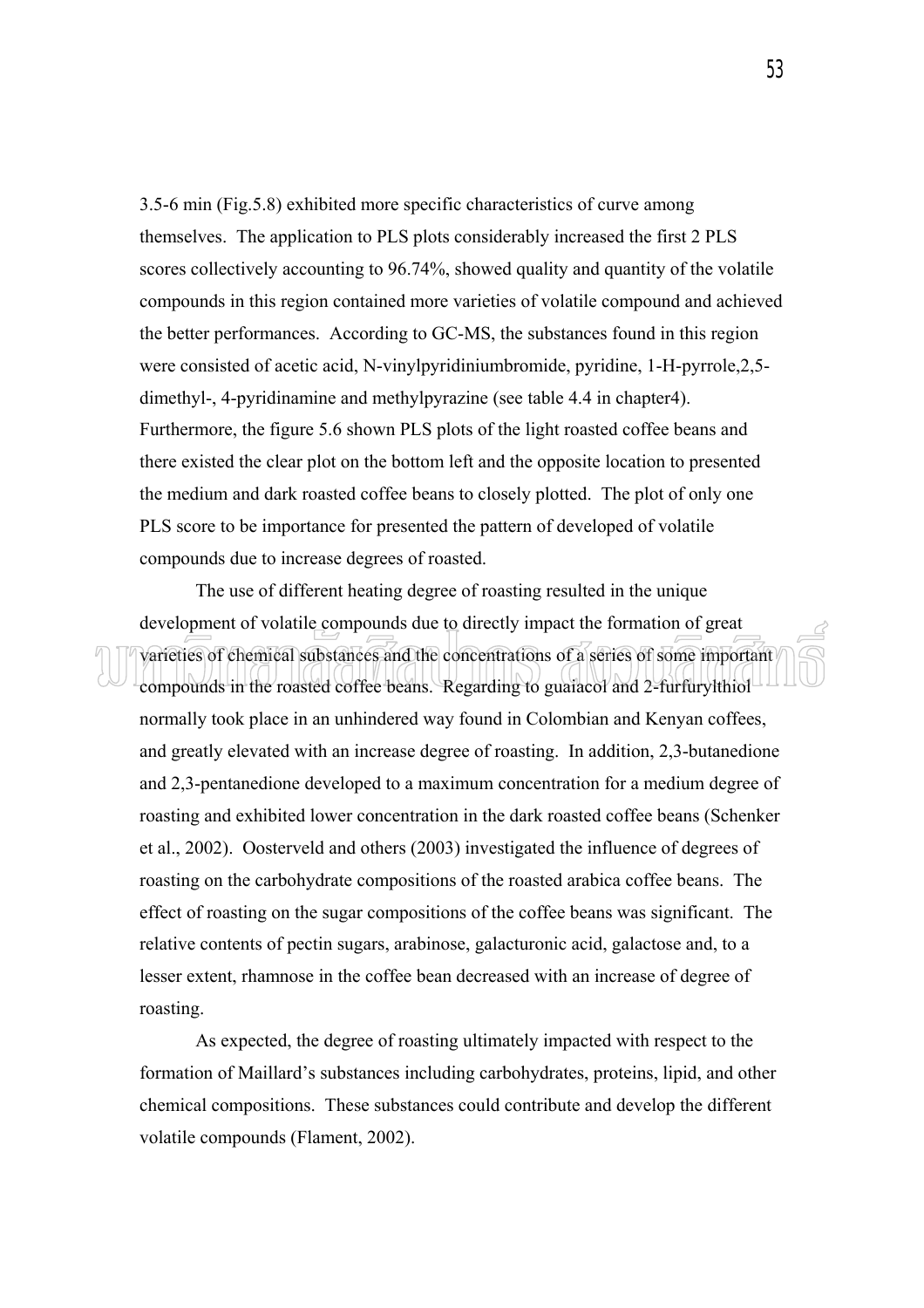# **CONCLUSIONS**

 The overall detectable peaks received from each GC-MS chromatogram at retention time 0.086 to 35 min were successfully distinguished each others with respect to the different development and formation of some potential released volatile compounds among treatments including the differences in species, green coffee processes, and degrees of roasting. The results from the PLS compression method, and LDA were effectively and successfully classified each group of data up to 90% to 100% of the validation testing. Thus, these techniques may be an alternative tool to investigate and differentiate the flavor development during the processing due to its rapid performance, and no chemistry expertise requirement to describe the differences in the volatile compounds in coffee aroma.

#### **REFERENCES**

Clarke, R.J. 1985. Green coffee processing, pp. 230-250. In M.N. Clifford and K.C. Wilson, eds. Coffee Botany Biochemistry and Production of Beans

and Beverage. West Port, CN. AVI Publishing Co., Inc.

- Clifton, G.R. 1993. Use of Statistical Methods to Better Understand Gas Chromatographic Data Obtained from Complex Flavor Systems, pp. 1-35. In Chi-Tang Ho and Manley, C.H. Flavor Measurement. New York. Marcel Dekker, Inc. .
- Flament, V. 2002. Coffee flavor chemistry. England: John Wiley & Sons, Ltd. 396 p.
- Freitas, C.A.M. and Mosca, A.I. 1999. Coffee geographic origin-an aid to coffee differentiation. Journal of Food Research International 32: 565-573.
- Gordon, M.H. and Macrae, R. 1987. Gas chromatography, pp. 41-66. Instrumental Analysis in the Biological Sciences. UK: Blackie Academic & Professional.
- Jesus, M., I. and Paloma, T. 2000. Characterisation of volatile flavour compounds in Roncal cheese extracted by the 'purge and trap' method and analysed by GC-MS. Journal of Food Chemistry 70: 409-417.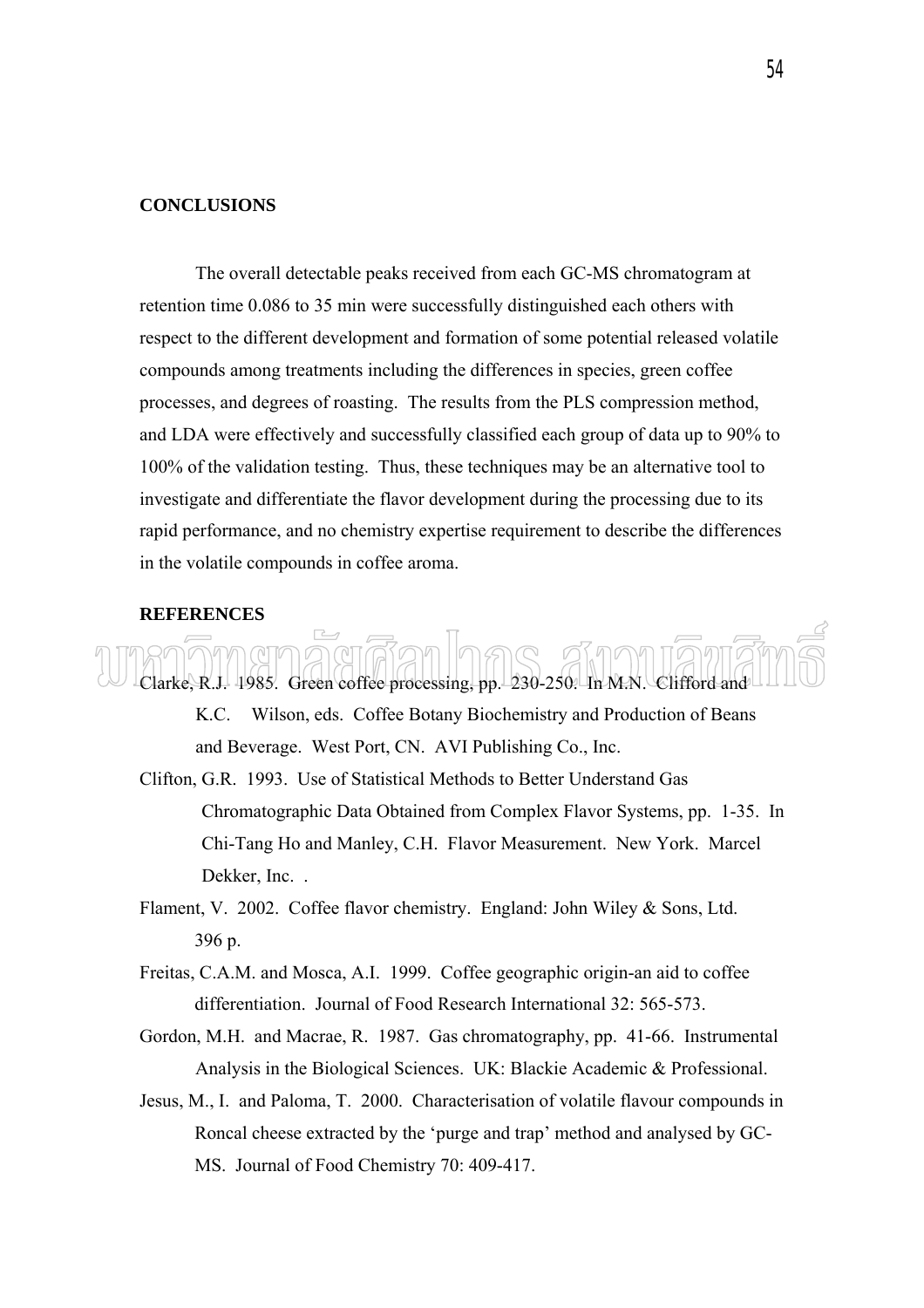- Kemsley, E.K. 1998. Discriminant Analysis and Class Modelling of Spectroscopic Data. England: John Wiley & Sons.
- Maeztu, L., Sanz, C., Andueza, S., Pena, M., Bello, J. and Cid, C. 2001. Characterization of espresso coffee aroma by static headspace GC-Ms and sensory flavor profile. Journal of Agricultural and Food Chemistry 49: 5437- 5444.
- Oosterveld, A., Voragen, A.G.J. and Scols, H.A. 2003. Effect of roasting on carbohydrate composition of Coffea arabica beans. Journal of Carbohydrate Polymers 54: 183-192.
- Schenker, S., Heinemann, C., Huber, M., Pompizzi, R., Perren, R. and Escher, F. 2002. Impact of roasting conditions on the formation of aroma compounds in coffee beans. Journal of Food Science 67: 60-66.
- Silva, C.F., Schwan, R.F., Dias, E.S. and Wheals, A.E. 2000. Microbial diversity during maturation and natural processing of coffee cherries of *Coffea arabica*

in Brazil. International Journal of Food Microbiology 60: 251-260. Sivakesava, S. and Irudayaraj, J. 2001. Prediction of inverted cane sugar adulteration of honey by fourier transform infrared spectroscop. Journal of Food Science 66: 972-978.

Teranishi, R., Wick, E.L. and Hornstein, I. 1999. Flavor Chemistry, pp. 1-30. Flavor Chemistry Thirty Years of Progress. New York: Kluwer Academic/Plenum Publisher.

Varnam, H.A. and Sutherland, P.J. 1994. Coffee, pp. 191-254. Beverage technology chemistry and microbiology. New York: Chapman & Hall.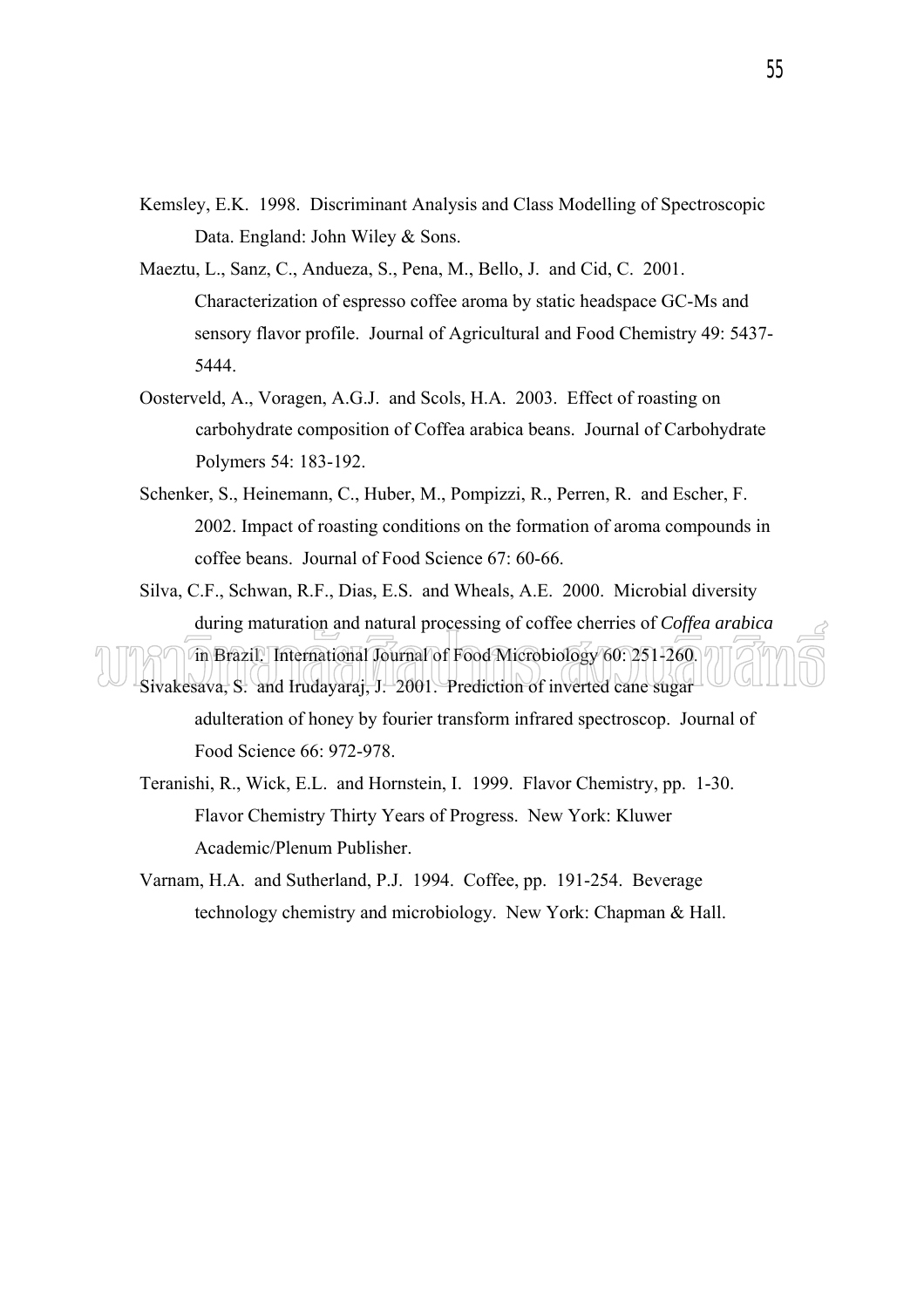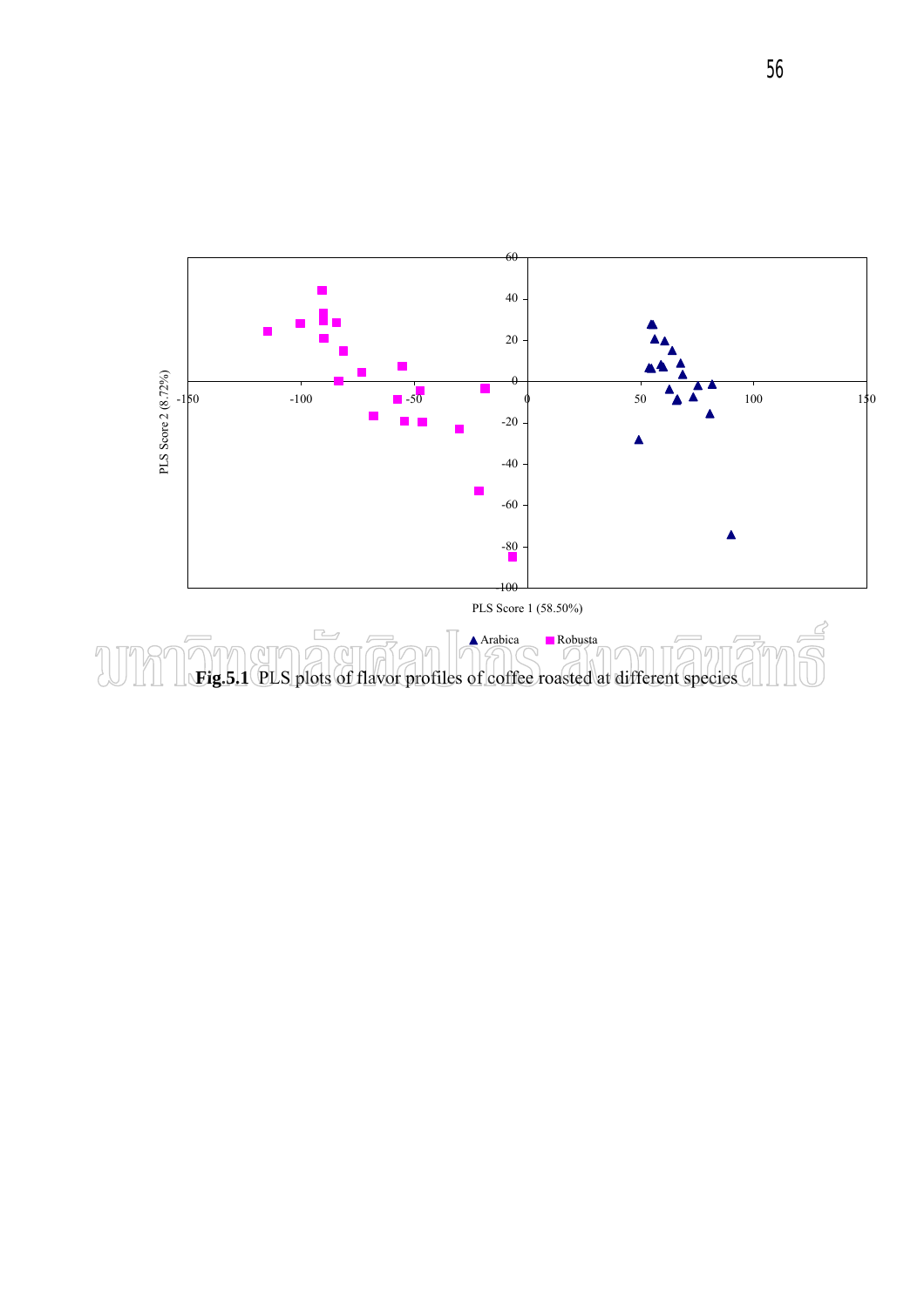



 **Fig.5.2** PLS plot of flavor profiles of medium roasted arabica prepared

from dry and wet process with solar drying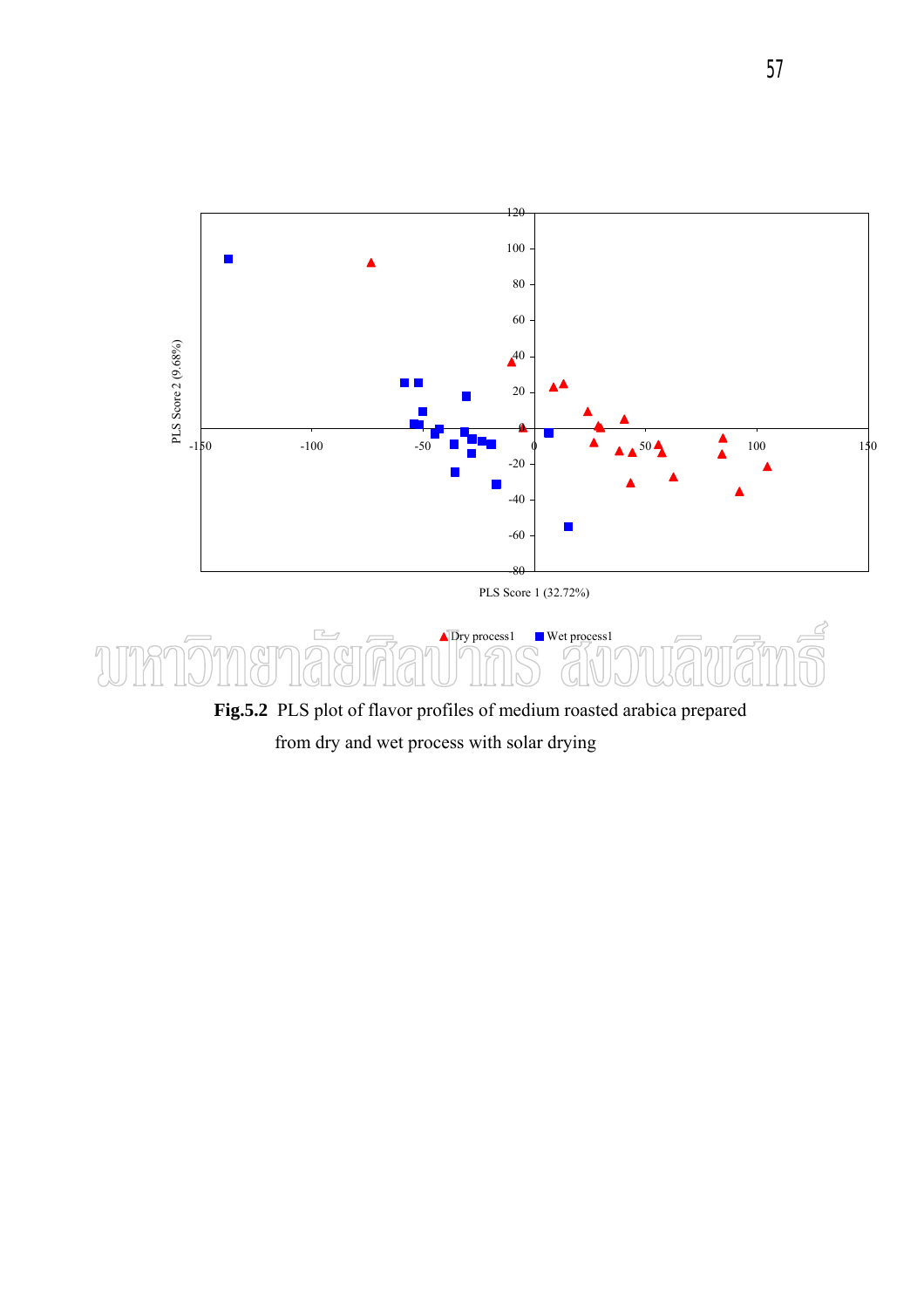

and tray drying methods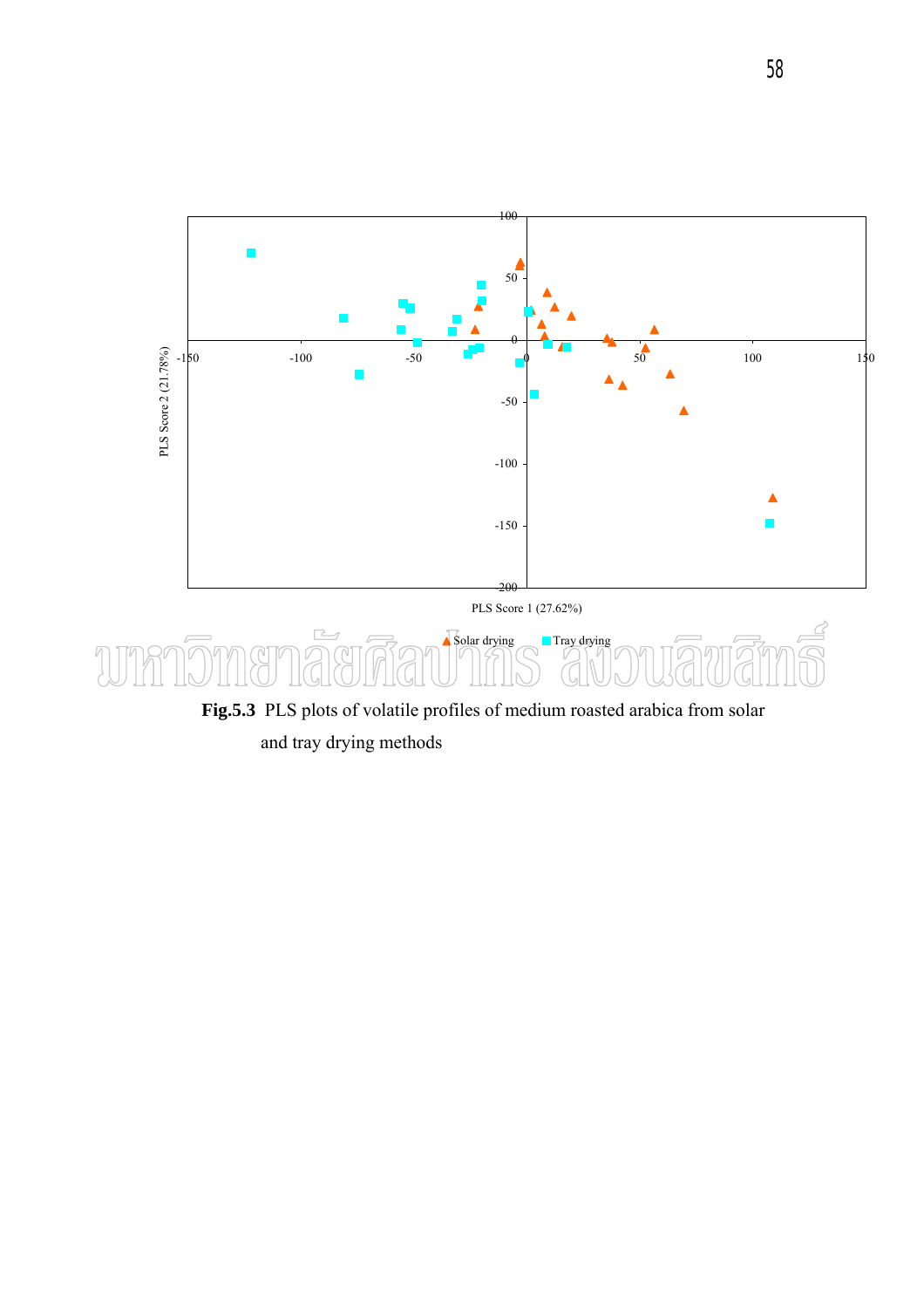

PLS Score 1 (15.18%)



 **Fig.5.4** PLS plots of volatile profiles of medium roasted arabica prepared from wet process and sequential different solar and tray drying methods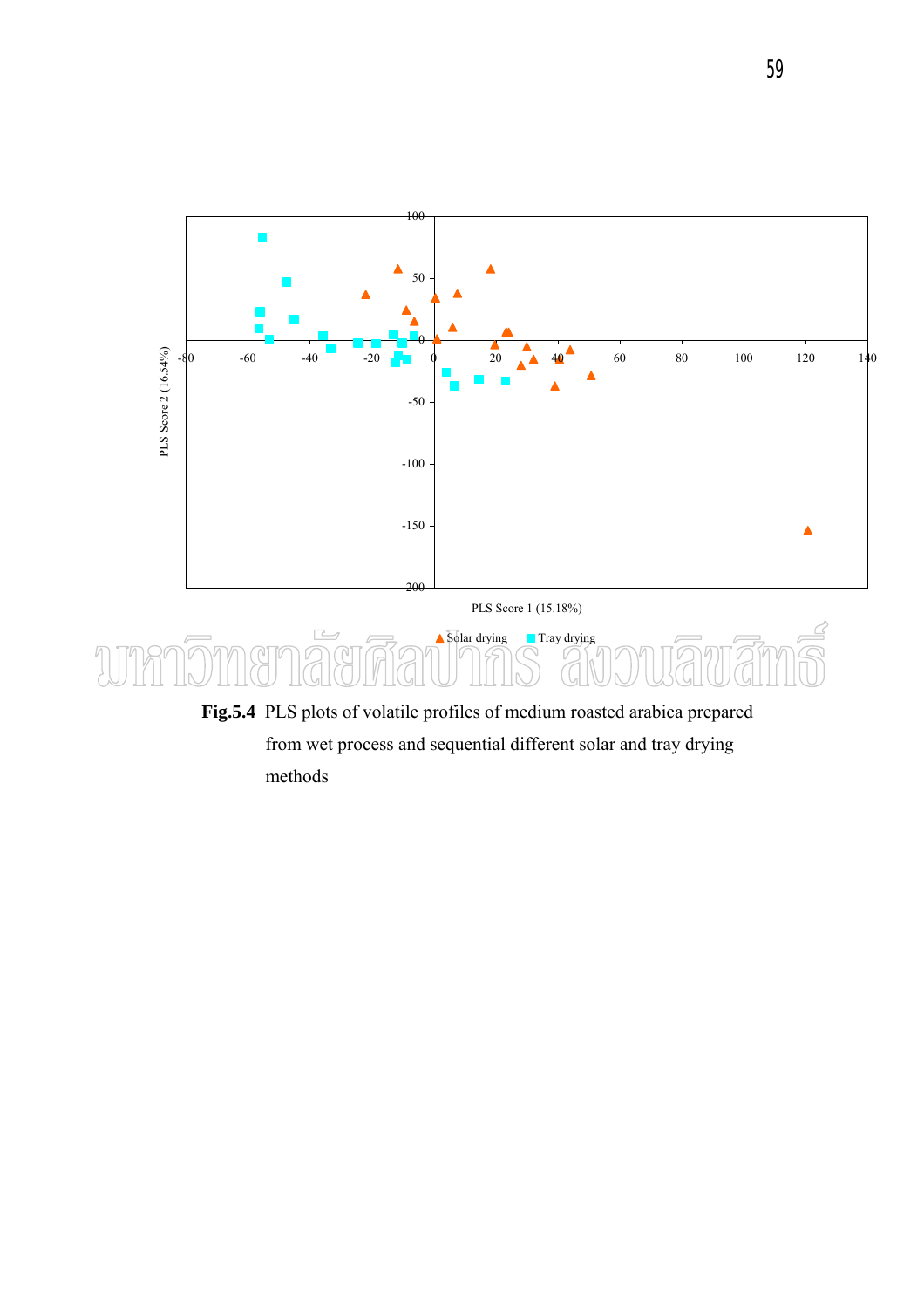

 **Fig.5.6** PLS plots of flavor profile (PLS1:PLS1) at different degrees of roasted arabica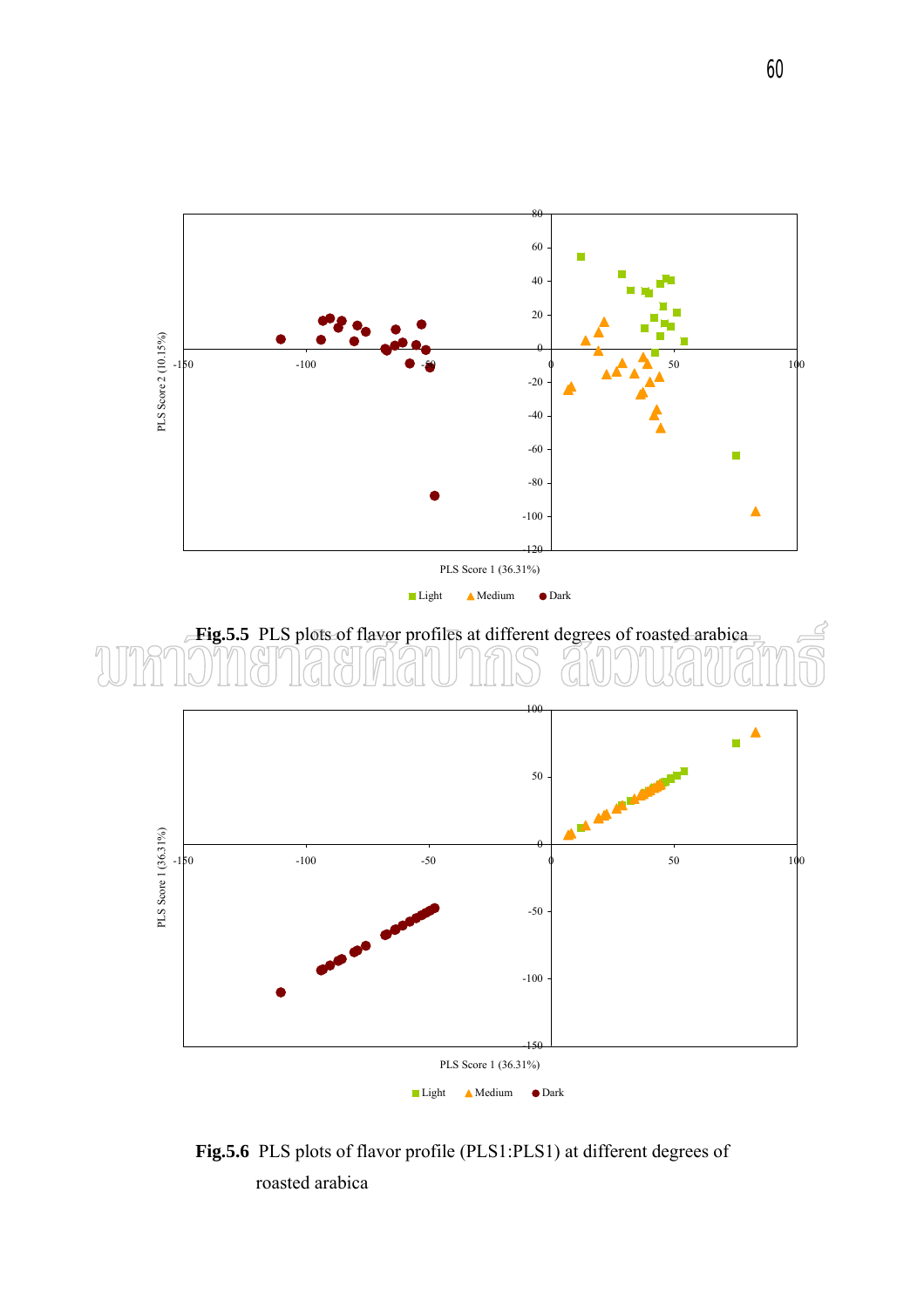

 medium roasted arabica prepared from dry and wet process with solar drying.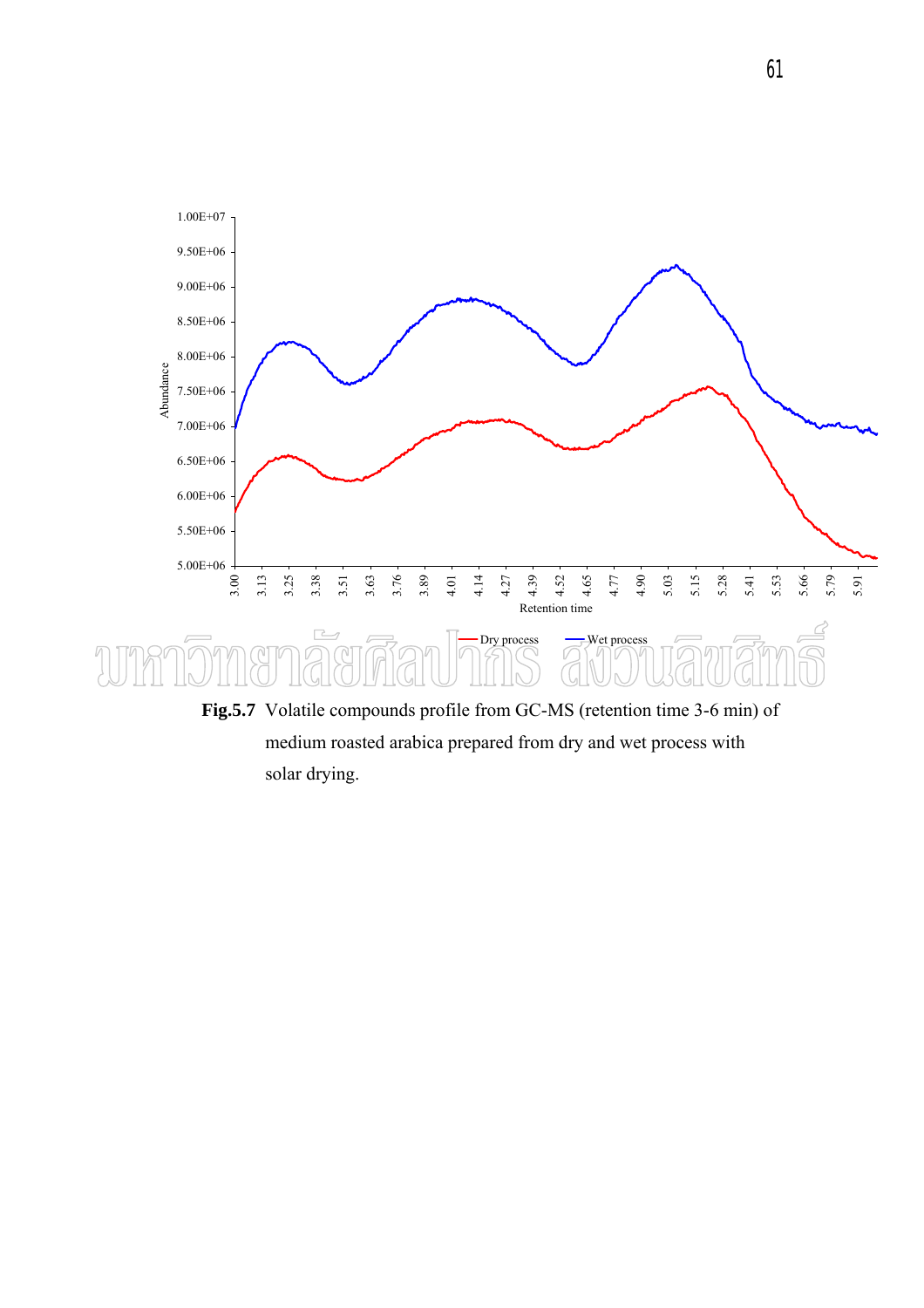

 of different degree of roasting arabica prepared from wet process with solar drying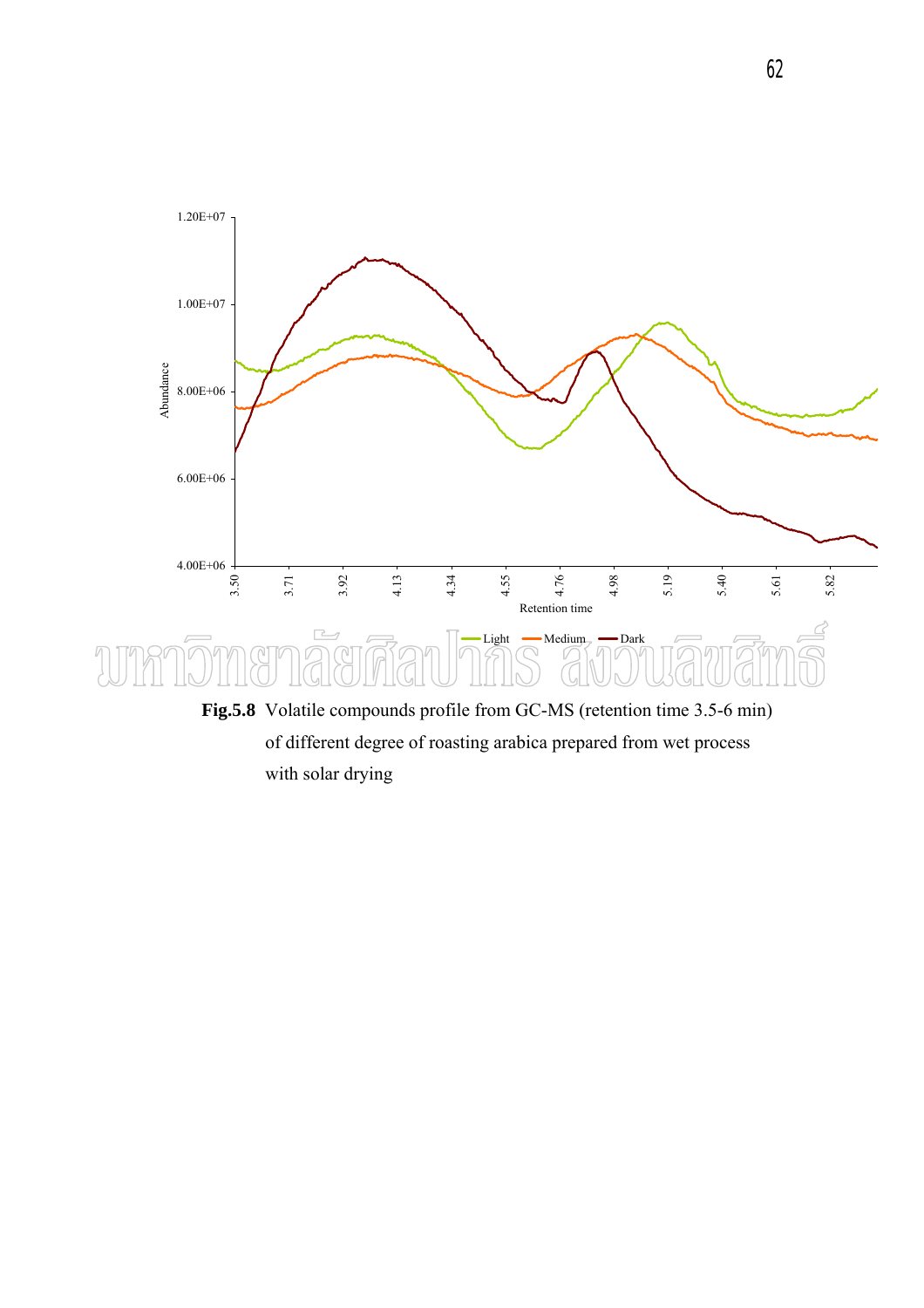#### **CHAPTER 6**

#### **SUMMARY**

# **Influence of species on volatile compounds production (Comparision between roasted arabica and robusta)**

The most volatile compounds in *Coffea arabica* were furans, pyridine and 4 pyridinamine. The other volatile compound was 2-methoxyphenol. Whereas, the most volatile compounds identified in coffee robusta were furans and pyridines, however lower amount than in *Coffea arabica*. The other volatile compounds found included alcohols, ketones, pyrroles and butanoic acid.

## **Effect of green coffee processing on chemical compositions and volatile compounds in green beans of** *Coffea arabica*

#### **Comparison between dry process and wet process (solar drying)**

 The total nitrogen compounds and sugars found in coffee beans prepared by dry and wet process were not significant differences (p>0.01). Therefore, the content of nitrogen and sugars in green beans did not affected by the coffee processing. Total acidity in green beans prepared from dry method was higher than that in wet method. Total acidity was strongly evidence  $(p<0.01)$  that showed the significant different between samples prepared from dry and wet process.

The highest amounts of volatile compounds presented in green beans prepared from wet processing were aldehydes, alkanes, furans and acetic acid. Moreover, the amount of aldehydes in green beans had lower areas than that prepared from dry process. The aldehydes were identified as hexanal, nonanal, decanal, (E)-2-nonenal and benzaldehyde. The other volatile compounds found in both process included 2 pentylfuran and 2-furanmethanol. However, 3-hydroxy-2-butanone was found only in green beans prepared from dry process.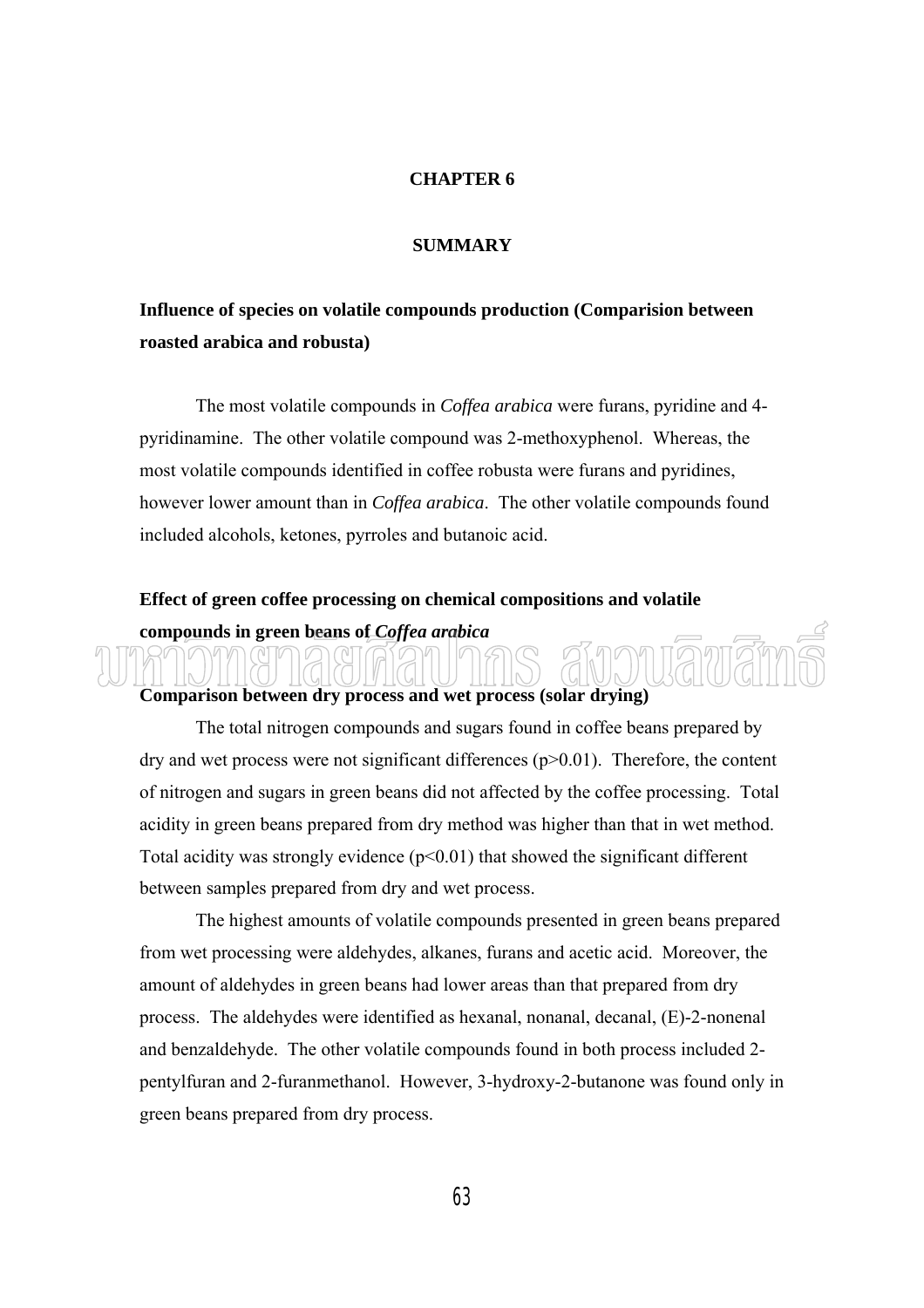#### **Comparision between solar drying and tray dryer**

 The chemical composition of green beans prepared by drying method between solar dry and tray dryer were not different in term of some chemical compositions, such as nitrogen compounds, total acidity and total sugars but they were significant different  $(p<0.01)$  of the fat content.

 Volatile compounds in green beans prepared from tray dryer were disappeared, such as hexanal, benzaldehyde, tetradecane and 2-pentylfuran. The volatile compounds in green beans prepared from tray dryer method included 2 furanmethanol and acetic acid were higher than the samples prepared from solar drying method.

## **Effect of green coffee processing on chemical compositions and volatile compounds in medium roasted arabica**

 The chemical composition of medium roasted coffee beans prepared from different green coffee processing were not significant different (p>0.01).

### **Comparision between dry process and wet process (solar drying)**

 The volatile compounds between dry and wet processing method with solar drying was compared and the results found that the amount of furans and pyridines in coffee beans from wet process was higher than those in dry process. The volatile compounds in roasted beans were furans, pyrazines, pyridines and pyrroles. The pyrazines and acetic acid were the highest abundant volatile compounds in coffee beans prepared from dry process, however the alkanes were the highest abundant in beans prepared from wet process.

### **Comparison between solar drying and tray dryer**

Some volatile compounds in roasted beans prepared form tray dryer, alkanes and 1-(2-furanylmethyl)-1-H-pyrrole, disappeared. Generally, the other volatile compounds such as furans and pyridine slightly increased, whereas the amount and of pyrazines decreased. Acetic acid was not found in roasted beans prepared from wet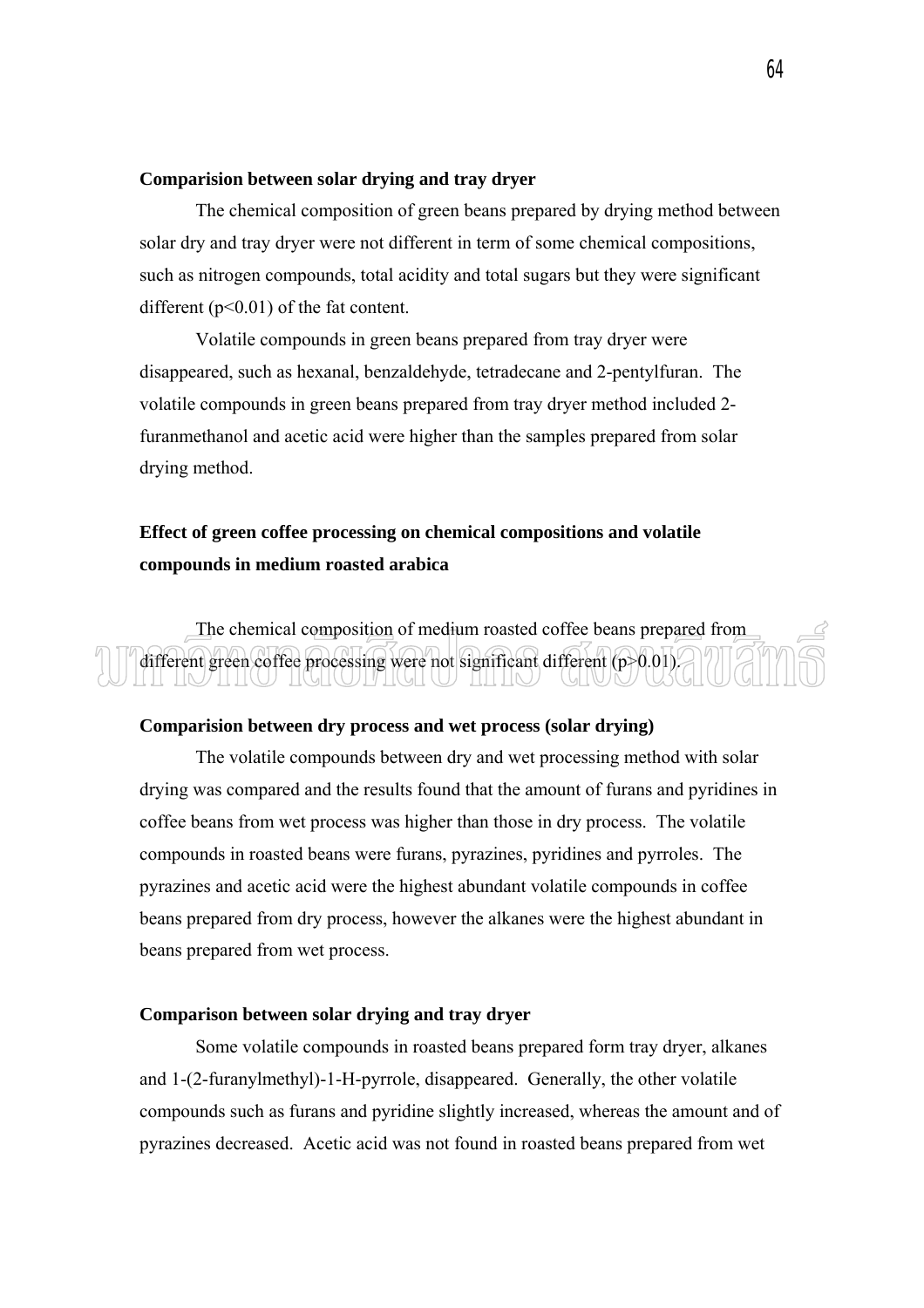process and drying with tray dryer, but it was found in wet process and drying in the solar.

#### **Effect of degrees of roasting on volatile compounds in roasted coffee arabica**

 Degrees of roasting (light, medium and dark) affected the chemical compositions of roasted beans. The various degree of roasting gave significant different  $(p<0.01)$  of moisture content, fat content and total acidity but not significant different (p>0.01) of total nitrogen compounds and sugars.

 The major volatile compound in roasted beans was furans, pyrazines, pyridines and pyrroles, whereas the most volatile compounds in green beans were aldehydes and alkanes. After roasting beans in light, medium and dark degrees, furans and pyridine dramatically increased and being still the most abundant volatile compounds. The alkanes and pyrazines increased from light to medium roasted coffee, however they were not found in dark roasted beans. The increased degrees of roasting reduced the area of pyrroles and acetic acid until disappeared in dark roasted coffee. 2-Methoxyphenol was found in dark roasted degree. The other volatile compounds presented in light and medium, respectively were ketones and alkenes.

#### **Discrimination function analysis**

 The differences in the overall peaks from GC-MS chromatograms of roasted coffee flavor compounds were difficult to notify the produce in coffee aroma compounds. PLS technique is so easy and rapid to differentiate and handle the complicate data. The PLS plots presented clearly in the difference of volatile compounds in roasted coffee from differences of species (arabica and robusta), green coffee processing (dry and wet process) and degree of roasting. However, using the whole profile of volatile compounds of medium roasted arabica prepared from different drying method showed no differences in PLS location plots. So, these methods results demonstrated that tray dryer can be used instead of solar drying.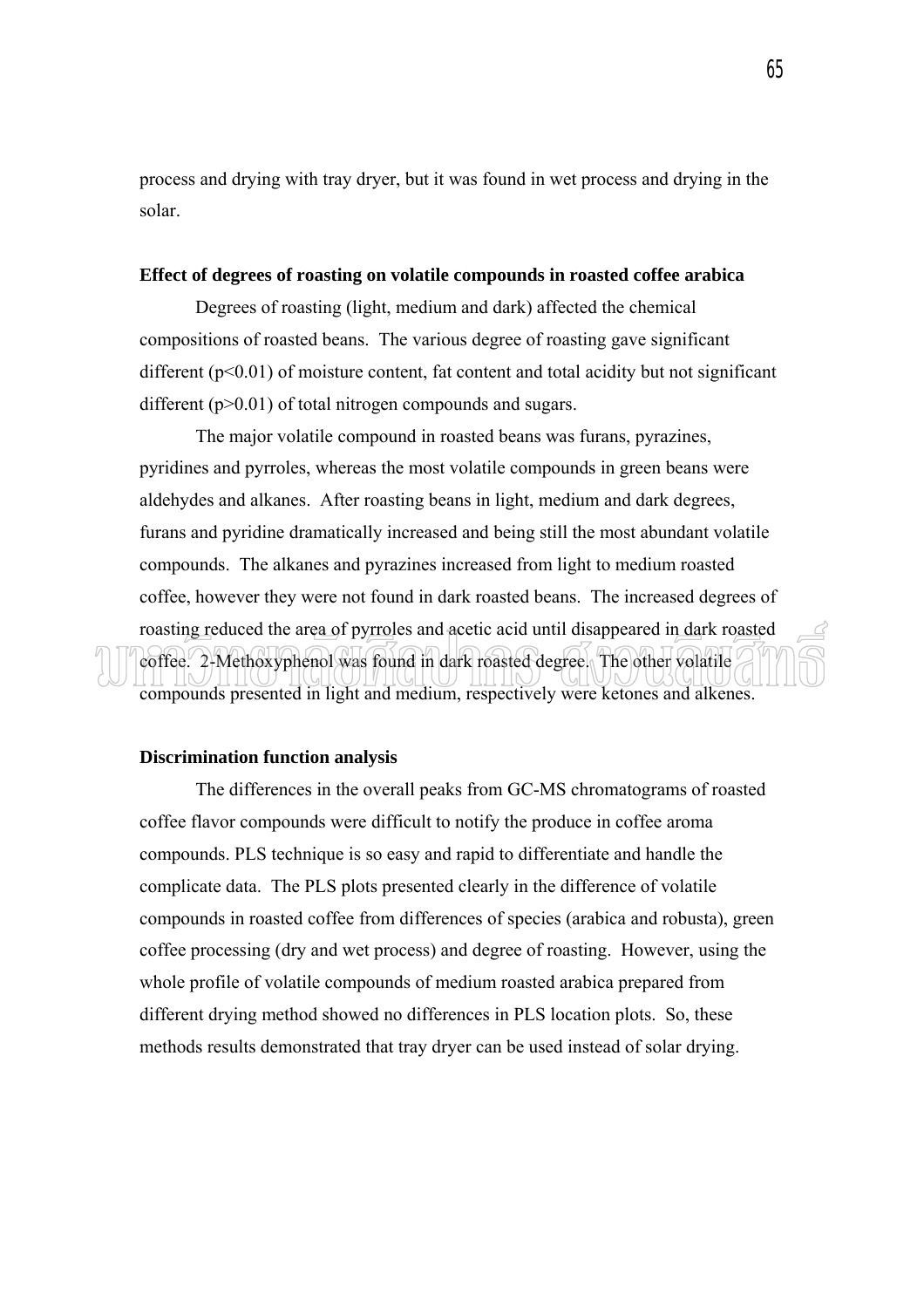#### **APPENDIX**

#### **Chemical analysis of green beans and roasted beans**

Green beans were ground with high speed blender and roasted beans were ground with coffee grinder (Princess silver, coffee grinder, 2194, USA.) and then were passed to sieve No.35 before analysis.

#### **Determination of moisture content**

 **Determination of fat content** 

The coffee sample were weighed accurately about 2 g with triplicate into moisture can (moisture cans were dried and then cooling in desiccators. Before analysis, the moisture cans were weighed.). The moisture cans and samples were dried at 105°C for 5-6 hours. Then the samples were cooled in desiccators and weighed. Drying was repeat done until the final weight of sample did not alter more than 0.005 g.

The round flat bottom flask 250 ml were dried at 105°C for 1 hour and then cooled in desiccators and weighed (repeat until constant weight is achieved). The coffee sample were weighed accurately about 2 g, then wrapped with filter paper and transferred to the extraction thimble of Soxhlet apparatus. The thimble and content were put in the central siphon portion of the Soxhlet apparatus. Then 50 ml of petroleum ether was added into dried 250 ml flask, and then connected with Soxhlet apparatus. The sample was boiled at  $140^{\circ}$ C for 30 min, then sample was rinsed at similar temperature for 1 hour and evaporated the petroleum ether for 5 min. The flask was dried in an oven at  $60^{\circ}$ C for 30 min, and then cooled in desiccators and weighed.

#### **Determination of nitrogen compounds**

 The samples were weighed accurately about 2 g and transferred to digestion tubes. All samples were added with 2.5 g anhydrous  $CuSO<sub>4</sub>$ , 2.5 g of anhydrous  $K_2SO_4$  and 25 ml concentrated  $H_2SO_4$  in digestion tubes and the anti bumping chips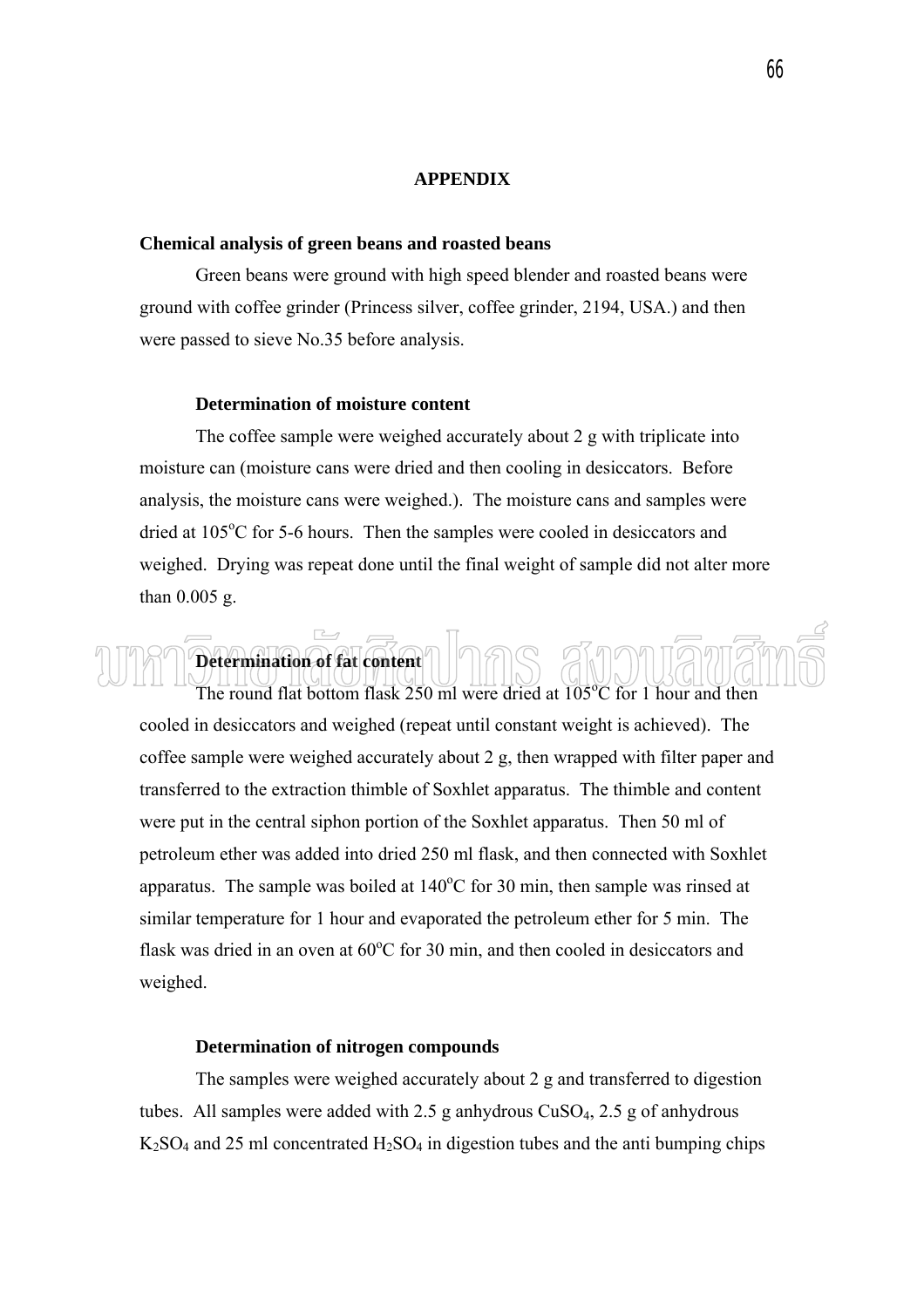were added. The tube was transferred to the preheated digester at  $250^{\circ}$ C for 30 min, and then increased temperature to  $380^{\circ}$ C until a clear solution was obtained. After digestion, the tubes were removed from the digester, then cooled and diluted with 140 to 145 ml of distilled water. The sample tube was put in the nitrogen distillation unit. The conical flask containing 25 ml of 4% boric acid and 2 to 3 drops of methyl red were put under the condenser outlet. The alkali solution was dispensed (approximate 60 ml of 50% NaOH) and distilled for 7 min. The ammonium borate solution was formed, and then titrated with 0.1 N HCl to a purplish grey at the end point.

### **Determination of total sugars**

standard. The standard curve of sugar is shown in figure  $7.1$ 

Extraction of total sugars (100 mg of ground coffee in 5 ml of 80% methanol) was performed in a boiling water-bath for 2 hours with occasional agitation. After cooling at room temperature, the extracts were diluted with distilled water to 10 % of methanol. Then, the solutions were analyzed for colorimetric determination of total sugar by Phenol-Sulfuric procedure (Mazzafera, 1999) and pure glucose was used as

One ml of extracted sample solution was mixed with 1 ml of 5% phenol and 5 ml concentrated  $H_2SO_4$ , then agitation and holding at room temperature for 10 min. After holding, the sample tube was put into water controlled temperature at  $25^{\circ}$ C for 20 min. These sample were determined the optical density (OD) by spectrophotometer at the wavelength 488 nm.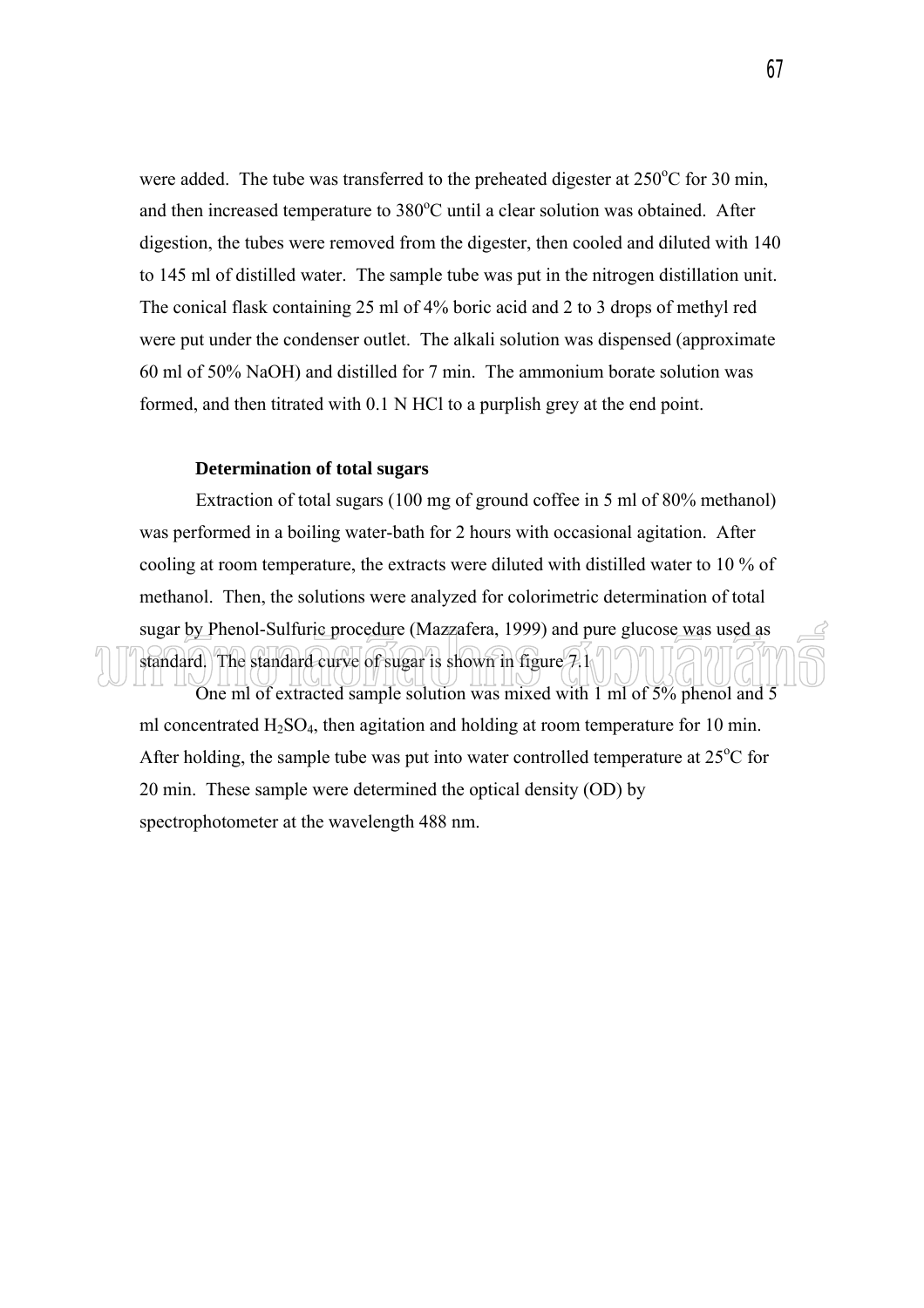### Standard curve of sugar



### **Determination of total acidity**

 Ten gram of ground coffee was mixed with 75 ml of 80% ethanol in volumetric flask, stopper and let stand for 16 hours shaking occasionally. These extracts (25 ml of green coffee, 10 ml for roasted coffee) were filtered and diluted to 100 ml with distilled water and titrated with 0.1 M NaOH by using phenolphthalein as pH indicator (Mazzafera, 1999).